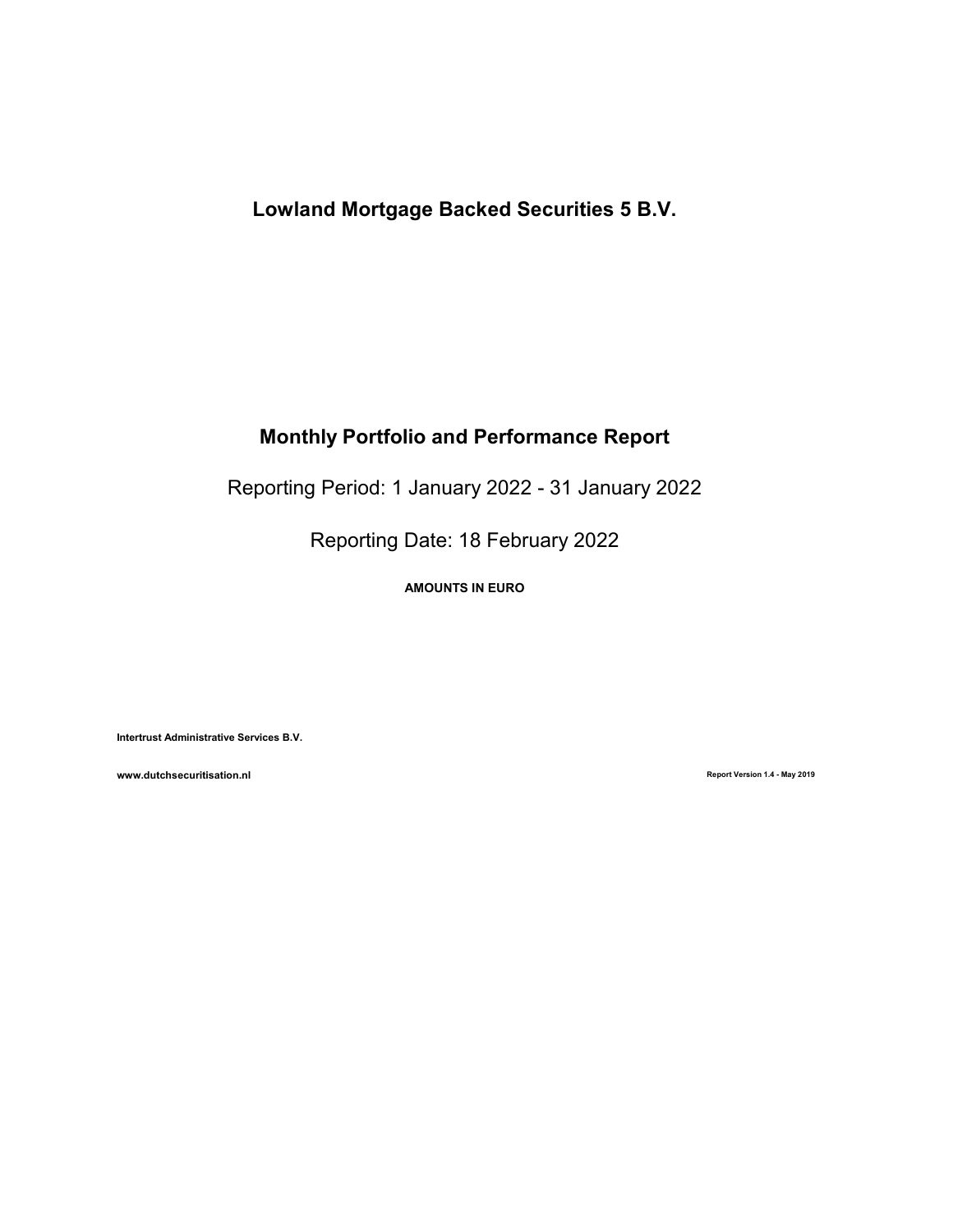### Table of Contents

|                                        | Page |
|----------------------------------------|------|
| Key Dates                              |      |
| The Mortgage Loan Portfolio            | 4    |
| Delinquencies                          | 5    |
| Foreclosure Statistics - Total         | 6    |
| Foreclosure Statistics - NHG Loans     |      |
| Foreclosure Statistics - Non NHG Loans | 9    |
| <b>Performance Ratios</b>              | 10   |
| Key Characteristics                    | 11   |
| <b>Stratification Tables</b>           | 12   |
| Glossary                               | 47   |
| Contact Information                    | 50   |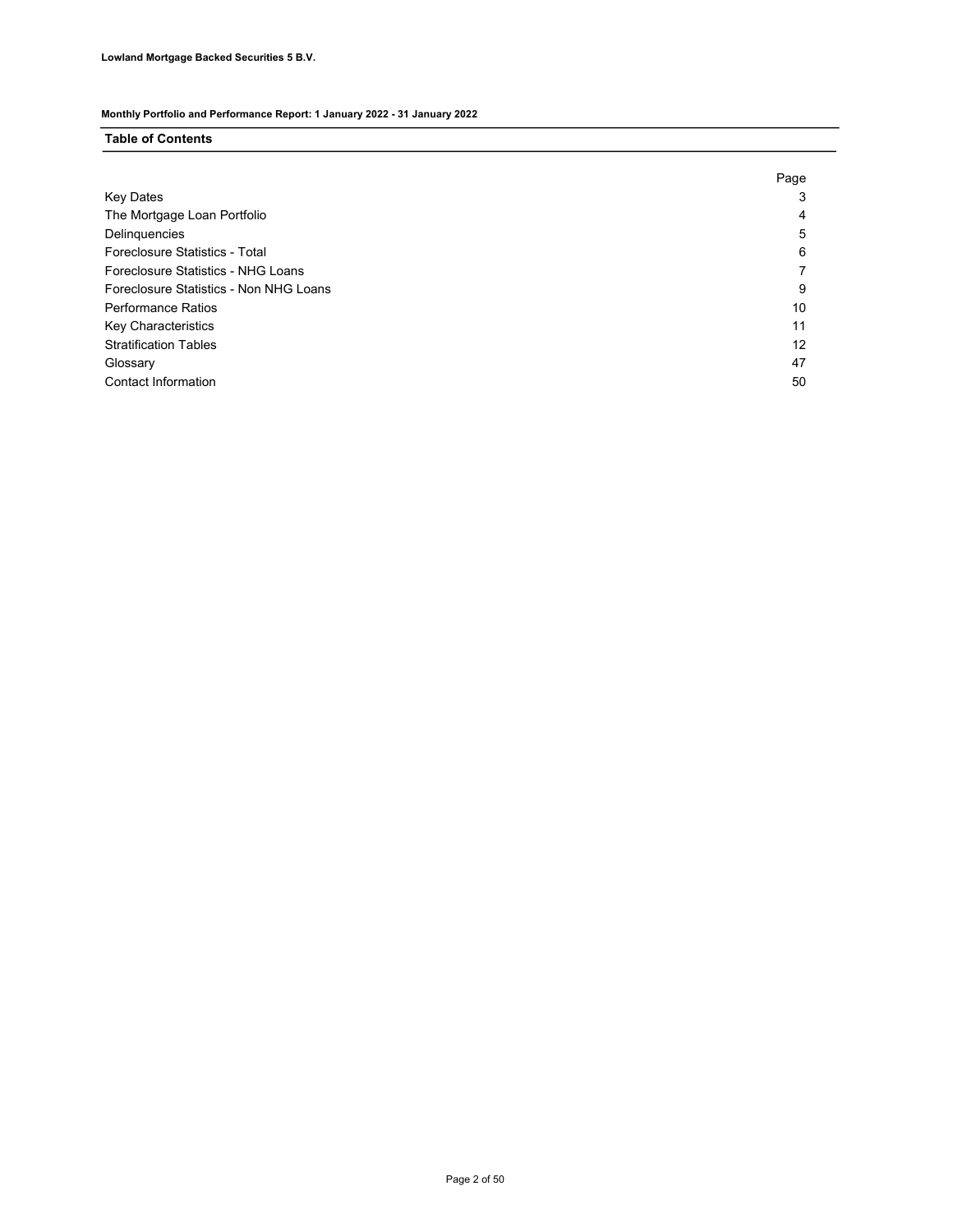| <b>Key Dates</b>                             |                             |                             |                             |                             |                             |                             |
|----------------------------------------------|-----------------------------|-----------------------------|-----------------------------|-----------------------------|-----------------------------|-----------------------------|
| <b>Note Class</b>                            | Class A1                    | Class A2                    | <b>Class B</b>              | Class C                     | Class D                     | <b>Class E</b>              |
|                                              |                             |                             |                             |                             |                             |                             |
| <b>Key Dates</b>                             |                             |                             |                             |                             |                             |                             |
| <b>Closing Date</b>                          | 23 May 2018                 | 23 May 2018                 | 23 May 2018                 | 23 May 2018                 | 23 May 2018                 | 23 May 2018                 |
| First Optional Redemption Date               | 18 May 2023                 | 18 May 2023                 | 18 May 2023                 | 18 May 2023                 | 18 May 2023                 | 18 May 2023                 |
| Step Up Date                                 | N/A                         | N/A                         | N/A                         | N/A                         | N/A                         | N/A                         |
| Original Weighted Average Life<br>(expected) | N/A                         | N/A                         | N/A                         | N/A                         | N/A                         | N/A                         |
| Legal Maturity Date                          | 18 May 2055                 | 18 May 2055                 | 18 May 2055                 | 18 May 1955                 | 18 May 1955                 | 18 May 1955                 |
|                                              |                             |                             |                             |                             |                             |                             |
| Portfolio Date                               | 31 Jan 2022                 | 31 Jan 2022                 | 31 Jan 2022                 | 31 Jan 2022                 | 31 Jan 2022                 | 31 Jan 2022                 |
| Determination Date                           | 16 Feb 2022                 | 16 Feb 2022                 | 16 Feb 2022                 | 16 Feb 2022                 | 16 Feb 2022                 | 16 Feb 2022                 |
| Interest Payment Date                        | 18 Feb 2022                 | 18 Feb 2022                 | N/A                         | N/A                         | N/A                         | N/A                         |
| Principal Payment Date                       | 18 Feb 2022                 | 18 Feb 2022                 | 18 Feb 2022                 | 18 Feb 2022                 | 18 Feb 2022                 | 18 Feb 2022                 |
| <b>Current Reporting Period</b>              | 1 Jan 2022 -<br>31 Jan 2022 | 1 Jan 2022 -<br>31 Jan 2022 | 1 Jan 2022 -<br>31 Jan 2022 | 1 Jan 2022 -<br>31 Jan 2022 | 1 Jan 2022 -<br>31 Jan 2022 | 1 Jan 2022 -<br>31 Jan 2022 |
| Previous Reporting Period                    | 1 Dec 2021 -                | 1 Dec 2021 -                | 1 Dec 2021 -                | 1 Dec 2021 -                | 1 Dec 2021 -                | 1 Dec 2021 -                |
|                                              | 31 Dec 2021                 | 31 Dec 2021                 | 31 Dec 2021                 | 31 Dec 2021                 | 31 Dec 2021                 | 31 Dec 2021                 |
| Accrual Start Date                           | 18 Jan 2022                 | 18 Jan 2022                 | N/A                         | N/A                         | N/A                         | N/A                         |
| Accrual End Date                             | 18 Feb 2022                 | 18 Feb 2022                 | N/A                         | N/A                         | N/A                         | N/A                         |
| Accrual Period (in days)                     | 31                          | 30                          | N/A                         | N/A                         | N/A                         | N/A                         |
| Fixing Date Reference Rate                   | 14 Jan 2022                 | N/A                         | N/A                         | N/A                         | N/A                         | N/A                         |
|                                              |                             |                             |                             |                             |                             |                             |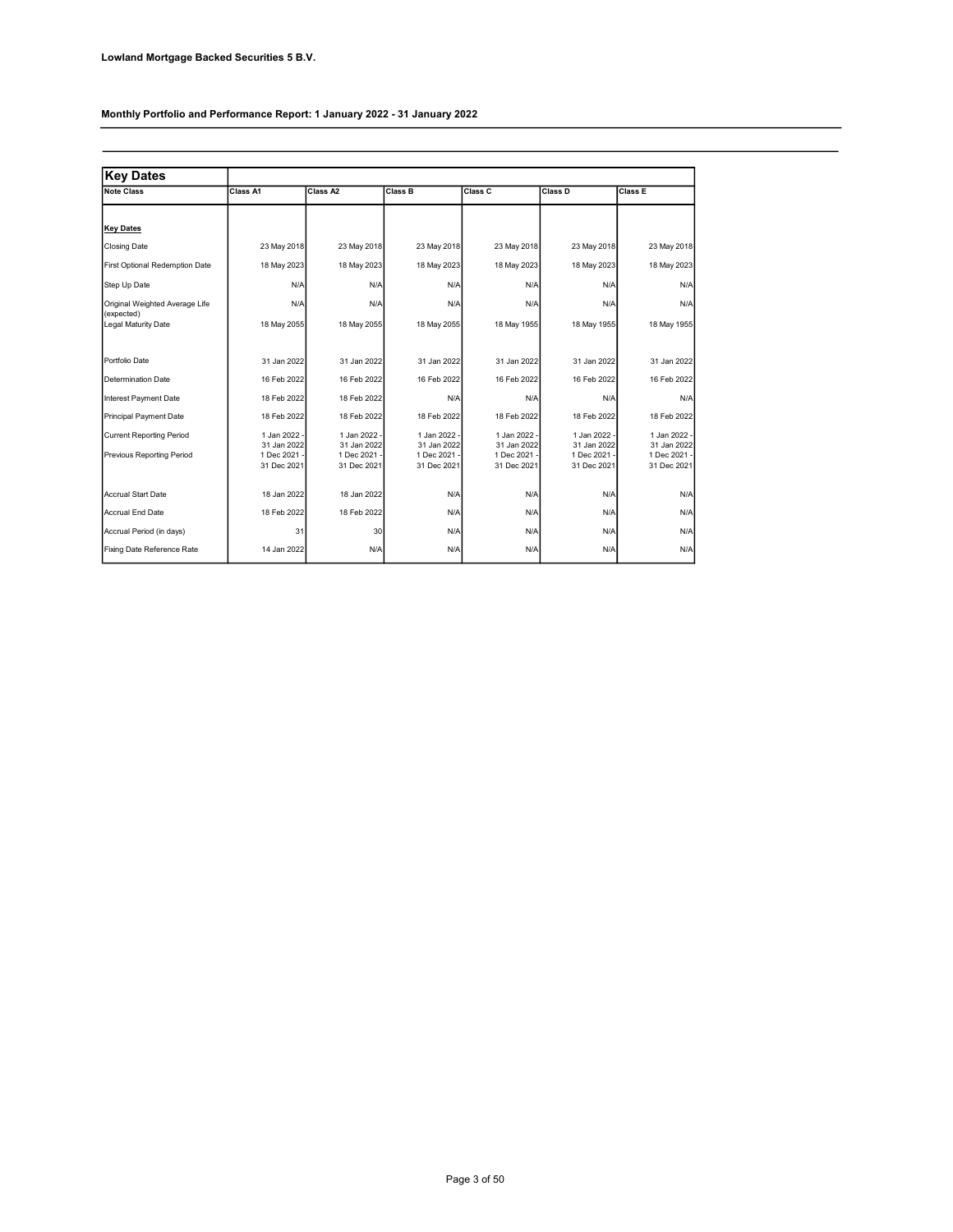| The Mortgage Loan Portfolio                                               |       |                  |
|---------------------------------------------------------------------------|-------|------------------|
| <b>Number of Mortgage Loans</b>                                           |       |                  |
| Number of Mortgage Loans at the beginning of the Reporting Period         |       | 27.609           |
| Matured Mortgage Loans                                                    | -/-   | $\mathbf 0$      |
| Prepaid Mortgage Loans                                                    | $-/-$ | 212              |
| Further Advances / Modified Mortgage Loans                                |       | $\mathbf 0$      |
| Replacements                                                              |       | $\mathbf 0$      |
| Replenishments                                                            |       | 265              |
| Loans repurchased by the Seller                                           | -/-   | 8                |
| Foreclosed Mortgage Loans                                                 | -/-   | $\mathbf 0$      |
| Others                                                                    |       | $\mathbf 0$      |
| Number of Mortgage Loans at the end of the Reporting Period               |       | 27,654           |
| <b>Amounts</b>                                                            |       |                  |
| Net Outstanding balance at the beginning of the Reporting Period          |       | 5,026,599,336.32 |
| Scheduled Principal Receipts                                              | $-/-$ | 7,423,126.52     |
| Prepayments                                                               | -/-   | 35,767,324.36    |
| Further Advances / Modified Mortgage Loans                                |       | 0.00             |
| Replacements                                                              |       | 0.00             |
| Replenishments                                                            |       | 44,722,768.63    |
| Loans repurchased by the Seller                                           | -/-   | 1,532,346.45     |
| Foreclosed Mortgage Loans                                                 | -/-   | 0.00             |
| Others                                                                    |       | 0.00             |
| Rounding                                                                  |       | 0.00             |
| Net Outstanding balance at the end of the Reporting Period                |       | 5,026,599,307.62 |
| <b>Amount of Construction Deposit Obligations</b>                         |       |                  |
| Construction Deposit Obligations at the beginning of the Reporting Period |       | 8,540,485.14     |
| Changes in Construction Deposit Obligations                               |       | $-63,598.00$     |
| Construction Deposit Obligations at the end of the Reporting Period       |       | 8,476,887.14     |
| <b>Amount of Saving Deposits</b>                                          |       |                  |
| Saving Deposit at the beginning of the Reporting Period                   |       | -139,479,528.16  |
| Changes in Saving Deposits                                                |       | -490,426.84      |
| Saving Deposits at the end of the Reporting Period                        |       | -139,969,955.00  |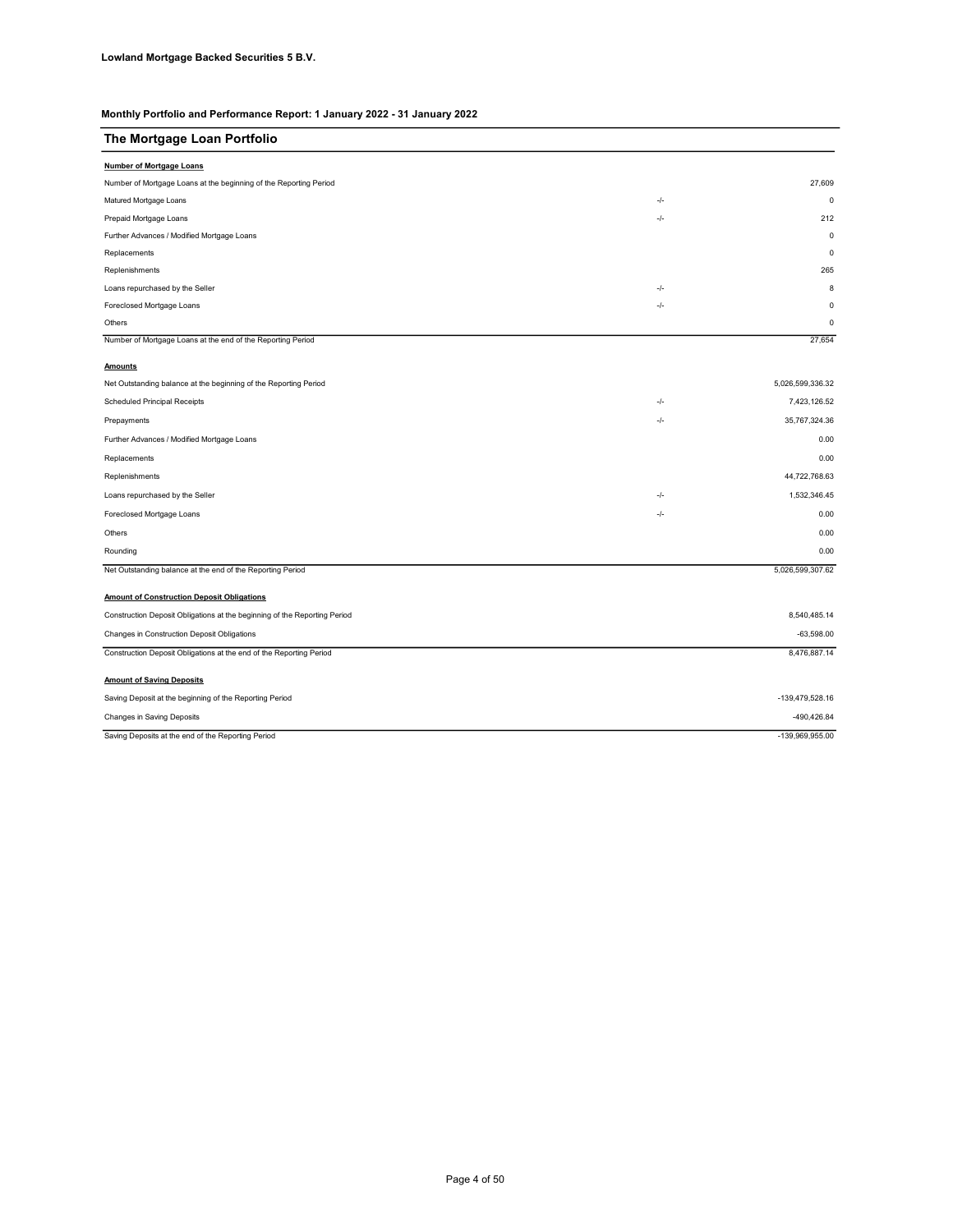#### Delinquencies

| From $(>=)$ | Until $($ <= $)$ | <b>Arrears Amount</b> | Aggregate<br><b>Outstanding Not.</b> | % of Total | Nr of Mortgage<br>Loans | % of Total | Weighted<br><b>Average Coupon</b> | Weighted<br>Average      | <b>Weighted Average</b><br><b>CLTOMV</b> |
|-------------|------------------|-----------------------|--------------------------------------|------------|-------------------------|------------|-----------------------------------|--------------------------|------------------------------------------|
| Performina  |                  | 0.00                  | <b>Amount</b><br>4,998,610,845.52    | 99.44%     | 27.489                  | 99.40%     | 2.26%                             | <b>Maturity</b><br>21.32 | 74.69%                                   |
| $\leq$      | 29 days          | 1.166.23              | 194.814.55                           | 0.004%     |                         | 0.00%      | 1.73%                             | 29.95                    | 41.01%                                   |
| 30 days     | 59 days          | 35.045.51             | 12,967,714.54                        | 0.26%      | 76                      | 0.27%      | 2.40%                             | 18.40                    | 83.10%                                   |
| 60 days     | 89 days          | 32.537.29             | 5.976.106.10                         | 0.12%      | 28                      | 0.10%      | 2.75%                             | 17.46                    | 96.87%                                   |
| 90 days     | 119 days         | 31.795.11             | 3.048.641.60                         | 0.06%      | 19                      | 0.07%      | 2.67%                             | 18.95                    | 89.66%                                   |
| 120 days    | 149 days         | 23.278.52             | 1.845.534.79                         | 0.04%      | 13                      | 0.05%      | 2.79%                             | 17.78                    | 82.01%                                   |
| 150 days    | 179 days         | 21.585.15             | 1.345.973.80                         | 0.03%      | 9                       | 0.03%      | 2.19%                             | 20.43                    | 80.84%                                   |
| 180 days    | $\geq$           | 112.840.85            | 2.609.676.72                         | 0.05%      | 19                      | 0.07%      | 2.66%                             | 17.72                    | 79.09%                                   |
|             | Total            | 258.248.66            | 5.026.599.307.62                     | 100.00%    | 27.654                  | 100.00%    | 2.264%                            | 21.30                    | 74.758%                                  |

| Weighted Average | 1,675.91  |
|------------------|-----------|
| Minimum          | 68.35     |
| Maximum          | 17,436.14 |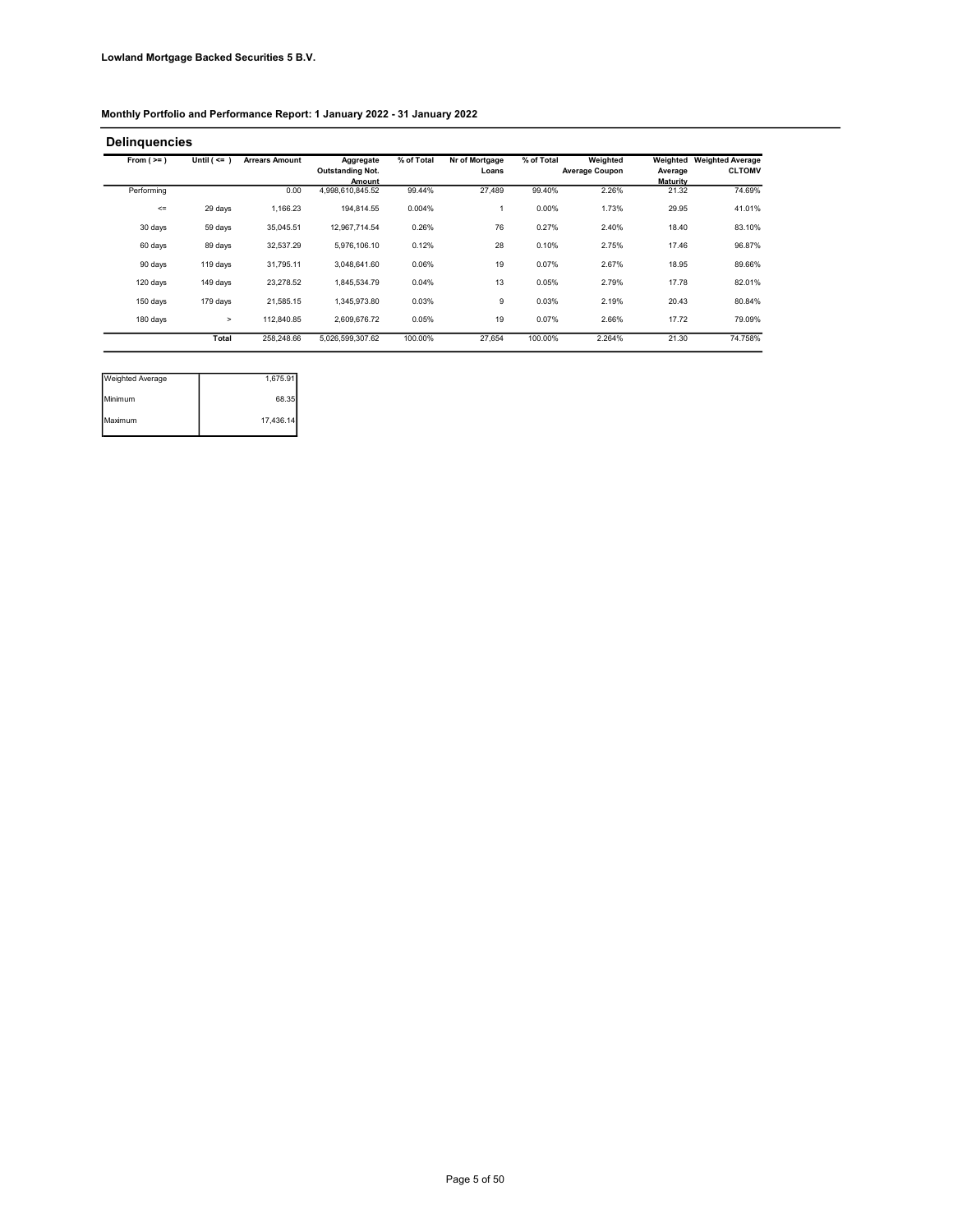| <b>Foreclosure Statistics - Total</b>                                                                   |               |                 |                       |
|---------------------------------------------------------------------------------------------------------|---------------|-----------------|-----------------------|
|                                                                                                         |               | Previous Period | <b>Current Period</b> |
| Foreclosures reporting periodically                                                                     |               |                 |                       |
| Number of Mortgage Loans foreclosed during the Reporting Period                                         |               | $\mathbf 0$     | $\mathsf 0$           |
| Net principal balance of Mortgage Loans foreclosed during the Reporting Period                          |               | 0.00            | 0.00                  |
| Other foreclosed amounts (e.g. interest in arrears and penalties) during the Reporting Period           |               | 0.00            | 0.00                  |
| Total amount of foreclosures / defaults of Mortgage Loans during the Reporting Period                   |               | 0.00            | 0.00                  |
| Recoveries from sales on Foreclosed Mortgage Loans during the Reporting Period                          | $\frac{1}{2}$ | 0.00            | 0.00                  |
| Total amount of losses on Foreclosed Mortgage Loans during the Reporting Period                         |               | 0.00            | 0.00                  |
| Post-Foreclosure recoveries on Foreclosed Mortgage Loans during the Reporting Period                    | -/-           | 0.00            | 0.00                  |
| Losses minus recoveries during the Reporting Period                                                     |               | 0.00            | 0.00                  |
| Average loss severity during the Reporting Period                                                       |               | 0.00            | 0.00                  |
| <b>Foreclosures since Closing Date</b>                                                                  |               |                 |                       |
| Number of Mortgage Loans foreclosed since the Closing Date                                              |               | 30              | 30                    |
| Percentage of number of Mortgage Loans at Closing Date (%, including replenished loans)                 |               | 0.11%           | 0.11%                 |
| Net principal balance of Mortgage Loans foreclosed since the Closing Date                               |               | 5,523,669.73    | 5,523,669.73          |
| Percentage of net principal balance at the Closing Date (%, including replenished loans)                |               | 0.11%           | 0.11%                 |
| Net principal balance of Mortgage Loans foreclosed since the Closing Date                               |               | 5,523,669.73    | 5,523,669.73          |
| Other foreclosed amounts (e.g. interest in arrears and penalties) since the Closing Date                |               | 0.00            | 0.00                  |
| Total amount of foreclosures / defaults of Mortgage Loans since the Closing Date                        |               | 5,523,669.73    | 5,523,669.73          |
| Recoveries from sales on Foreclosed Mortgage Loans since the Closing Date                               | -/-           | 4,926,809.02    | 4,926,809.02          |
| Total amount of losses on Mortgage Loans foreclosed since the Closing Date                              |               | 596,860.71      | 596,860.71            |
| Post-Foreclosure recoveries on Mortgage Loans Foreclosed since the Closing Date                         | $-/-$         | 0.00            | 0.00                  |
| Losses minus recoveries since the Closing Date                                                          |               | 596,860.71      | 596,860.71            |
| Average loss severity since the Closing Date                                                            |               | 0.11            | 0.11                  |
| <b>Foreclosures</b>                                                                                     |               |                 |                       |
| Number of Mortgage Loans in foreclosure at the beginning of the Reporting Period                        |               | 0               | 0                     |
| Number of new Mortgage Loans in foreclosure during the Reporting Period                                 |               | $\mathsf 0$     | $\Omega$              |
| Number of Mortgage Loans for which foreclosure was completed in the Reporting Period                    | -/-           | 0               | 0                     |
| Number of Mortgage Loans in foreclosure at the end of the Reporting Period                              |               | $\overline{0}$  | $\overline{0}$        |
| Net principal balance of Mortgage Loans in foreclosure at the beginning of the Reporting Period         |               | 0.00            | 0.00                  |
| Net principal balance of new Mortgage Loans in foreclosure during the Reporting Period                  |               | 0.00            | 0.00                  |
| Net principal balance of Mortgage Loans for which foreclosure was completed during the Reporting Period | $-/-$         | 0.00            | 0.00                  |
| Net principal balance of Mortgage Loans in foreclosure at the end of the Reporting Period               |               | 0.00            | 0.00                  |
| <b>Constant Default Rate</b>                                                                            |               |                 |                       |

| Constant Default Rate current month    | 0.00000% | 0.00000% |
|----------------------------------------|----------|----------|
| Constant Default Rate 3-month average  | 0.00000% | 0.00000% |
| Constant Default Rate 6-month average  | 0.01236% | 0.01236% |
| Constant Default Rate 12-month average | 0.02967% | 0.02967% |
| Constant Default Rate to date          | 0.10750% | 0.10750% |
|                                        |          |          |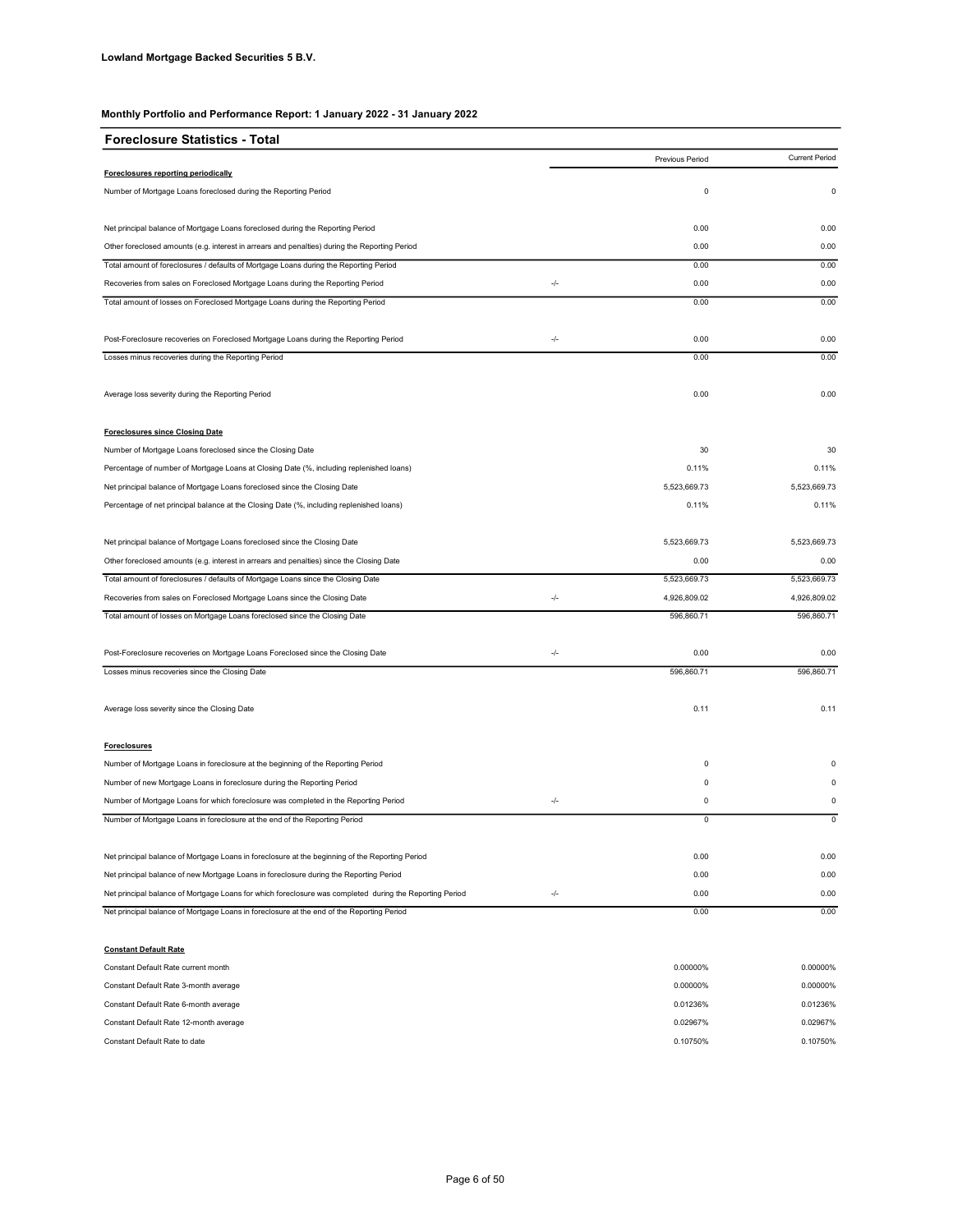| <b>Foreclosure Statistics - NHG Loans</b>                                                             |     |                 |                       |
|-------------------------------------------------------------------------------------------------------|-----|-----------------|-----------------------|
|                                                                                                       |     | Previous Period | <b>Current Period</b> |
| Foreclosures reporting periodically                                                                   |     |                 |                       |
| Number of NHG Loans foreclosed during the Reporting Period                                            |     | 0               | 0                     |
| Net principal balance of NHG Loans foreclosed during the Reporting Period                             |     | 0.00            | 0.00                  |
| Other foreclosed amounts of NHG Loans (e.g. interest in arrears and penalties) during the Reporting   |     | 0.00            | 0.00                  |
| Total amount of foreclosures / defaults on Foreclosed NHG Loans during the Reporting Period           |     | 0.00            | 0.00                  |
| Recoveries from sales on Foreclosed NHG Loans during the Reporting Period                             | -/- | 0.00            | 0.00                  |
| Total amount of losses on Foreclosed NHG Loans during the Reporting Period                            |     | 0.00            | 0.00                  |
| Post-foreclosure recoveries on foreclosed NHG loans during the Reporting Period                       | -/- | 0.00            | 0.00                  |
|                                                                                                       |     | 0.00            | 0.00                  |
| Losses minus recoveries during the Reporting Period                                                   |     |                 |                       |
| Average loss severity NHG Loans during the Reporting Period                                           |     | 0.00            | 0.00                  |
| <b>Foreclosures since Closing Date</b>                                                                |     |                 |                       |
| Net principal balance of NHG Loans foreclosed since the Closing Date                                  |     | 390,674.50      | 390,674.50            |
| Other foreclosed amounts of NHG Loans (e.g. interest in arrears and penalties) since the Closing Date |     | 0.00            | 0.00                  |
| Total amount of foreclosures / defaults of NHG Loans since the Closing Date                           |     | 390,674.50      | 390,674.50            |
| Recoveries from sales on foreclosed NHG Loans since the Closing Date                                  | -/- | 375,218.83      | 375,218.83            |
| Total amount of losses on NHG Loans foreclosed since the Closing Date                                 |     | 15,455.67       | 15,455.67             |
| Post-Foreclosure recoveries on NHG Loans foreclosed since the Closing Date                            | -/- | 0.00            | 0.00                  |
| Losses minus recoveries since the Closing Date                                                        |     | 15.455.67       | 15.455.67             |
| Average loss severity NHG Loans since the Closing Date                                                |     | 0.04            | 0.04                  |
| <b>Foreclosures</b>                                                                                   |     |                 |                       |
| Number of NHG Loans in foreclosure at the beginning of the Reporting Period                           |     | 0               | $\Omega$              |
| Number of new NHG Loans in foreclosure during the Reporting Period                                    |     | 0               | $\Omega$              |
| Number of NHG Loans for which foreclosure was completed in the Reporting Period                       | -/- | 0               | 0                     |
| Number of NHG Loans in foreclosure at the end of the Reporting Period                                 |     | $\overline{0}$  | $\overline{0}$        |
|                                                                                                       |     |                 |                       |
| Net principal balance of NHG Loans in foreclosure at the beginning of the Reporting Period            |     | 0.00            | 0.00                  |
| Net principal balance of new NHG Loans in foreclosure during the Reporting Period                     |     | 0.00            | 0.00                  |
| Net principal balance of NHG Loans for which foreclosure was completed during the Reporting Period    | -/- | 0.00            | 0.00                  |
| Net principal balance of NHG Loans in foreclosure at the end of the Reporting Period                  |     | 0.00            | 0.00                  |
| <b>WEW Claims periodically</b>                                                                        |     |                 |                       |
| Number of claims to WEW at the beginning of the Reporting Period                                      |     | 0               | 0                     |
| New claims to WEW during the Reporting Period                                                         |     | 0               | 0                     |
| Finalised claims with WEW during the Reporting Period                                                 | -/- | 0               | 0                     |
| Number of claims to WEW at the end of the Reporting Period                                            |     | 0               | 0                     |
| Notional amount of claims to WEW at the beginning of the Reporting Period                             |     | 0.00            | 0.00                  |
| Notional amount of new claims to WEW during the Reporting Period                                      |     | 0.00            | 0.00                  |
| Notional amount of finalised claims with WEW during the Reporting Period                              | -/- | 0.00            | 0.00                  |
| Notional amount of claims to WEW at the end of the Reporting Period                                   |     | 0.00            | 0.00                  |
| Notional amount of finalised claims with WEW during the Reporting Period                              |     | 0.00            | 0.00                  |
| Amount paid out by WEW during the Reporting Period                                                    |     | 0.00            | 0.00                  |
| Payout ratio WEW during the Reporting Period                                                          |     | 0.00            | 0.00                  |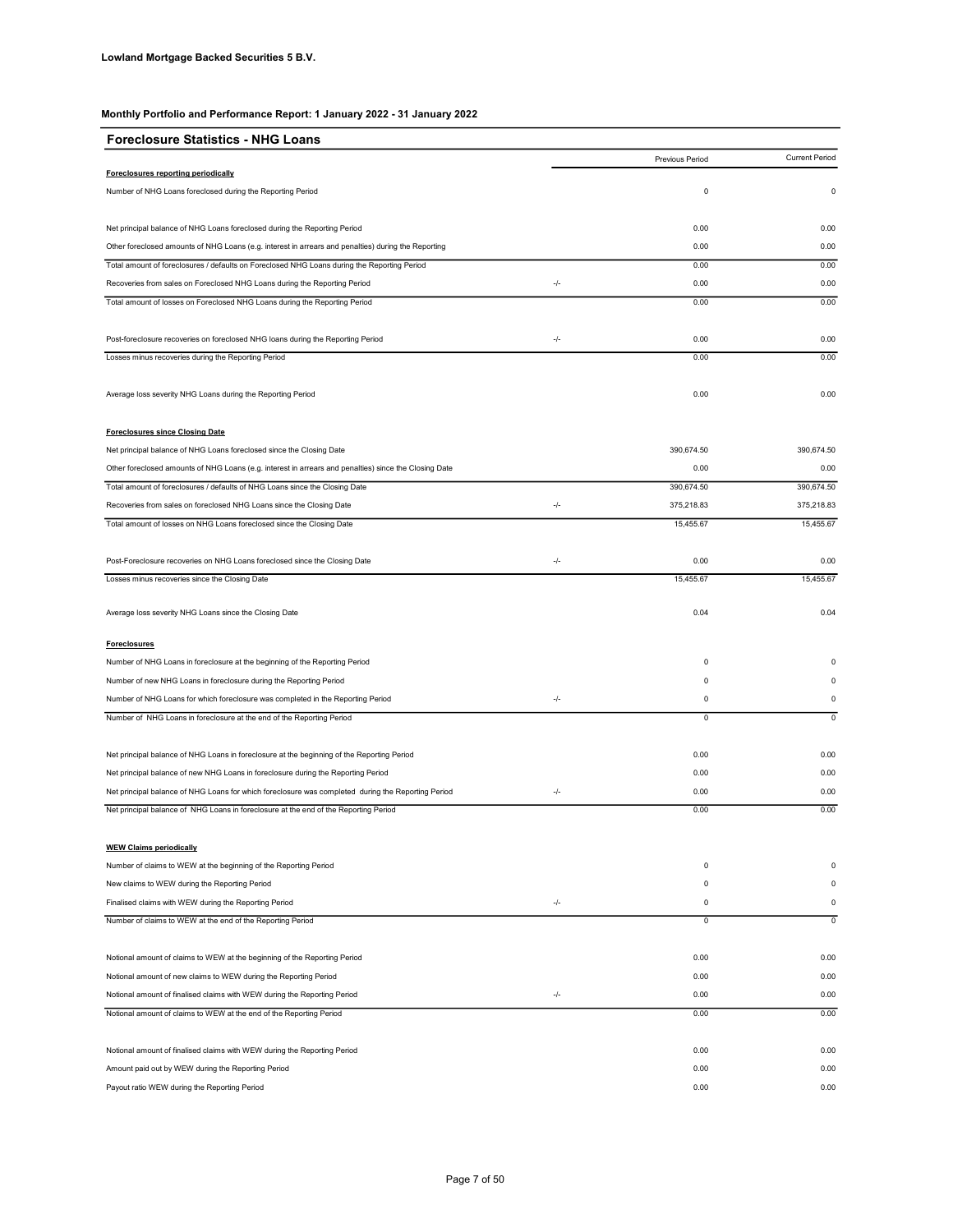| <b>WEW Claims since Closing</b>                                    |       |          |          |
|--------------------------------------------------------------------|-------|----------|----------|
| Number of finalised claims to WEW since the Closing Date           |       | 1        |          |
|                                                                    |       |          |          |
| Amount of finalised claims with WEW since the Closing Date         |       | 1,428.44 | 1.428.44 |
| Amount paid out by WEW since the Closing Date                      | -/-   | 1,428.44 | 1,428.44 |
| Payout ratio WEW since the Closing Date                            |       | 1.00     | 1.00     |
|                                                                    |       |          |          |
| Reasons for non pavout as percentage of non recovered claim amount |       |          |          |
| Amount of finalised claims with WEW since the Closing Date         |       | 1,428.44 | 1,428.44 |
| Amount paid out by WEW since the Closing Date                      | $-/-$ | 1,428.44 | 1,428.44 |
| Non recovered amount of WEW since the Closing Date                 |       | 0.00     | 0.00     |
|                                                                    |       |          |          |
| Insufficient guaranteed amount due to decrease with annuity amount |       | 0.00%    | 0.00%    |
| Loan does not comply with NHG criteria at origination              |       | 0.00%    | 0.00%    |
| Other administrative reasons                                       |       | 0.00%    | 0.00%    |
| Other                                                              |       | 0.00%    | 0.00%    |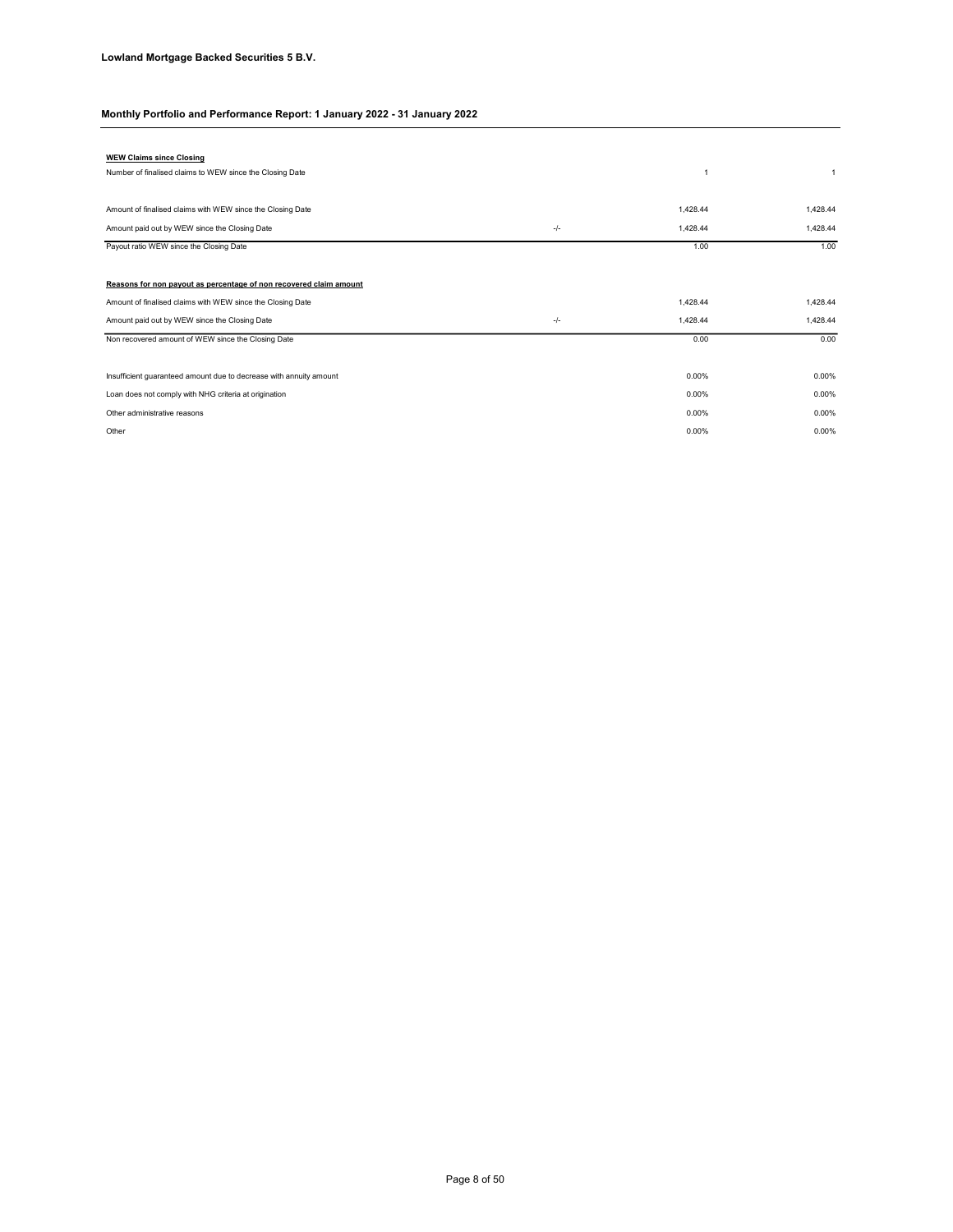| <b>Foreclosure Statistics - Non NHG Loans</b>                                                                  |       |                 |                       |
|----------------------------------------------------------------------------------------------------------------|-------|-----------------|-----------------------|
|                                                                                                                |       | Previous Period | <b>Current Period</b> |
| Foreclosures reporting periodically                                                                            |       |                 |                       |
| Number of Non NHG Loans foreclosed during the Reporting Period                                                 |       | $\pmb{0}$       | 0                     |
| Net principal balance of Non NHG Loans foreclosed during the Reporting Period                                  |       | 0.00            | 0.00                  |
| Other foreclosed amounts of Non NHG Loans (e.g. interest in arrears and penalties) during the Reporting Period |       | 0.00            | 0.00                  |
| Total amount of foreclosures / defaults on Non Foreclosed NHG Loans during the Reporting Period                |       | 0.00            | 0.00                  |
| Recoveries from sales on Foreclosed Non NHG Loans during the Reporting Period                                  | -/-   | 0.00            | 0.00                  |
| Total amount of losses on Foreclosed Non NHG Loans during the Reporting Period                                 |       | 0.00            | 0.00                  |
| Post-foreclosure recoveries on Foreclosed Non NHG Loans during the Reporting Period                            | $-/-$ | 0.00            | 0.00                  |
| Losses minus recoveries during the Reporting Period                                                            |       | 0.00            | 0.00                  |
| Average loss severity Non NHG Loans during the Reporting Period                                                |       | 0.00            | 0.00                  |
| <b>Foreclosures since Closing Date</b>                                                                         |       |                 |                       |
| Net principal balance of Non NHG loans foreclosed since the Closing Date                                       |       | 5,132,995.23    | 5,132,995.23          |
| Other foreclosed amounts of non Non NHG Loans (e.g. interest in arrears and penalties) since the Closing Date  |       | 0.00            | 0.00                  |
| Total amount of foreclosures / defaults of non Non NHG Loans since the Closing Date                            |       | 5,132,995.23    | 5,132,995.23          |
| Recoveries from sales on foreclosed Non NHG Loans since the Closing Date                                       | $-/-$ | 4,551,590.19    | 4,551,590.19          |
| Total amount of losses on Non NHG Loans foreclosed since the Closing Date                                      |       | 581,405.04      | 581,405.04            |
| Post-Foreclosure recoveries on Non NHG Loans foreclosed since the Closing Date                                 | -/-   | 0.00            | 0.00                  |
| Losses minus recoveries since the Closing Date                                                                 |       | 581.405.04      | 581,405.04            |
| Average loss severity Non NHG Loans since the Closing Date                                                     |       | 0.11            | 0.11                  |
| <b>Foreclosures</b>                                                                                            |       |                 |                       |
| Number of Non NHG Loans in foreclosure at the beginning of the Reporting Period                                |       | 0               | Ò                     |
| Number of new Non NHG Loans in foreclosure during the Reporting Period                                         |       | 0               | 0                     |
| Number of Non NHG Loans for which foreclosure was completed in the Reporting Period                            | -/-   | 0               | 0                     |
| Number of Non NHG Loans in foreclosure at the end of the Reporting Period                                      |       | 0               | $\mathsf 0$           |
| Net principal balance of Non NHG Loans in foreclosure at the beginning of the Reporting Period                 |       | 0.00            | 0.00                  |
| Net principal balance of new Non NHG Loans in foreclosure during the Reporting Period                          |       | 0.00            | 0.00                  |
| Net principal balance of Non NHG Loans for which foreclosure was completed during the Reporting Period         | -/-   | 0.00            | 0.00                  |
| Net principal balance of Non NHG Loans in foreclosure at the end of the Reporting Period                       |       | 0.00            | 0.00                  |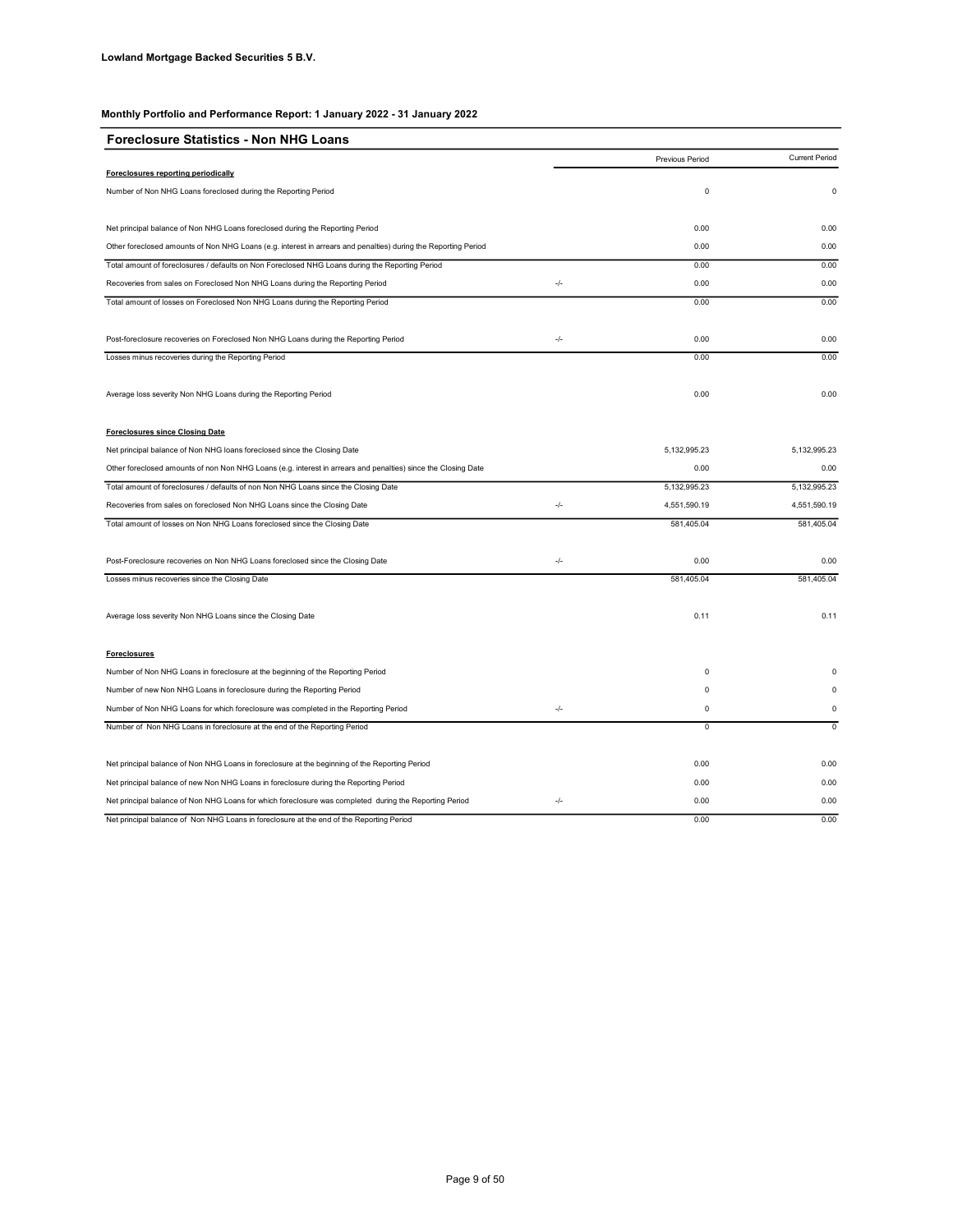#### Performance Ratios

|                                       | Previous Period | <b>Current Period</b> |
|---------------------------------------|-----------------|-----------------------|
| <b>Constant Prepayment Rate (CPR)</b> |                 |                       |
| Annualized Life CPR                   | 9.8228%         | 9.7892%               |
| Annualized 1-month average CPR        | 13.0508%        | 8.2998%               |
| Annualized 3-month average CPR        | 11.4699%        | 10.5958%              |
| Annualized 6-month average CPR        | 12.4164%        | 9.2469%               |
| Annualized 12-month average CPR       | 12.1837%        | 11.7418%              |
|                                       |                 |                       |
| <b>Principal Payment Rate (PPR)</b>   |                 |                       |
| Annualized Life PPR                   | 1.2581%         | 1.2624%               |
| Annualized 1-month average PPR        | 1.4464%         | 1.4507%               |
| Annualized 3-month average PPR        | 1.4341%         | 1.4434%               |
| Annualized 6-month average PPR        | 1.4174%         | 1.4272%               |
| Annualized 12-month average PPR       | 1.3802%         | 1.3913%               |
|                                       |                 |                       |
| <b>Payment Ratio</b>                  |                 |                       |

Periodic Payment Ratio 99.9349% 100.2294%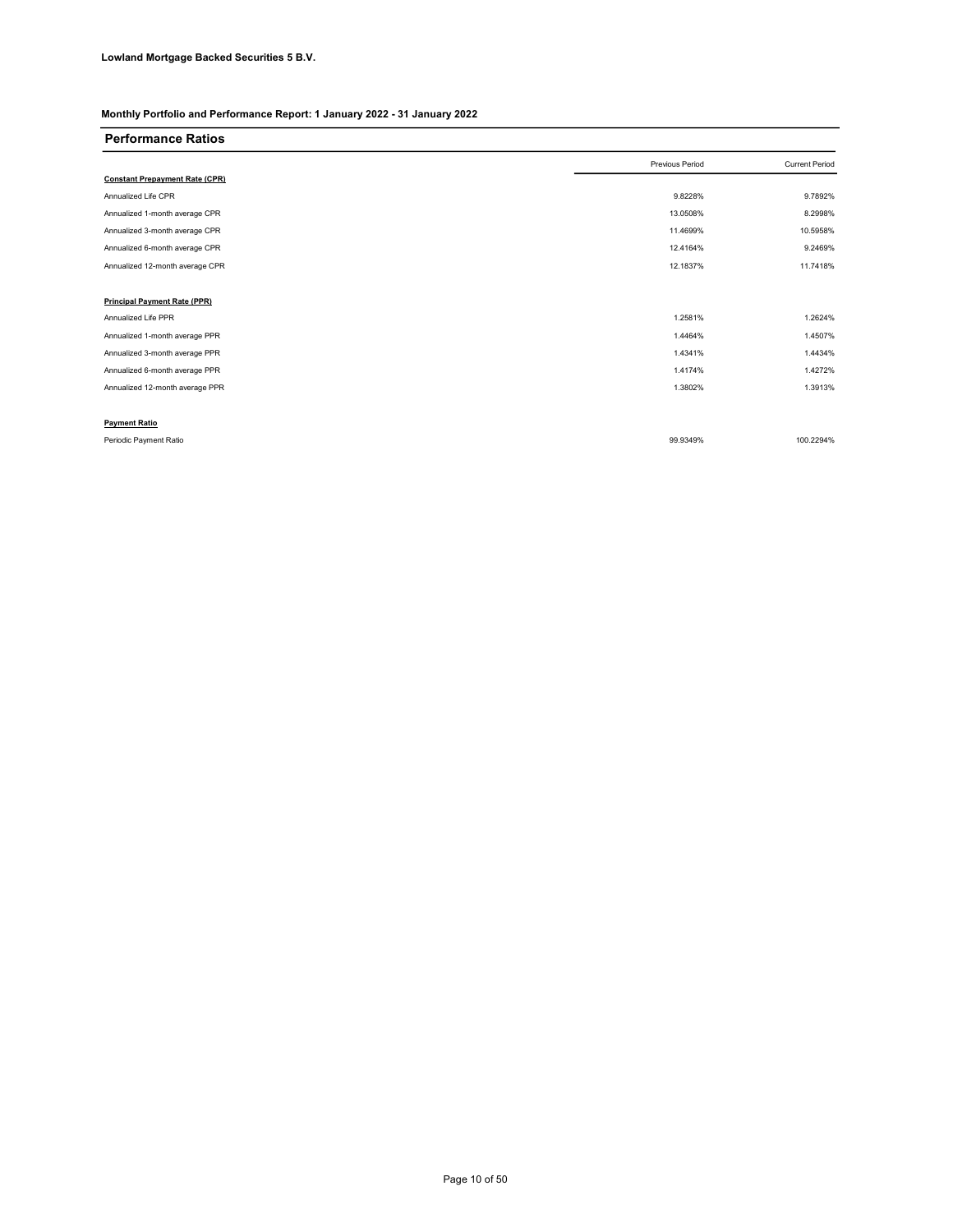### Stratifications

### 1. Key Characteristics

| <b>Description</b>                                                                | As per Reporting Date | As per Closing Date |
|-----------------------------------------------------------------------------------|-----------------------|---------------------|
| Principal amount                                                                  | 5,166,569,262.62      | 5,138,391,162.19    |
| Value of savings deposits                                                         | 139,969,955.00        | 111,801,892.17      |
| Net principal balance                                                             | 5,026,599,307.62      | 5,026,589,270.02    |
| <b>Construction Deposits</b>                                                      | 8,476,887.14          | 6,650,475.00        |
| Net principal balance excl. Construction and Saving Deposits                      | 5,018,122,420.48      | 5,019,938,795.02    |
| Negative balance                                                                  | 0.00                  | 0.00                |
| Net principal balance excl. Construction and Saving Deposits and Negative Balance | 5,018,122,420.48      | 5,019,938,795.02    |
| Number of loans                                                                   | 27,654                | 27,363              |
| Number of loanparts                                                               | 56,784                | 52,222              |
| Number of negative loanparts                                                      | $\pmb{0}$             | $\mathbf 0$         |
| Average principal balance (borrower)                                              | 181,767.53            | 183,700.23          |
| Weighted average current interest rate                                            | 2.26%                 | 2.86%               |
| Weighted average maturity (in years)                                              | 21.30                 | 22.76               |
| Weighted average remaining time to interest reset (in years)                      | 8.03                  | 8.21                |
| Weighted average seasoning (in years)                                             | 8.17                  | 6.67                |
| Weighted average CLTOMV                                                           | 74.76%                | 85.03%              |
| Weighted average CLTIMV                                                           | 52.40%                | 77.94%              |
| Weighted average CLTIFV                                                           | 59.54%                | 88.57%              |
| Weighted average OLTOMV                                                           | 83.40%                | 89.95%              |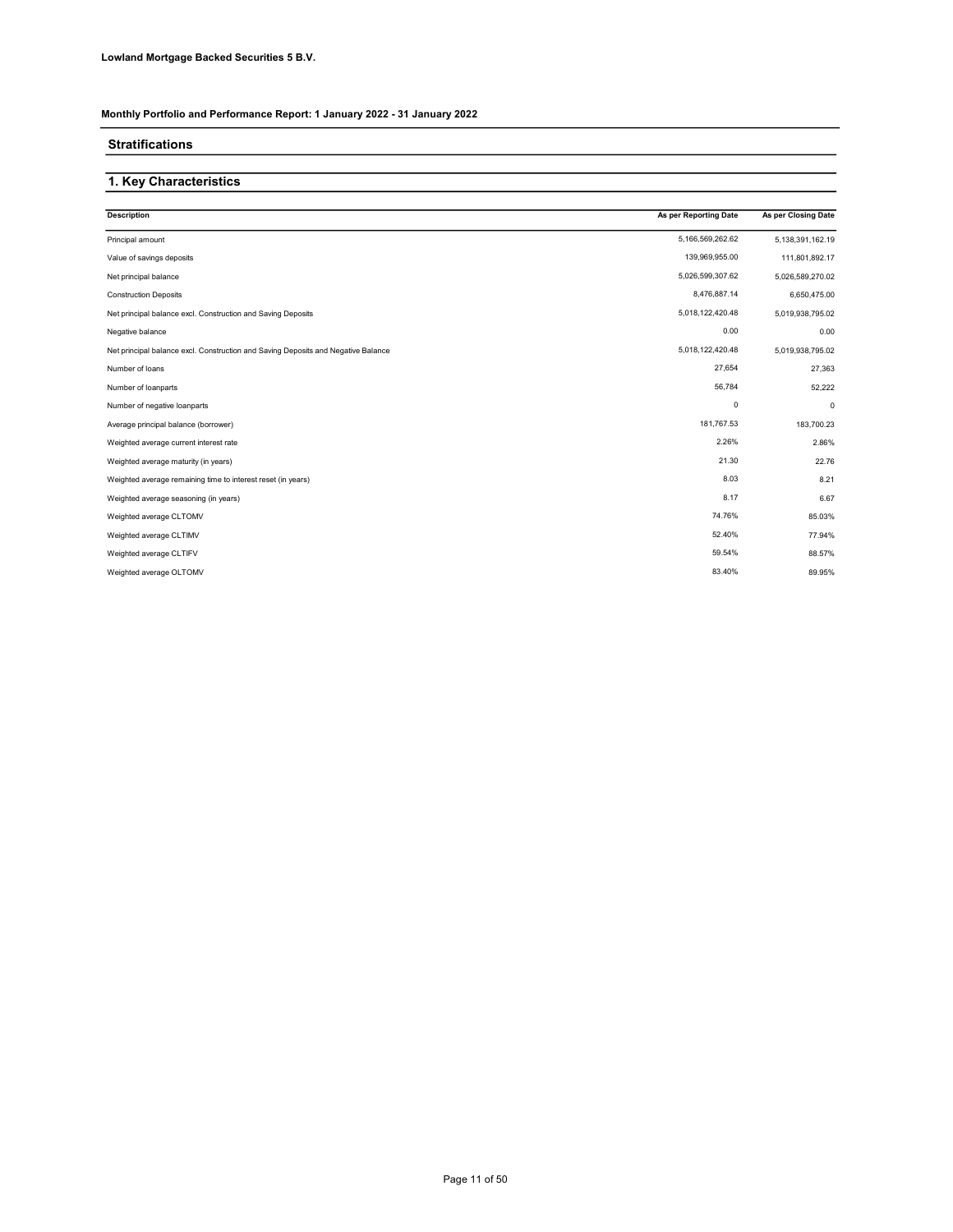### 2. Redemption Type

| <b>Description</b>  |       | <b>Aggregate Outstanding</b><br>Amount | % of Total | Nr of<br>Loanparts | % of Total | Weighted<br>Average<br>Coupon | Weighted<br>Average<br><b>Maturity</b> | Weighted<br>Average<br><b>CLTOMV</b> | % of Total<br><b>Not.Amount at</b><br><b>Closing Date</b> |
|---------------------|-------|----------------------------------------|------------|--------------------|------------|-------------------------------|----------------------------------------|--------------------------------------|-----------------------------------------------------------|
| Annuity             |       | 2.175.569.522.14                       | 43.28%     | 25,373             | 44.68%     | 2.04%                         | 25.16                                  | 76.32%                               | 35.83%                                                    |
| <b>Bank Savings</b> |       | 130.004.377.20                         | 2.59%      | 1,972              | 3.47%      | 2.76%                         | 16.52                                  | 72.12%                               | 3.74%                                                     |
| Interest only       |       | 2.252.827.791.15                       | 44.82%     | 23,095             | 40.67%     | 2.41%                         | 18.69                                  | 72.93%                               | 47.80%                                                    |
| Investment          |       | 206,637,798.57                         | 4.11%      | 2,080              | 3.66%      | 2.59%                         | 13.62                                  | 88.23%                               | 6.61%                                                     |
| Linear              |       | 169.289.444.61                         | 3.37%      | 2,258              | 3.98%      | 1.96%                         | 24.29                                  | 68.83%                               | 2.93%                                                     |
| Savings             |       | 92.270.373.95                          | 1.84%      | 2,006              | 3.53%      | 3.13%                         | 12.71                                  | 67.16%                               | 3.09%                                                     |
|                     | Total | 5,026,599,307.62                       | 100.00%    | 56.784             | 100.00%    | 2.26%                         | 21.30                                  | 74.76%                               | 100.00%                                                   |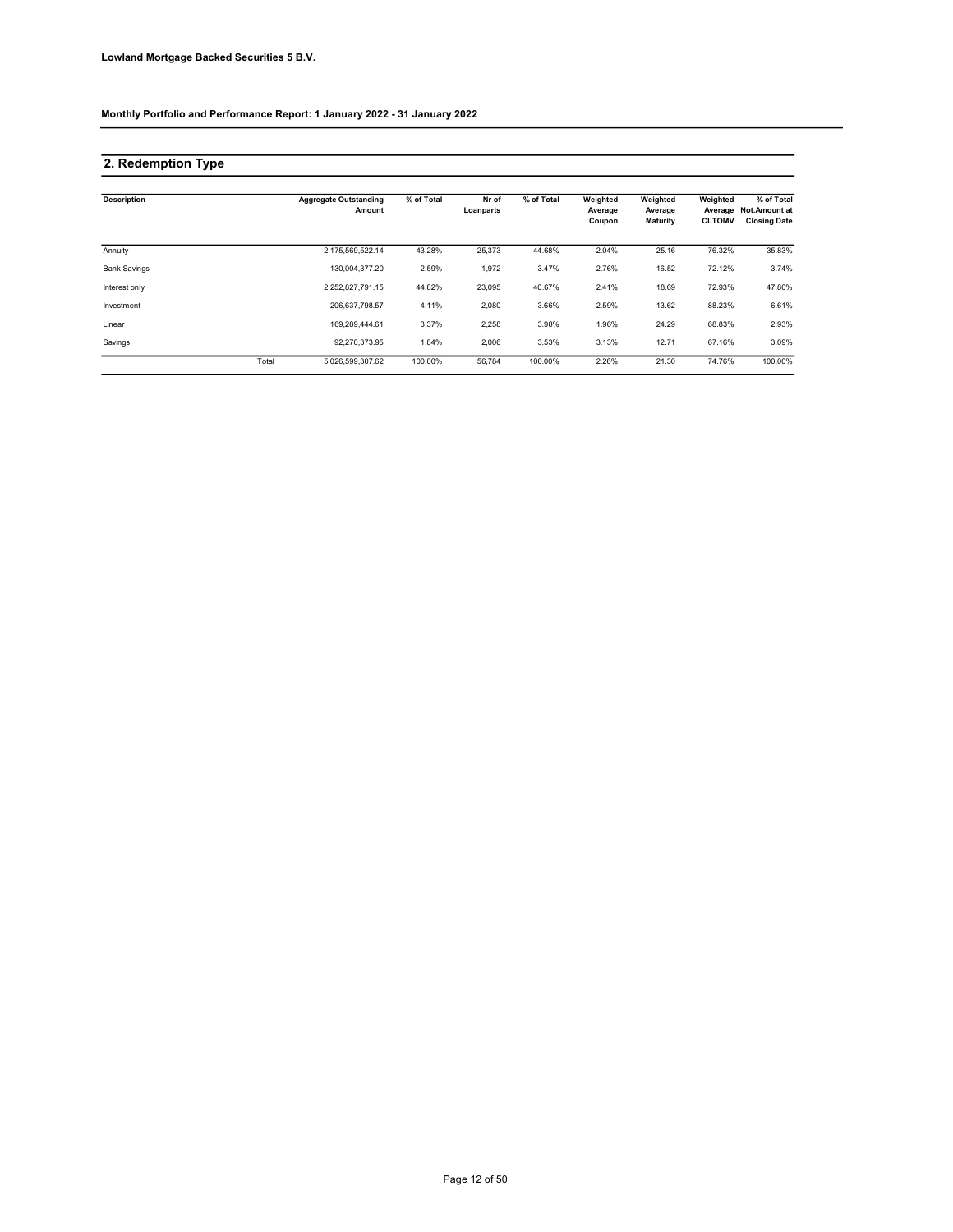### 3. Outstanding Loan Amount

| From $(>=) -$ Until $($ | <b>Aggregate Outstanding</b><br>Amount | % of Total | Nr of Loans    | % of Total | Weighted<br>Average<br>Coupon | Weighted<br>Average<br><b>Maturity</b> | Weighted<br><b>CLTOMV</b> | % of Total<br>Average Not.Amount at<br><b>Closing Date</b> |
|-------------------------|----------------------------------------|------------|----------------|------------|-------------------------------|----------------------------------------|---------------------------|------------------------------------------------------------|
| < 25.000                | 4,843,147.41                           | 0.10%      | 312            | 1.13%      | 2.41%                         | 12.10                                  | 11.09%                    | 0.05%                                                      |
| 25,000 - 50,000         | 25,410,354.96                          | 0.51%      | 669            | 2.42%      | 2.39%                         | 15.14                                  | 23.62%                    | 0.33%                                                      |
| 50,000 - 75,000         | 79,440,262.76                          | 1.58%      | 1,251          | 4.52%      | 2.40%                         | 16.83                                  | 43.67%                    | 1.10%                                                      |
| 75,000 - 100,000        | 202,388,982.82                         | 4.03%      | 2,298          | 8.31%      | 2.42%                         | 18.47                                  | 57.64%                    | 3.14%                                                      |
| 100,000 - 150,000       | 923,631,335.01                         | 18.37%     | 7,356          | 26.60%     | 2.35%                         | 20.38                                  | 70.51%                    | 18.86%                                                     |
| 150,000 - 200,000       | 1,104,167,577.84                       | 21.97%     | 6,369          | 23.03%     | 2.33%                         | 20.57                                  | 76.82%                    | 25.28%                                                     |
| 200,000 - 250,000       | 977,276,903.95                         | 19.44%     | 4,379          | 15.83%     | 2.26%                         | 21.52                                  | 79.45%                    | 21.00%                                                     |
| 250,000 - 300,000       | 624,512,983.27                         | 12.42%     | 2,308          | 8.35%      | 2.20%                         | 22.33                                  | 78.64%                    | 11.57%                                                     |
| 300,000 - 350,000       | 346,070,553.46                         | 6.88%      | 1,076          | 3.89%      | 2.18%                         | 22.46                                  | 78.21%                    | 7.07%                                                      |
| 350,000 - 400,000       | 239,945,376.88                         | 4.77%      | 644            | 2.33%      | 2.16%                         | 22.46                                  | 75.51%                    | 4.41%                                                      |
| 400,000 - 450,000       | 158,920,172.88                         | 3.16%      | 375            | 1.36%      | 2.11%                         | 23.79                                  | 75.69%                    | 2.33%                                                      |
| 450,000 - 500,000       | 122,932,958.10                         | 2.45%      | 259            | 0.94%      | 2.05%                         | 23.72                                  | 76.07%                    | 1.67%                                                      |
| 500,000 - 550,000       | 83,102,594.46                          | 1.65%      | 160            | 0.58%      | 2.14%                         | 24.51                                  | 77.19%                    | 1.06%                                                      |
| 550,000 - 600,000       | 36,457,431.31                          | 0.73%      | 64             | 0.23%      | 2.10%                         | 23.35                                  | 77.93%                    | 0.77%                                                      |
| 600,000 - 650,000       | 24,825,435.10                          | 0.49%      | 40             | 0.14%      | 2.29%                         | 21.52                                  | 78.12%                    | 0.47%                                                      |
| 650,000 - 700,000       | 22,948,211.29                          | 0.46%      | 34             | 0.12%      | 1.98%                         | 24.30                                  | 80.65%                    | 0.37%                                                      |
| 700,000 - 750,000       | 13,814,939.63                          | 0.27%      | 19             | 0.07%      | 2.04%                         | 22.92                                  | 72.98%                    | 0.27%                                                      |
| 750,000 - 800,000       | 6,194,105.55                           | 0.12%      | 8              | 0.03%      | 1.71%                         | 25.96                                  | 78.05%                    | 0.08%                                                      |
| 800,000 - 850,000       | 6,564,455.04                           | 0.13%      | 8              | 0.03%      | 2.03%                         | 21.57                                  | 70.24%                    | 0.08%                                                      |
| 850,000 - 900,000       | 7,001,015.47                           | 0.14%      | 8              | 0.03%      | 1.77%                         | 23.08                                  | 76.34%                    | 0.07%                                                      |
| 900,000 - 950,000       | 7,338,325.97                           | 0.15%      | 8              | 0.03%      | 1.83%                         | 26.91                                  | 78.16%                    |                                                            |
| 950,000 - 1,000,000     | 6,780,909.94                           | 0.13%      | $\overline{7}$ | 0.03%      | 1.75%                         | 27.85                                  | 69.96%                    | 0.02%                                                      |
| $>= 1.000.000$          | 2,031,274.52                           | 0.04%      | $\overline{2}$ | 0.01%      | 1.66%                         | 19.85                                  | 67.50%                    |                                                            |
| Unknown                 |                                        |            |                |            |                               |                                        |                           |                                                            |
|                         | Total<br>5,026,599,307.62              | 100.00%    | 27,654         | 100.00%    | 2.26%                         | 21.30                                  | 74.76%                    | 100.00%                                                    |

| Average | 181,768   |
|---------|-----------|
| Minimum |           |
| Maximum | 1,031,275 |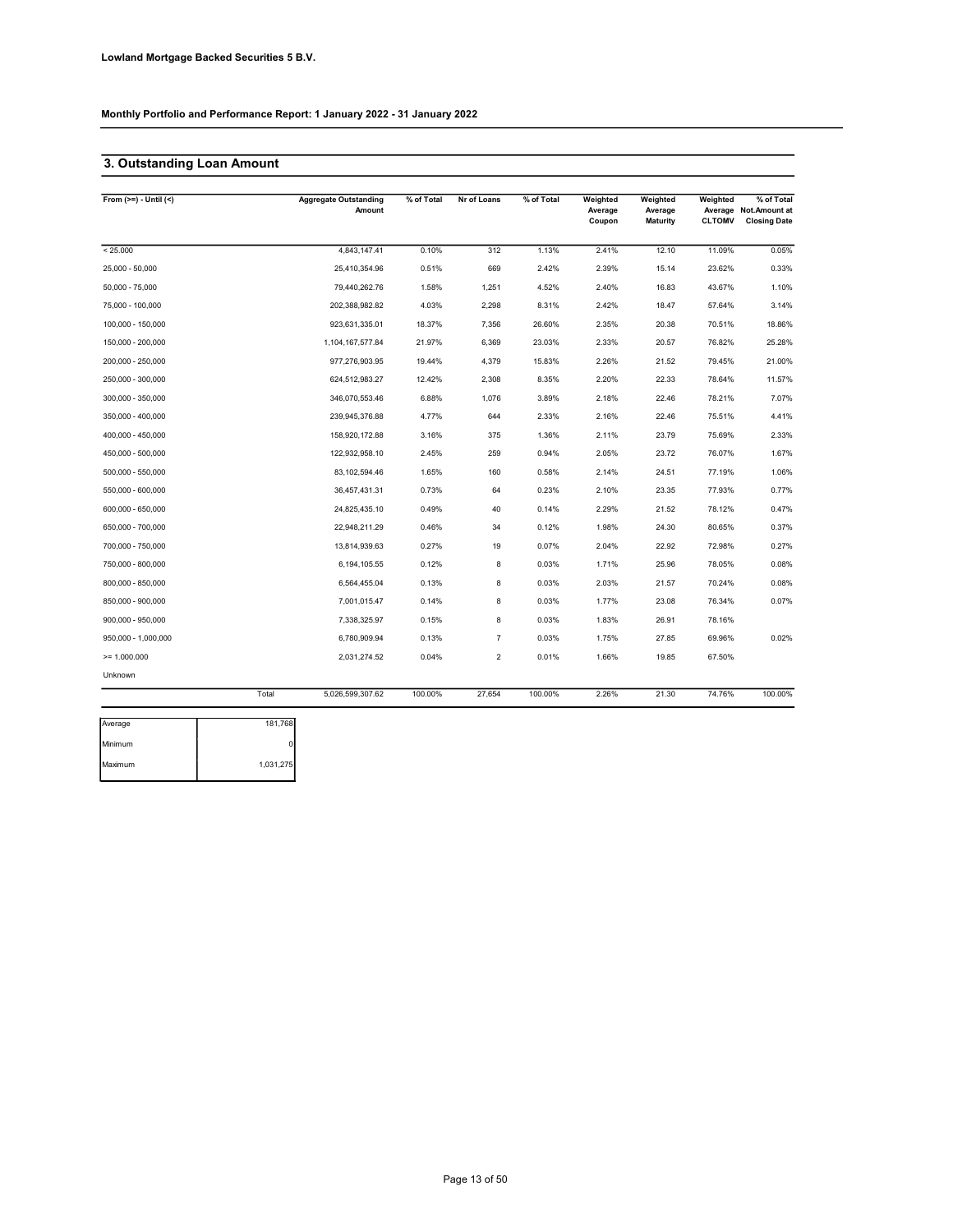### 4. Origination Year

| From $(>=) -$ Until $(<)$ |       | <b>Aggregate Outstanding</b><br>Amount | % of Total | Nr of<br>Loanparts | $%$ of Total | Weighted<br>Average<br>Coupon | Weighted<br>Average<br>Maturity | Weighted<br><b>CLTOMV</b> | % of Total<br>Average Not.Amount at<br><b>Closing Date</b> |
|---------------------------|-------|----------------------------------------|------------|--------------------|--------------|-------------------------------|---------------------------------|---------------------------|------------------------------------------------------------|
| < 2000                    |       | 33,762,324.43                          | 0.67%      | 600                | 1.06%        | 2.39%                         | 9.84                            | 50.16%                    | 0.39%                                                      |
| 2000 - 2001               |       | 55,926,770.03                          | 1.11%      | 733                | 1.29%        | 2.36%                         | 9.61                            | 59.62%                    | 0.89%                                                      |
| 2001 - 2002               |       | 40,621,198.35                          | 0.81%      | 486                | 0.86%        | 2.41%                         | 10.05                           | 70.29%                    | 0.70%                                                      |
| 2002 - 2003               |       | 65,708,825.31                          | 1.31%      | 775                | 1.36%        | 2.55%                         | 10.82                           | 73.67%                    | 1.51%                                                      |
| 2003 - 2004               |       | 100,929,521.57                         | 2.01%      | 1,161              | 2.04%        | 2.58%                         | 11.53                           | 75.69%                    | 3.15%                                                      |
| 2004 - 2005               |       | 142,634,072.45                         | 2.84%      | 1,629              | 2.87%        | 2.40%                         | 12.34                           | 72.32%                    | 4.13%                                                      |
| 2005 - 2006               |       | 252.725.871.87                         | 5.03%      | 2.781              | 4.90%        | 2.52%                         | 13.43                           | 80.92%                    | 7.85%                                                      |
| 2006 - 2007               |       | 292,453,187.17                         | 5.82%      | 3,069              | 5.40%        | 2.55%                         | 14.23                           | 78.24%                    | 9.74%                                                      |
| 2007 - 2008               |       | 255,875,717.89                         | 5.09%      | 2,436              | 4.29%        | 2.75%                         | 15.30                           | 76.44%                    | 8.01%                                                      |
| 2008 - 2009               |       | 205,596,794.81                         | 4.09%      | 2,182              | 3.84%        | 2.80%                         | 16.23                           | 76.11%                    | 3.64%                                                      |
| 2009 - 2010               |       | 118,713,432.24                         | 2.36%      | 1,336              | 2.35%        | 2.55%                         | 16.94                           | 73.48%                    | 3.25%                                                      |
| 2010 - 2011               |       | 107,302,951.48                         | 2.13%      | 1,297              | 2.28%        | 2.46%                         | 17.51                           | 75.06%                    | 3.10%                                                      |
| 2011 - 2012               |       | 135,492,047.96                         | 2.70%      | 1,675              | 2.95%        | 2.32%                         | 18.41                           | 72.95%                    | 3.36%                                                      |
| 2012 - 2013               |       | 45,098,712.07                          | 0.90%      | 661                | 1.16%        | 3.42%                         | 18.94                           | 72.97%                    | 1.17%                                                      |
| 2013 - 2014               |       | 58,840,926.73                          | 1.17%      | 732                | 1.29%        | 3.05%                         | 19.40                           | 70.32%                    | 1.52%                                                      |
| 2014 - 2015               |       | 210,171,426.60                         | 4.18%      | 2,474              | 4.36%        | 3.15%                         | 21.76                           | 71.57%                    | 5.62%                                                      |
| 2015 - 2016               |       | 208,733,943.67                         | 4.15%      | 2,436              | 4.29%        | 2.60%                         | 22.82                           | 72.18%                    | 6.81%                                                      |
| 2016 - 2017               |       | 446,872,646.31                         | 8.89%      | 5,024              | 8.85%        | 2.24%                         | 24.04                           | 72.12%                    | 13.56%                                                     |
| 2017 - 2018               |       | 774,745,817.69                         | 15.41%     | 8,790              | 15.48%       | 2.03%                         | 24.82                           | 73.17%                    | 21.59%                                                     |
| 2018 - 2019               |       | 585,335,269.29                         | 11.64%     | 6,353              | 11.19%       | 2.02%                         | 25.74                           | 74.62%                    | 0.03%                                                      |
| $2019 =$                  |       | 889,057,849.70                         | 17.69%     | 10,154             | 17.88%       | 1.64%                         | 27.69                           | 78.48%                    |                                                            |
| Unknown                   |       |                                        |            |                    |              |                               |                                 |                           |                                                            |
|                           | Total | 5,026,599,307.62                       | 100.00%    | 56,784             | 100.00%      | 2.26%                         | 21.30                           | 74.76%                    | 100.00%                                                    |
| <b>Weighted Average</b>   | 2013  |                                        |            |                    |              |                               |                                 |                           |                                                            |

| 2013 |
|------|
| 1999 |
| 2022 |
|      |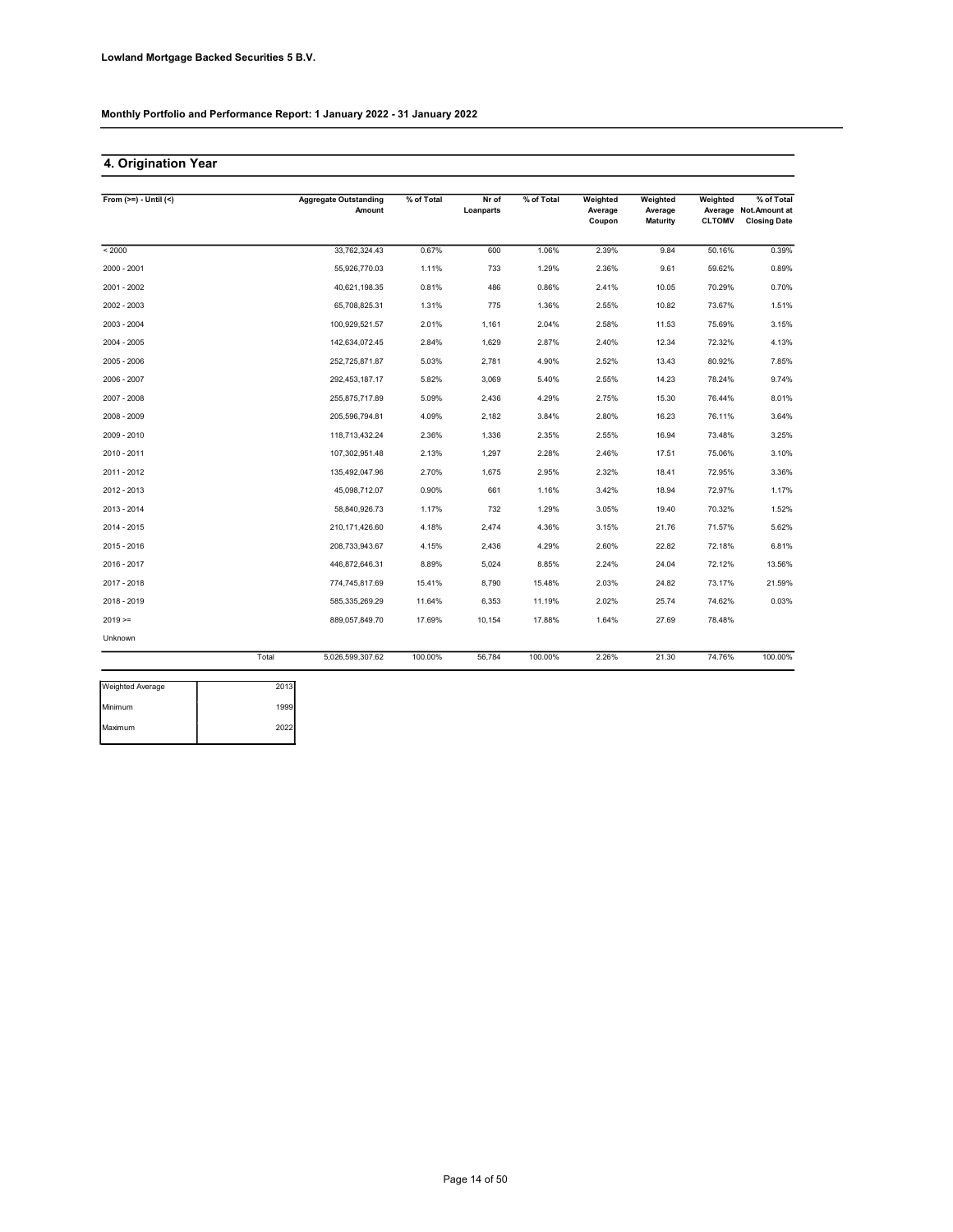### 5. Seasoning

| From $(>=) -$ Until $($   |                | <b>Aggregate Outstanding</b><br>Amount | % of Total | Nr of<br>Loanparts | % of Total | Weighted<br>Average<br>Coupon | Weighted<br>Average<br><b>Maturity</b> | Weighted<br><b>CLTOMV</b> | % of Total<br>Average Not.Amount at<br><b>Closing Date</b> |
|---------------------------|----------------|----------------------------------------|------------|--------------------|------------|-------------------------------|----------------------------------------|---------------------------|------------------------------------------------------------|
| 1 Year                    |                | 227, 138, 511.47                       | 4.52%      | 2,749              | 4.84%      | 1.42%                         | 28.49                                  | 76.98%                    | 11.95%                                                     |
| 1 year(s) - $2$ year(s)   |                | 529,374,458.61                         | 10.53%     | 5,655              | 9.96%      | 1.64%                         | 27.70                                  | 79.56%                    | 20.19%                                                     |
| $2$ year(s) - $3$ year(s) |                | 114,721,247.04                         | 2.28%      | 1,500              | 2.64%      | 1.99%                         | 26.31                                  | 76.93%                    | 7.69%                                                      |
| $3$ year(s) - 4 year(s)   |                | 553,858,721.32                         | 11.02%     | 6,074              | 10.70%     | 2.03%                         | 25.79                                  | 74.58%                    | 5.91%                                                      |
| $4$ year(s) - $5$ year(s) |                | 717,584,285.18                         | 14.28%     | 8,099              | 14.26%     | 2.05%                         | 24.90                                  | 73.48%                    | 3.11%                                                      |
| $5$ year(s) - $6$ year(s) |                | 527,673,598.41                         | 10.50%     | 5,922              | 10.43%     | 2.16%                         | 24.16                                  | 72.20%                    | 0.89%                                                      |
| $6$ year(s) - 7 year(s)   |                | 206,909,247.10                         | 4.12%      | 2,411              | 4.25%      | 2.57%                         | 23.01                                  | 71.91%                    | 1.81%                                                      |
| $7$ year(s) - 8 year(s)   |                | 215,778,101.29                         | 4.29%      | 2,559              | 4.51%      | 3.09%                         | 21.81                                  | 71.69%                    | 4.14%                                                      |
| $8$ year(s) - $9$ year(s) |                | 75,236,510.33                          | 1.50%      | 917                | 1.61%      | 3.12%                         | 20.13                                  | 70.75%                    | 3.37%                                                      |
| $9$ year(s) - 10 year(s)  |                | 38,827,323.93                          | 0.77%      | 585                | 1.03%      | 3.34%                         | 18.71                                  | 72.28%                    | 3.48%                                                      |
| 10 year(s) - 11 year(s)   |                | 125,414,254.31                         | 2.50%      | 1,550              | 2.73%      | 2.41%                         | 18.47                                  | 72.75%                    | 5.49%                                                      |
| 11 year(s) - 12 year(s)   |                | 113,013,371.62                         | 2.25%      | 1,391              | 2.45%      | 2.45%                         | 17.67                                  | 74.82%                    | 9.90%                                                      |
| 12 year(s) - 13 year(s)   |                | 122, 152, 675.36                       | 2.43%      | 1,374              | 2.42%      | 2.51%                         | 17.05                                  | 73.66%                    | 8.79%                                                      |
| 13 year(s) - 14 year(s)   |                | 197,360,410.92                         | 3.93%      | 2,115              | 3.72%      | 2.81%                         | 16.25                                  | 76.06%                    | 5.37%                                                      |
| 14 year(s) - 15 year(s)   |                | 239,321,816.85                         | 4.76%      | 2,296              | 4.04%      | 2.79%                         | 15.45                                  | 76.37%                    | 3.16%                                                      |
| 15 year(s) - 16 year(s)   |                | 297,892,594.24                         | 5.93%      | 3,069              | 5.40%      | 2.56%                         | 14.35                                  | 77.72%                    | 2.28%                                                      |
| 16 year(s) - 17 year(s)   |                | 262,030,944.42                         | 5.21%      | 2,855              | 5.03%      | 2.52%                         | 13.52                                  | 80.93%                    | 0.97%                                                      |
| 17 year(s) - 18 year(s)   |                | 153,967,469.67                         | 3.06%      | 1,770              | 3.12%      | 2.41%                         | 12.46                                  | 73.64%                    | 0.67%                                                      |
| 18 year(s) - 19 year(s)   |                | 98,318,235.65                          | 1.96%      | 1,157              | 2.04%      | 2.58%                         | 11.60                                  | 75.45%                    | 0.72%                                                      |
| 19 year(s) - 20 year(s)   |                | 71,869,906.95                          | 1.43%      | 818                | 1.44%      | 2.53%                         | 10.97                                  | 73.52%                    | 0.10%                                                      |
| 20 year(s) - 21 year(s)   |                | 44, 142, 785. 42                       | 0.88%      | 530                | 0.93%      | 2.46%                         | 10.17                                  | 71.22%                    |                                                            |
| 21 year(s) - 22 year(s)   |                | 51,552,645.62                          | 1.03%      | 666                | 1.17%      | 2.36%                         | 9.56                                   | 60.80%                    |                                                            |
| 22 year(s) - 23 year(s)   |                | 39,548,551.51                          | 0.79%      | 660                | 1.16%      | 2.41%                         | 9.81                                   | 52.58%                    |                                                            |
| 23 year(s) - 24 year(s)   |                | 2,911,640.40                           | 0.06%      | 62                 | 0.11%      | 2.43%                         | 10.64                                  | 41.42%                    |                                                            |
| 24 year(s) - 25 year(s)   |                |                                        |            |                    |            |                               |                                        |                           |                                                            |
| 25 year(s) - 26 year(s)   |                |                                        |            |                    |            |                               |                                        |                           |                                                            |
| 26 year(s) - 27 year(s)   |                |                                        |            |                    |            |                               |                                        |                           |                                                            |
| 27 year(s) - 28 year(s)   |                |                                        |            |                    |            |                               |                                        |                           |                                                            |
| 28 year(s) - 29 year(s)   |                |                                        |            |                    |            |                               |                                        |                           |                                                            |
| 29 year(s) - 30 year(s)   |                |                                        |            |                    |            |                               |                                        |                           |                                                            |
| $30$ year(s) >=           |                |                                        |            |                    |            |                               |                                        |                           |                                                            |
| Unknown                   |                |                                        |            |                    |            |                               |                                        |                           |                                                            |
|                           | Total          | 5,026,599,307.62                       | 100.00%    | 56,784             | 100.00%    | 2.26%                         | 21.30                                  | 74.76%                    | 100.00%                                                    |
| Weighted Average          | $8.17$ year(s) |                                        |            |                    |            |                               |                                        |                           |                                                            |

| Weighted Average | $8.17$ year(s)  |
|------------------|-----------------|
| Minimum          | $.08$ year(s)   |
| Maximum          | $23.08$ year(s) |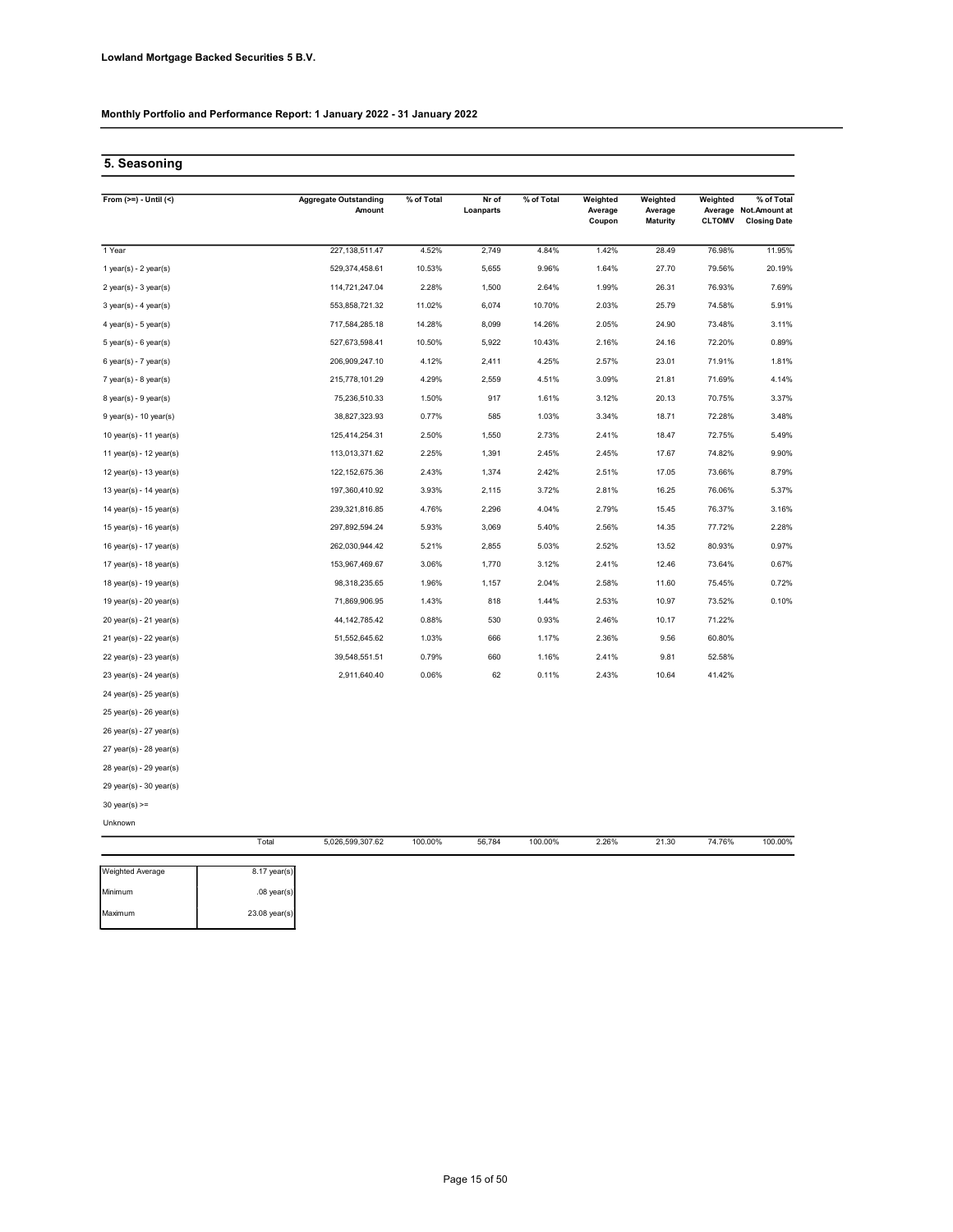Maximum 2052

Monthly Portfolio and Performance Report: 1 January 2022 - 31 January 2022

### 6. Legal Maturity

| From $(>=) -$ Until $($ |       | <b>Aggregate Outstanding</b><br>Amount | % of Total | Nr of<br>Loanparts | % of Total | Weighted<br>Average<br>Coupon | Weighted<br>Average<br><b>Maturity</b> | Weighted<br><b>CLTOMV</b> | % of Total<br>Average Not.Amount at<br><b>Closing Date</b> |
|-------------------------|-------|----------------------------------------|------------|--------------------|------------|-------------------------------|----------------------------------------|---------------------------|------------------------------------------------------------|
| 2012                    |       |                                        |            |                    |            |                               |                                        |                           |                                                            |
| 2012 - 2015             |       |                                        |            |                    |            |                               |                                        |                           |                                                            |
| 2015 - 2020             |       |                                        |            |                    |            |                               |                                        |                           |                                                            |
| 2020 - 2025             |       | 4,048,567.22                           | 0.08%      | 187                | 0.33%      | 2.39%                         | 2.21                                   | 57.54%                    | 0.13%                                                      |
| 2025 - 2030             |       | 59,128,791.38                          | 1.18%      | 1,438              | 2.53%      | 2.60%                         | 6.45                                   | 61.26%                    | 1.44%                                                      |
| 2030 - 2035             |       | 461,864,782.31                         | 9.19%      | 5,976              | 10.52%     | 2.50%                         | 10.83                                  | 71.49%                    | 12.12%                                                     |
| 2035 - 2040             |       | 1,174,035,598.07                       | 23.36%     | 12,524             | 22.06%     | 2.61%                         | 15.12                                  | 76.71%                    | 32.52%                                                     |
| 2040 - 2045             |       | 582,943,615.97                         | 11.60%     | 6,756              | 11.90%     | 2.67%                         | 20.64                                  | 72.78%                    | 14.25%                                                     |
| 2045 - 2050             |       | 2,076,798,392.09                       | 41.32%     | 22,688             | 39.95%     | 2.12%                         | 25.35                                  | 73.95%                    | 39.54%                                                     |
| 2050 - 2055             |       | 667,779,560.58                         | 13.28%     | 7,215              | 12.71%     | 1.58%                         | 28.86                                  | 79.11%                    |                                                            |
| 2055 - 2060             |       |                                        |            |                    |            |                               |                                        |                           |                                                            |
| 2060 - 2065             |       |                                        |            |                    |            |                               |                                        |                           |                                                            |
| 2065 - 2070             |       |                                        |            |                    |            |                               |                                        |                           |                                                            |
| 2070 - 2075             |       |                                        |            |                    |            |                               |                                        |                           |                                                            |
| 2075 - 2080             |       |                                        |            |                    |            |                               |                                        |                           |                                                            |
| 2080 - 2085             |       |                                        |            |                    |            |                               |                                        |                           |                                                            |
| 2085 - 2090             |       |                                        |            |                    |            |                               |                                        |                           |                                                            |
| 2090 - 2095             |       |                                        |            |                    |            |                               |                                        |                           |                                                            |
| 2095 - 2100             |       |                                        |            |                    |            |                               |                                        |                           |                                                            |
| $2100 =$                |       |                                        |            |                    |            |                               |                                        |                           |                                                            |
| Unknown                 |       |                                        |            |                    |            |                               |                                        |                           |                                                            |
|                         | Total | 5,026,599,307.62                       | 100.00%    | 56,784             | 100.00%    | 2.26%                         | 21.30                                  | 74.76%                    | 100.00%                                                    |
| Weighted Average        | 2043  |                                        |            |                    |            |                               |                                        |                           |                                                            |
| Minimum                 | 2022  |                                        |            |                    |            |                               |                                        |                           |                                                            |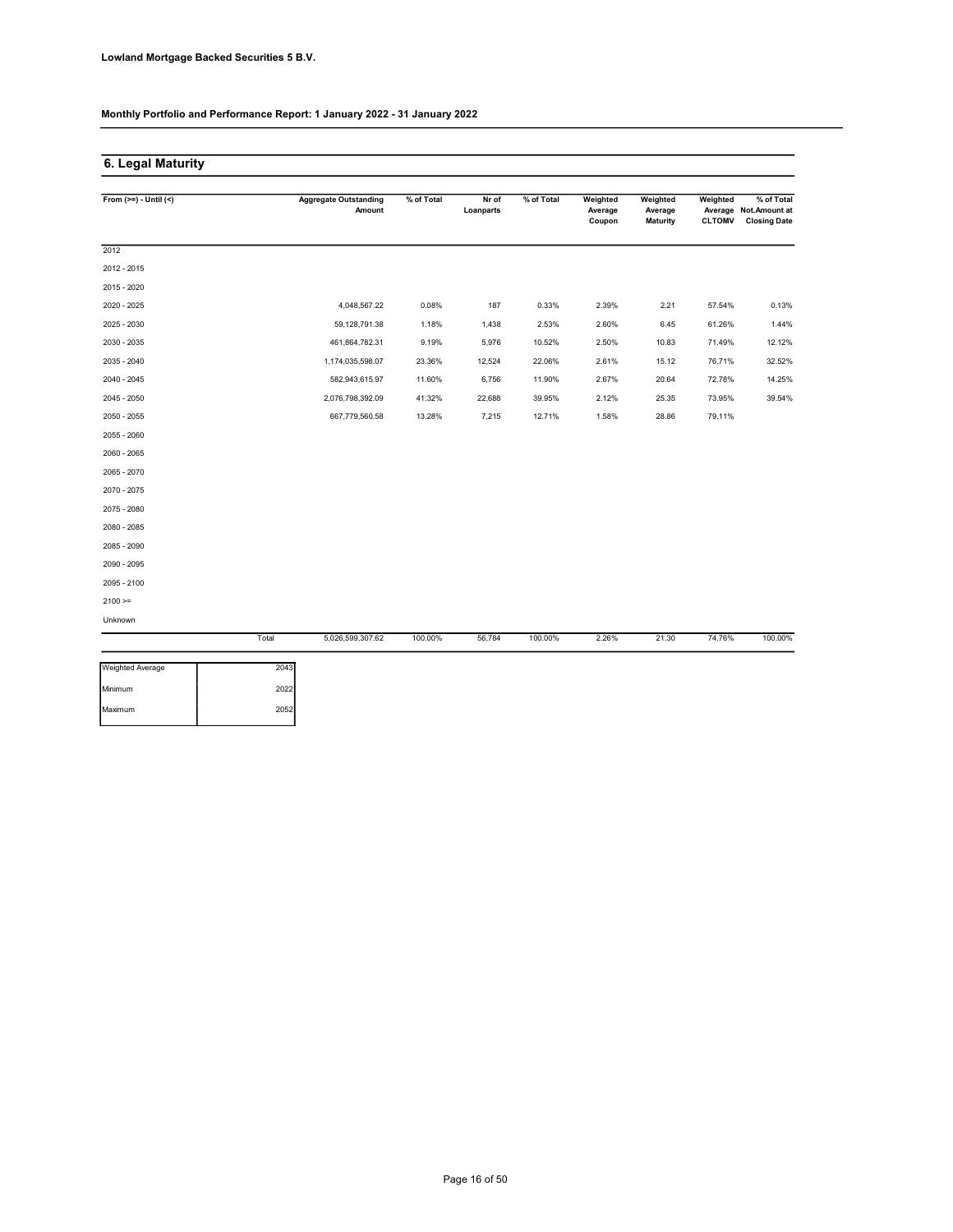### 7. Remaining Tenor

| From $(>=) -$ Until $($     | <b>Aggregate Outstanding</b><br>Amount | % of Total | Nr of<br>Loanparts | % of Total | Weighted<br>Average<br>Coupon | Weighted<br>Average<br><b>Maturity</b> | Weighted<br><b>CLTOMV</b> | % of Total<br>Average Not.Amount at<br><b>Closing Date</b> |
|-----------------------------|----------------------------------------|------------|--------------------|------------|-------------------------------|----------------------------------------|---------------------------|------------------------------------------------------------|
| 0 Year - 1 Year             | 10,583.34                              | 0.00%      | $\overline{4}$     | 0.01%      | 3.73%                         | 0.56                                   | 54.32%                    |                                                            |
| 1 Year - 2 Years            | 1,383,232.20                           | 0.03%      | 73                 | 0.13%      | 2.58%                         | 1.67                                   | 65.33%                    |                                                            |
| 2 year(s) - $3$ year(s)     | 3,046,992.68                           | 0.06%      | 121                | 0.21%      | 2.32%                         | 2.55                                   | 55.21%                    |                                                            |
| 3 year(s) - 4 year(s)       | 4,872,943.08                           | 0.10%      | 160                | 0.28%      | 2.78%                         | 3.51                                   | 62.47%                    |                                                            |
| 4 year(s) - 5 year(s)       | 5,685,782.54                           | 0.11%      | 183                | 0.32%      | 2.60%                         | 4.50                                   | 59.36%                    |                                                            |
| $5$ year(s) - $6$ year(s)   | 7,554,854.24                           | 0.15%      | 213                | 0.38%      | 2.64%                         | 5.50                                   | 67.85%                    | 0.06%                                                      |
| $6$ year(s) - 7 year(s)     | 8,454,493.54                           | 0.17%      | 224                | 0.39%      | 2.61%                         | 6.52                                   | 68.96%                    | 0.12%                                                      |
| 7 year(s) - 8 year(s)       | 38,437,059.08                          | 0.76%      | 750                | 1.32%      | 2.52%                         | 7.56                                   | 57.45%                    | 0.15%                                                      |
| $8$ year(s) - $9$ year(s)   | 66,878,996.73                          | 1.33%      | 983                | 1.73%      | 2.44%                         | 8.47                                   | 63.52%                    | 0.18%                                                      |
| $9$ year(s) - 10 year(s)    | 63,738,712.47                          | 1.27%      | 926                | 1.63%      | 2.46%                         | 9.51                                   | 69.16%                    | 0.26%                                                      |
| 10 year(s) - 11 year(s)     | 81,356,721.17                          | 1.62%      | 1,049              | 1.85%      | 2.56%                         | 10.49                                  | 73.90%                    | 0.33%                                                      |
| 11 year(s) - 12 year(s)     | 114,915,175.20                         | 2.29%      | 1,399              | 2.46%      | 2.60%                         | 11.49                                  | 75.98%                    | 0.89%                                                      |
| 12 year(s) - 13 year(s)     | 150,927,512.90                         | 3.00%      | 1,784              | 3.14%      | 2.42%                         | 12.53                                  | 72.29%                    | 1.24%                                                      |
| 13 year(s) - 14 year(s)     | 262,511,967.18                         | 5.22%      | 2,943              | 5.18%      | 2.52%                         | 13.52                                  | 79.99%                    | 1.56%                                                      |
| 14 year(s) - 15 year(s)     | 299,055,684.16                         | 5.95%      | 3,178              | 5.60%      | 2.54%                         | 14.48                                  | 77.69%                    | 2.36%                                                      |
| 15 year(s) - 16 year(s)     | 259,203,865.71                         | 5.16%      | 2,528              | 4.45%      | 2.71%                         | 15.43                                  | 75.98%                    | 3.49%                                                      |
| 16 year(s) - 17 year(s)     | 207,681,379.97                         | 4.13%      | 2,192              | 3.86%      | 2.77%                         | 16.52                                  | 75.53%                    | 5.03%                                                      |
| 17 year(s) - 18 year(s)     | 134,803,283.72                         | 2.68%      | 1,538              | 2.71%      | 2.49%                         | 17.49                                  | 71.63%                    | 8.50%                                                      |
| 18 year(s) - 19 year(s)     | 108,208,534.79                         | 2.15%      | 1,309              | 2.31%      | 2.44%                         | 18.49                                  | 74.58%                    | 9.65%                                                      |
| 19 year(s) - 20 year(s)     | 134, 131, 324. 73                      | 2.67%      | 1,598              | 2.81%      | 2.30%                         | 19.39                                  | 72.78%                    | 6.72%                                                      |
| 20 year(s) - 21 year(s)     | 52,309,083.53                          | 1.04%      | 693                | 1.22%      | 3.06%                         | 20.42                                  | 72.20%                    | 3.47%                                                      |
| 21 year(s) - 22 year(s)     | 70,083,298.14                          | 1.39%      | 782                | 1.38%      | 2.65%                         | 21.64                                  | 71.64%                    | 3.23%                                                      |
| 22 year(s) - 23 year(s)     | 237,698,765.60                         | 4.73%      | 2,595              | 4.57%      | 2.91%                         | 22.52                                  | 72.10%                    | 3.34%                                                      |
| 23 year(s) - 24 year(s)     | 240, 172, 531.28                       | 4.78%      | 2,653              | 4.67%      | 2.44%                         | 23.49                                  | 72.65%                    | 2.38%                                                      |
| $24$ year(s) - $25$ year(s) | 453,567,320.67                         | 9.02%      | 4,896              | 8.62%      | 2.20%                         | 24.58                                  | 72.77%                    | 0.96%                                                      |
| $25$ year(s) - $26$ year(s) | 728,768,525.06                         | 14.50%     | 7,986              | 14.06%     | 2.01%                         | 25.43                                  | 73.81%                    | 2.67%                                                      |
| $26$ year(s) - 27 year(s)   | 525,489,031.87                         | 10.45%     | 5,571              | 9.81%      | 2.02%                         | 26.52                                  | 75.25%                    | 5.94%                                                      |
| 27 $year(s) - 28$ $year(s)$ | 106,059,465.29                         | 2.11%      | 1,344              | 2.37%      | 2.02%                         | 27.41                                  | 78.01%                    | 7.18%                                                      |
| 28 year(s) - 29 year(s)     | 426,848,384.71                         | 8.49%      | 4,446              | 7.83%      | 1.66%                         | 28.58                                  | 79.52%                    | 16.38%                                                     |
| 29 year(s) - 30 year(s)     | 230, 165, 050.07                       | 4.58%      | 2,593              | 4.57%      | 1.42%                         | 29.41                                  | 78.49%                    | 13.93%                                                     |
| 30 year(s) $>=$             | 2,578,751.97                           | 0.05%      | 70                 | 0.12%      | 1.51%                         | 30.00                                  | 59.96%                    |                                                            |
| Unknown                     |                                        |            |                    |            |                               |                                        |                           |                                                            |
|                             | Total<br>5,026,599,307.62              | 100.00%    | 56,784             | 100.00%    | 2.26%                         | 21.30                                  | 74.76%                    | 100.00%                                                    |

| Weighted Average | $21.25$ year(s) |
|------------------|-----------------|
| Minimum          | $.08$ year(s)   |
| Maximum          | $30$ year(s)    |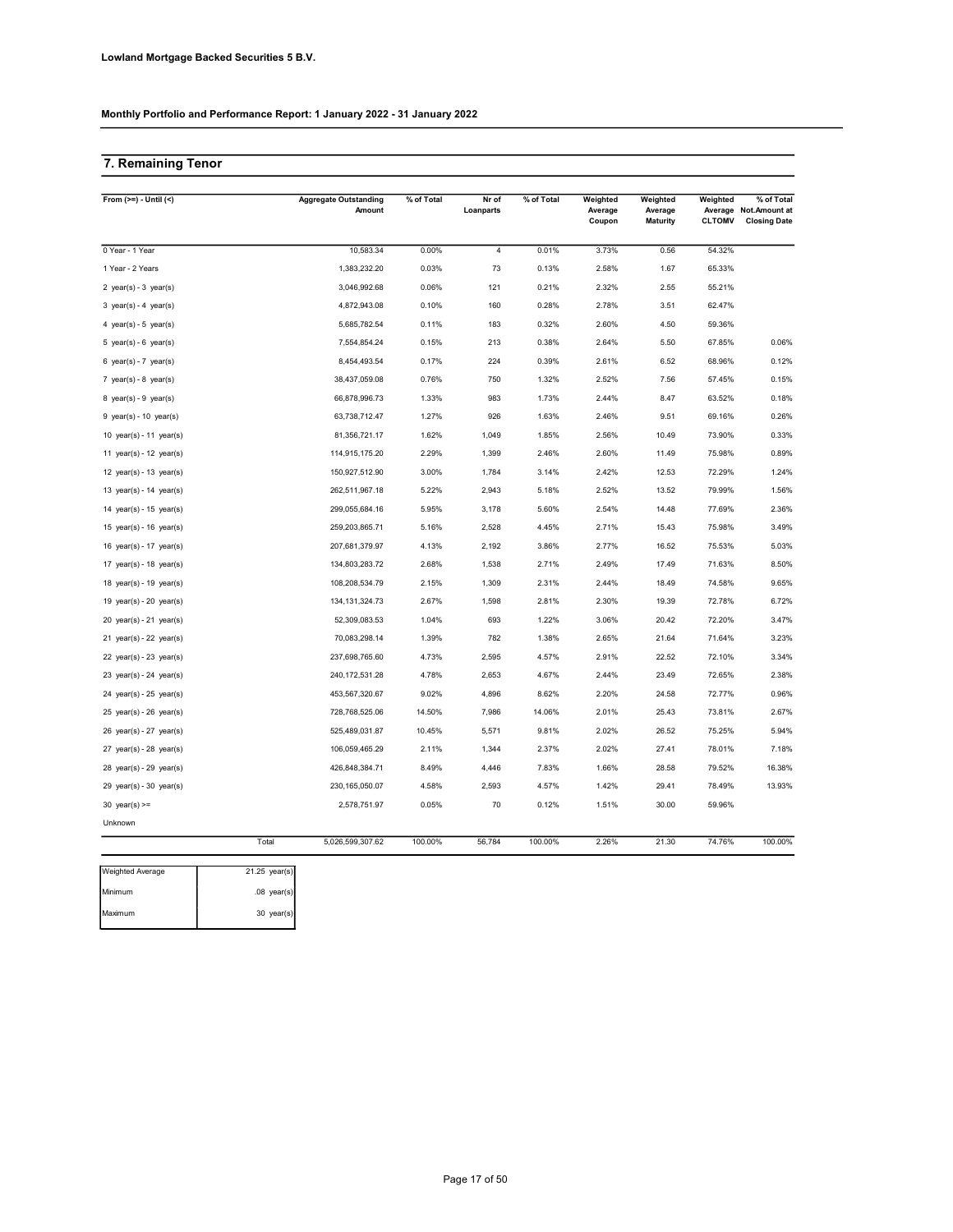### 8a. Original Loan To Original Foreclosure Value (Non-NHG)

| From $(>=) -$ Until $($ |       | <b>Aggregate Outstanding</b><br>Amount | % of Total | Nr of Loans | % of Total | Weighted<br>Average<br>Coupon | Weighted<br>Average<br><b>Maturity</b> | Weighted<br><b>CLTOMV</b> | % of Total<br>Average Not.Amount at<br><b>Closing Date</b> |
|-------------------------|-------|----------------------------------------|------------|-------------|------------|-------------------------------|----------------------------------------|---------------------------|------------------------------------------------------------|
| <b>NHG</b>              |       | 1,713,056,881.55                       | 34.08%     | 11.592      | 41.92%     | 2.18%                         | 22.99                                  | 78.33%                    | 37.80%                                                     |
| < 10%                   |       | 664,570.99                             | 0.01%      | 19          | 0.07%      | 1.85%                         | 18.81                                  | 14.11%                    | 0.01%                                                      |
| 10% - 20%               |       | 4.092.981.96                           | 0.08%      | 98          | 0.35%      | 2.15%                         | 18.23                                  | 19.45%                    | 0.06%                                                      |
| 20% - 30%               |       | 11,742,791.90                          | 0.23%      | 214         | 0.77%      | 2.20%                         | 17.45                                  | 19.93%                    | 0.16%                                                      |
| 30% - 40%               |       | 32,435,744.78                          | 0.65%      | 379         | 1.37%      | 2.11%                         | 17.85                                  | 28.20%                    | 0.45%                                                      |
| 40% - 50%               |       | 70,402,695.95                          | 1.40%      | 594         | 2.15%      | 2.09%                         | 19.96                                  | 36.14%                    | 0.74%                                                      |
| 50% - 60%               |       | 160,808,924.28                         | 3.20%      | 1,040       | 3.76%      | 2.05%                         | 20.66                                  | 45.03%                    | 1.66%                                                      |
| 60% - 70%               |       | 266,460,068.68                         | 5.30%      | 1,482       | 5.36%      | 2.11%                         | 20.65                                  | 52.47%                    | 3.14%                                                      |
| 70% - 80%               |       | 500,360,115.46                         | 9.95%      | 2,553       | 9.23%      | 2.18%                         | 20.03                                  | 60.26%                    | 6.61%                                                      |
| 80% - 90%               |       | 430,702,911.57                         | 8.57%      | 1,832       | 6.62%      | 2.12%                         | 22.09                                  | 68.40%                    | 4.13%                                                      |
| 90% - 100%              |       | 644,062,281.85                         | 12.81%     | 2,611       | 9.44%      | 2.21%                         | 21.91                                  | 75.47%                    | 11.00%                                                     |
| 100% - 110%             |       | 397,847,665.49                         | 7.91%      | 1,648       | 5.96%      | 2.33%                         | 21.02                                  | 82.50%                    | 8.07%                                                      |
| 110% - 120%             |       | 470,928,177.04                         | 9.37%      | 1,931       | 6.98%      | 2.49%                         | 21.04                                  | 91.54%                    | 12.67%                                                     |
| 120% - 130%             |       | 315,368,649.60                         | 6.27%      | 1,621       | 5.86%      | 3.01%                         | 14.35                                  | 100.67%                   | 13.50%                                                     |
| 130% - 140%             |       | 2,325,082.57                           | 0.05%      | 13          | 0.05%      | 2.09%                         | 22.51                                  | 82.03%                    |                                                            |
| 140% - 150%             |       | 2,055,385.10                           | 0.04%      | 11          | 0.04%      | 2.15%                         | 19.45                                  | 82.34%                    |                                                            |
| $150\% > =$             |       | 3,284,378.85                           | 0.07%      | 16          | 0.06%      | 2.56%                         | 19.38                                  | 100.26%                   |                                                            |
| Null values             |       |                                        |            |             |            |                               |                                        |                           |                                                            |
|                         | Total | 5.026.599.307.62                       | 100.00%    | 27.654      | 100.00%    | 2.26%                         | 21.30                                  | 74.76%                    | 100.00%                                                    |

| Weighted Average | 95%  |
|------------------|------|
| Minimum          | 0%   |
| Maximum          | 209% |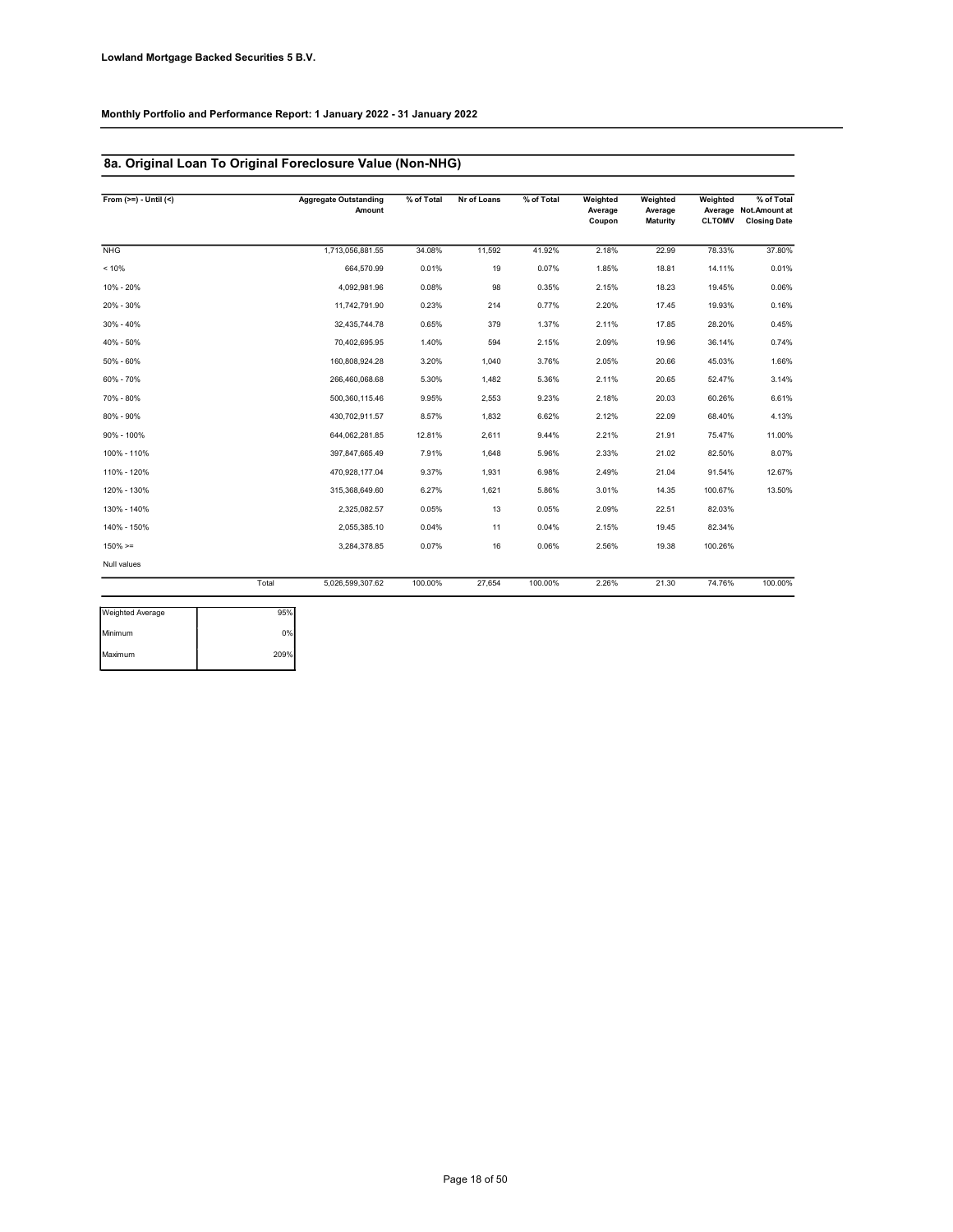### 8b. Original Loan To Original Foreclosure Value (NHG)

| From $(>=) -$ Until $($ |       | <b>Aggregate Outstanding</b><br>Amount | % of Total | Nr of Loans    | % of Total | Weighted<br>Average<br>Coupon | Weighted<br>Average<br>Maturity | Weighted<br><b>CLTOMV</b> | % of Total<br>Average Not.Amount at<br><b>Closing Date</b> |
|-------------------------|-------|----------------------------------------|------------|----------------|------------|-------------------------------|---------------------------------|---------------------------|------------------------------------------------------------|
| Non-NHG                 |       | 3,313,542,426.07                       | 65.92%     | 16,062         | 58.08%     | 2.31%                         | 20.43                           | 72.91%                    | 62.20%                                                     |
| < 10%                   |       | 89,433.60                              | 0.00%      | $\overline{4}$ | 0.01%      | 1.91%                         | 16.85                           | 9.21%                     | 0.00%                                                      |
| 10% - 20%               |       | 431,727.39                             | 0.01%      | 15             | 0.05%      | 2.46%                         | 16.01                           | 10.23%                    | 0.01%                                                      |
| 20% - 30%               |       | 3,403,745.14                           | 0.07%      | 72             | 0.26%      | 2.38%                         | 17.29                           | 18.61%                    | 0.05%                                                      |
| 30% - 40%               |       | 7,794,698.57                           | 0.16%      | 124            | 0.45%      | 2.30%                         | 18.23                           | 26.68%                    | 0.10%                                                      |
| 40% - 50%               |       | 15,171,708.58                          | 0.30%      | 186            | 0.67%      | 2.25%                         | 19.69                           | 33.78%                    | 0.21%                                                      |
| 50% - 60%               |       | 32,630,911.60                          | 0.65%      | 319            | 1.15%      | 2.23%                         | 20.16                           | 42.15%                    | 0.39%                                                      |
| 60% - 70%               |       | 49,252,918.26                          | 0.98%      | 409            | 1.48%      | 2.17%                         | 22.00                           | 49.86%                    | 0.59%                                                      |
| 70% - 80%               |       | 84.586.766.40                          | 1.68%      | 642            | 2.32%      | 2.13%                         | 22.62                           | 57.99%                    | 1.00%                                                      |
| 80% - 90%               |       | 143,758,328.58                         | 2.86%      | 1,020          | 3.69%      | 2.09%                         | 23.04                           | 66.13%                    | 2.10%                                                      |
| 90% - 100%              |       | 281,530,042.01                         | 5.60%      | 1,975          | 7.14%      | 2.17%                         | 23.26                           | 73.08%                    | 5.31%                                                      |
| 100% - 110%             |       | 335,520,412.31                         | 6.67%      | 2,156          | 7.80%      | 2.13%                         | 23.16                           | 81.18%                    | 7.68%                                                      |
| 110% - 120%             |       | 675,180,642.84                         | 13.43%     | 4,137          | 14.96%     | 2.19%                         | 23.94                           | 88.51%                    | 17.33%                                                     |
| 120% - 130%             |       | 81.614.347.22                          | 1.62%      | 518            | 1.87%      | 2.61%                         | 16.95                           | 90.76%                    | 3.02%                                                      |
| 130% - 140%             |       | 314,554.04                             | 0.01%      | 3              | 0.01%      | 2.02%                         | 25.12                           | 82.08%                    |                                                            |
| 140% - 150%             |       | 461,252.66                             | 0.01%      | 3              | 0.01%      | 1.78%                         | 23.47                           | 72.93%                    |                                                            |
| $150\% > =$             |       | 1,315,392.35                           | 0.03%      | 9              | 0.03%      | 2.28%                         | 23.22                           | 87.05%                    |                                                            |
| Unknown                 |       |                                        |            |                |            |                               |                                 |                           |                                                            |
|                         | Total | 5,026,599,307.62                       | 100.00%    | 27,654         | 100.00%    | 2.26%                         | 21.30                           | 74.76%                    | 100.00%                                                    |

| Weighted Average | 95%  |
|------------------|------|
| Minimum          | 0%   |
| Maximum          | 209% |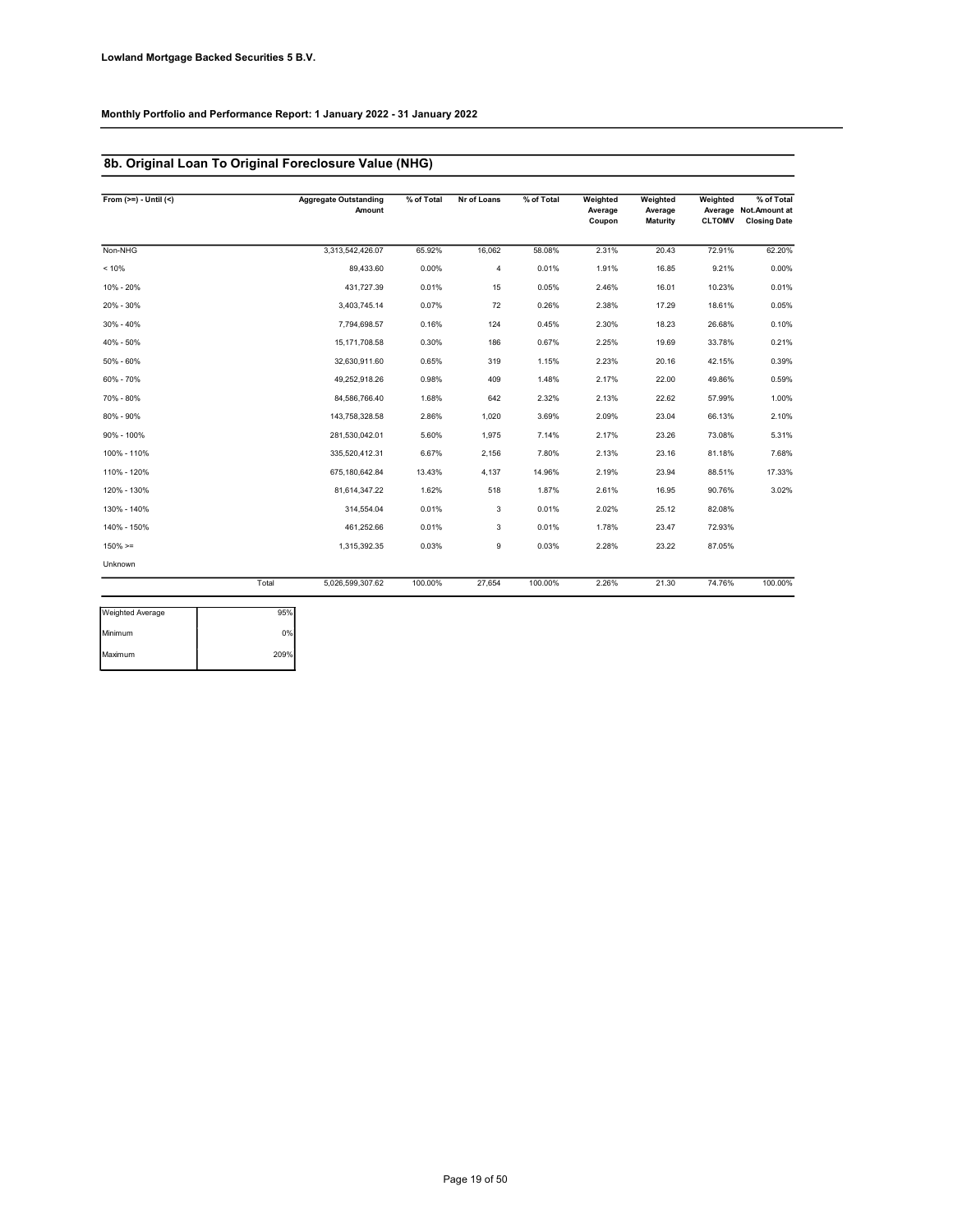### 9a. Current Loan To Original Foreclosure Value (Non-NHG)

| From $(>=) - Uniti($ |       | <b>Aggregate Outstanding</b><br>Amount | % of Total | Nr of Loans    | % of Total | Weighted<br>Average<br>Coupon | Weighted<br>Average<br><b>Maturity</b> | Weighted<br><b>CLTOMV</b> | % of Total<br>Average Not.Amount at<br><b>Closing Date</b> |
|----------------------|-------|----------------------------------------|------------|----------------|------------|-------------------------------|----------------------------------------|---------------------------|------------------------------------------------------------|
| <b>NHG</b>           |       | 1,713,056,881.55                       | 34.08%     | 11,592         | 41.92%     | 2.18%                         | 22.99                                  | 78.33%                    | 37.80%                                                     |
| < 10%                |       | 2,633,427.09                           | 0.05%      | 156            | 0.56%      | 2.26%                         | 14.61                                  | 6.28%                     | 0.02%                                                      |
| 10% - 20%            |       | 12.531.793.44                          | 0.25%      | 304            | 1.10%      | 2.21%                         | 14.78                                  | 13.73%                    | 0.17%                                                      |
| 20% - 30%            |       | 28,829,172.50                          | 0.57%      | 432            | 1.56%      | 2.23%                         | 16.10                                  | 22.58%                    | 0.30%                                                      |
| 30% - 40%            |       | 64,098,615.10                          | 1.28%      | 637            | 2.30%      | 2.18%                         | 18.05                                  | 31.32%                    | 0.72%                                                      |
| 40% - 50%            |       | 132.839.328.41                         | 2.64%      | 971            | 3.51%      | 2.17%                         | 19.25                                  | 39.93%                    | 1.14%                                                      |
| 50% - 60%            |       | 261,784,942.18                         | 5.21%      | 1,498          | 5.42%      | 2.14%                         | 20.45                                  | 48.83%                    | 2.35%                                                      |
| 60% - 70%            |       | 401,436,620.68                         | 7.99%      | 1,992          | 7.20%      | 2.17%                         | 20.69                                  | 57.33%                    | 4.04%                                                      |
| 70% - 80%            |       | 557,802,776.85                         | 11.10%     | 2,562          | 9.26%      | 2.20%                         | 20.62                                  | 65.88%                    | 6.97%                                                      |
| 80% - 90%            |       | 591,723,896.61                         | 11.77%     | 2,362          | 8.54%      | 2.17%                         | 22.34                                  | 74.97%                    | 6.07%                                                      |
| 90% - 100%           |       | 484.106.563.64                         | 9.63%      | 1,900          | 6.87%      | 2.33%                         | 21.36                                  | 83.46%                    | 12.29%                                                     |
| 100% - 110%          |       | 409,216,603.81                         | 8.14%      | 1,613          | 5.83%      | 2.45%                         | 21.57                                  | 92.40%                    | 8.48%                                                      |
| 110% - 120%          |       | 186, 169, 143.57                       | 3.70%      | 780            | 2.82%      | 2.67%                         | 17.81                                  | 100.41%                   | 10.83%                                                     |
| 120% - 130%          |       | 179.441.962.01                         | 3.57%      | 851            | 3.08%      | 3.01%                         | 13.49                                  | 108.65%                   | 8.82%                                                      |
| 130% - 140%          |       | 327,735.87                             | 0.01%      | $\mathbf{1}$   | 0.00%      | 1.27%                         | 29.48                                  | 115.00%                   |                                                            |
| 140% - 150%          |       | 122,520.66                             | 0.00%      | $\mathbf{1}$   | 0.00%      | 3.30%                         | 10.00                                  | 124.26%                   |                                                            |
| $150\% > =$          |       | 477,323.65                             | 0.01%      | $\overline{2}$ | 0.01%      | 3.48%                         | 15.68                                  | 166.15%                   |                                                            |
| Unknown              |       |                                        |            |                |            |                               |                                        |                           |                                                            |
|                      | Total | 5,026,599,307.62                       | 100.00%    | 27,654         | 100.00%    | 2.26%                         | 21.30                                  | 74.76%                    | 100.00%                                                    |

| Weighted Average | 85%  |
|------------------|------|
| Minimum          | 0%   |
| Maximum          | 190% |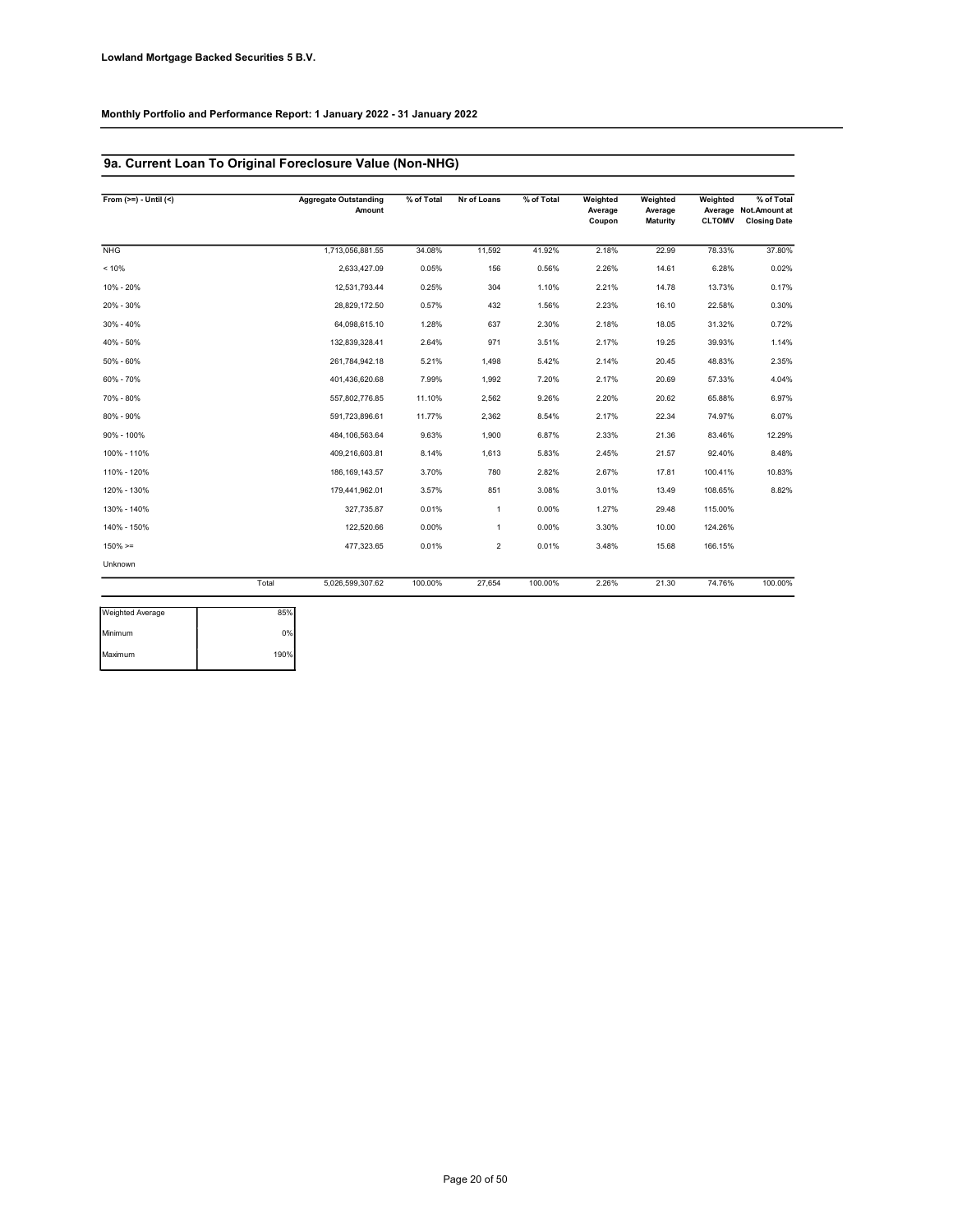### 9b. Current Loan To Original Foreclosure Value (NHG)

| From $(>=) -$ Until $($ |       | <b>Aggregate Outstanding</b><br>Amount | % of Total | Nr of Loans | % of Total | Weighted<br>Average<br>Coupon | Weighted<br>Average<br>Maturity | Weighted<br><b>CLTOMV</b> | % of Total<br>Average Not.Amount at<br><b>Closing Date</b> |
|-------------------------|-------|----------------------------------------|------------|-------------|------------|-------------------------------|---------------------------------|---------------------------|------------------------------------------------------------|
| Non-NHG                 |       | 3,313,542,426.07                       | 65.92%     | 16,062      | 58.08%     | 2.31%                         | 20.43                           | 72.91%                    | 62.20%                                                     |
| < 10%                   |       | 884,204.69                             | 0.02%      | 58          | 0.21%      | 2.38%                         | 13.86                           | 6.60%                     | 0.01%                                                      |
| 10% - 20%               |       | 3,639,768.92                           | 0.07%      | 107         | 0.39%      | 2.43%                         | 13.84                           | 13.48%                    | 0.05%                                                      |
| 20% - 30%               |       | 8,396,659.04                           | 0.17%      | 151         | 0.55%      | 2.51%                         | 17.40                           | 22.64%                    | 0.09%                                                      |
| 30% - 40%               |       | 20,695,647.23                          | 0.41%      | 268         | 0.97%      | 2.39%                         | 17.67                           | 31.53%                    | 0.21%                                                      |
| 40% - 50%               |       | 34,884,687.75                          | 0.69%      | 358         | 1.29%      | 2.38%                         | 19.58                           | 40.19%                    | 0.38%                                                      |
| 50% - 60%               |       | 64,249,628.97                          | 1.28%      | 565         | 2.04%      | 2.30%                         | 20.45                           | 48.77%                    | 0.59%                                                      |
| 60% - 70%               |       | 110,341,420.99                         | 2.20%      | 864         | 3.12%      | 2.36%                         | 21.27                           | 57.59%                    | 0.90%                                                      |
| 70% - 80%               |       | 188,345,588.52                         | 3.75%      | 1,396       | 5.05%      | 2.32%                         | 21.93                           | 66.52%                    | 1.85%                                                      |
| 80% - 90%               |       | 298,180,559.64                         | 5.93%      | 2,036       | 7.36%      | 2.21%                         | 22.85                           | 74.95%                    | 4.15%                                                      |
| 90% - 100%              |       | 491,665,350.62                         | 9.78%      | 3,184       | 11.51%     | 2.27%                         | 23.45                           | 84.32%                    | 6.60%                                                      |
| 100% - 110%             |       | 389,368,537.86                         | 7.75%      | 2,137       | 7.73%      | 1.99%                         | 24.71                           | 91.92%                    | 13.84%                                                     |
| 110% - 120%             |       | 87,139,869.89                          | 1.73%      | 385         | 1.39%      | 1.68%                         | 24.62                           | 99.00%                    | 8.44%                                                      |
| 120% - 130%             |       | 15,264,957.43                          | 0.30%      | 83          | 0.30%      | 2.33%                         | 15.13                           | 108.13%                   | 0.68%                                                      |
| 130% - 140%             |       |                                        |            |             |            |                               |                                 |                           |                                                            |
| 140% - 150%             |       |                                        |            |             |            |                               |                                 |                           |                                                            |
| $150\% > =$             |       |                                        |            |             |            |                               |                                 |                           |                                                            |
| Unknown                 |       |                                        |            |             |            |                               |                                 |                           |                                                            |
|                         | Total | 5,026,599,307.62                       | 100.00%    | 27,654      | 100.00%    | 2.26%                         | 21.30                           | 74.76%                    | 100.00%                                                    |
| <b>Weighted Average</b> | 85%   |                                        |            |             |            |                               |                                 |                           |                                                            |

| <b>Weighted Average</b> | 85%  |  |
|-------------------------|------|--|
| Minimum                 | 0%   |  |
| Maximum                 | 190% |  |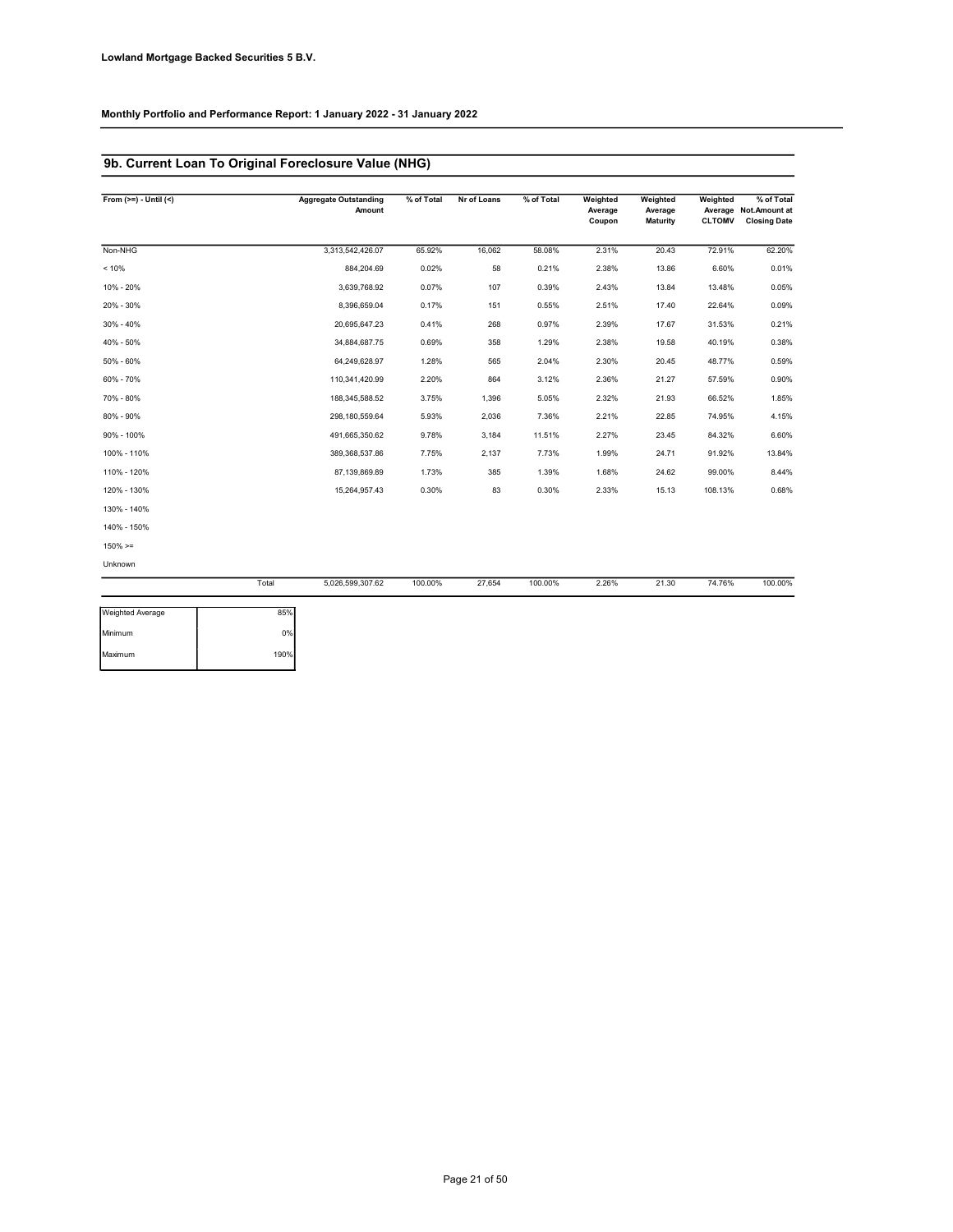### 10a. Current Loan To Indexed Foreclosure Value (Non-NHG)

| From $(>=) - Uniti(<)$ |       | <b>Aggregate Outstanding</b><br>Amount | % of Total | Nr of Loans  | % of Total | Weighted<br>Average<br>Coupon | Weighted<br>Average<br>Maturity | Weighted<br><b>CLTOMV</b> | % of Total<br>Average Not.Amount at<br><b>Closing Date</b> |
|------------------------|-------|----------------------------------------|------------|--------------|------------|-------------------------------|---------------------------------|---------------------------|------------------------------------------------------------|
| <b>NHG</b>             |       | 1,713,056,881.55                       | 34.08%     | 11,592       | 41.92%     | 2.18%                         | 22.99                           | 78.33%                    | 37.80%                                                     |
| < 10%                  |       | 9,032,717.25                           | 0.18%      | 339          | 1.23%      | 2.20%                         | 13.49                           | 10.81%                    | 0.04%                                                      |
| 10% - 20%              |       | 39,520,983.86                          | 0.79%      | 631          | 2.28%      | 2.25%                         | 15.68                           | 22.98%                    | 0.22%                                                      |
| 20% - 30%              |       | 116,304,745.99                         | 2.31%      | 1,072        | 3.88%      | 2.31%                         | 16.85                           | 36.55%                    | 0.43%                                                      |
| 30% - 40%              |       | 262,462,625.29                         | 5.22%      | 1,746        | 6.31%      | 2.25%                         | 18.24                           | 48.39%                    | 0.99%                                                      |
| 40% - 50%              |       | 512,209,457.09                         | 10.19%     | 2,682        | 9.70%      | 2.26%                         | 19.69                           | 59.63%                    | 1.89%                                                      |
| 50% - 60%              |       | 764,960,871.51                         | 15.22%     | 3,347        | 12.10%     | 2.26%                         | 20.80                           | 70.42%                    | 3.47%                                                      |
| 60% - 70%              |       | 762,159,611.47                         | 15.16%     | 3,028        | 10.95%     | 2.34%                         | 21.23                           | 80.79%                    | 5.52%                                                      |
| 70% - 80%              |       | 507,064,405.77                         | 10.09%     | 1,990        | 7.20%      | 2.39%                         | 20.81                           | 88.71%                    | 8.19%                                                      |
| 80% - 90%              |       | 265,997,869.99                         | 5.29%      | 992          | 3.59%      | 2.40%                         | 21.21                           | 95.81%                    | 10.77%                                                     |
| 90% - 100%             |       | 61,144,381.59                          | 1.22%      | 198          | 0.72%      | 2.10%                         | 24.61                           | 96.83%                    | 11.06%                                                     |
| 100% - 110%            |       | 11,761,683.71                          | 0.23%      | 33           | 0.12%      | 1.84%                         | 26.77                           | 97.11%                    | 9.50%                                                      |
| 110% - 120%            |       | 697,164.90                             | 0.01%      | 3            | 0.01%      | 2.26%                         | 21.57                           | 123.83%                   | 5.99%                                                      |
| 120% - 130%            |       | 225,907.65                             | 0.00%      | $\mathbf{1}$ | 0.00%      | 3.58%                         | 16.83                           | 165.08%                   | 3.64%                                                      |
| 130% - 140%            |       |                                        |            |              |            |                               |                                 |                           | 0.005                                                      |
| 140% - 150%            |       |                                        |            |              |            |                               |                                 |                           |                                                            |
| $150\% > =$            |       |                                        |            |              |            |                               |                                 |                           |                                                            |
| Unknown                |       |                                        |            |              |            |                               |                                 |                           |                                                            |
|                        | Total | 5,026,599,307.62                       | 100.00%    | 27,654       | 100.00%    | 2.26%                         | 21.30                           | 74.76%                    | 100.00%                                                    |
| Weighted Average       | 60%   |                                        |            |              |            |                               |                                 |                           |                                                            |

| Weighted Average | 60%  |  |
|------------------|------|--|
| Minimum          | 0%   |  |
| Maximum          | 120% |  |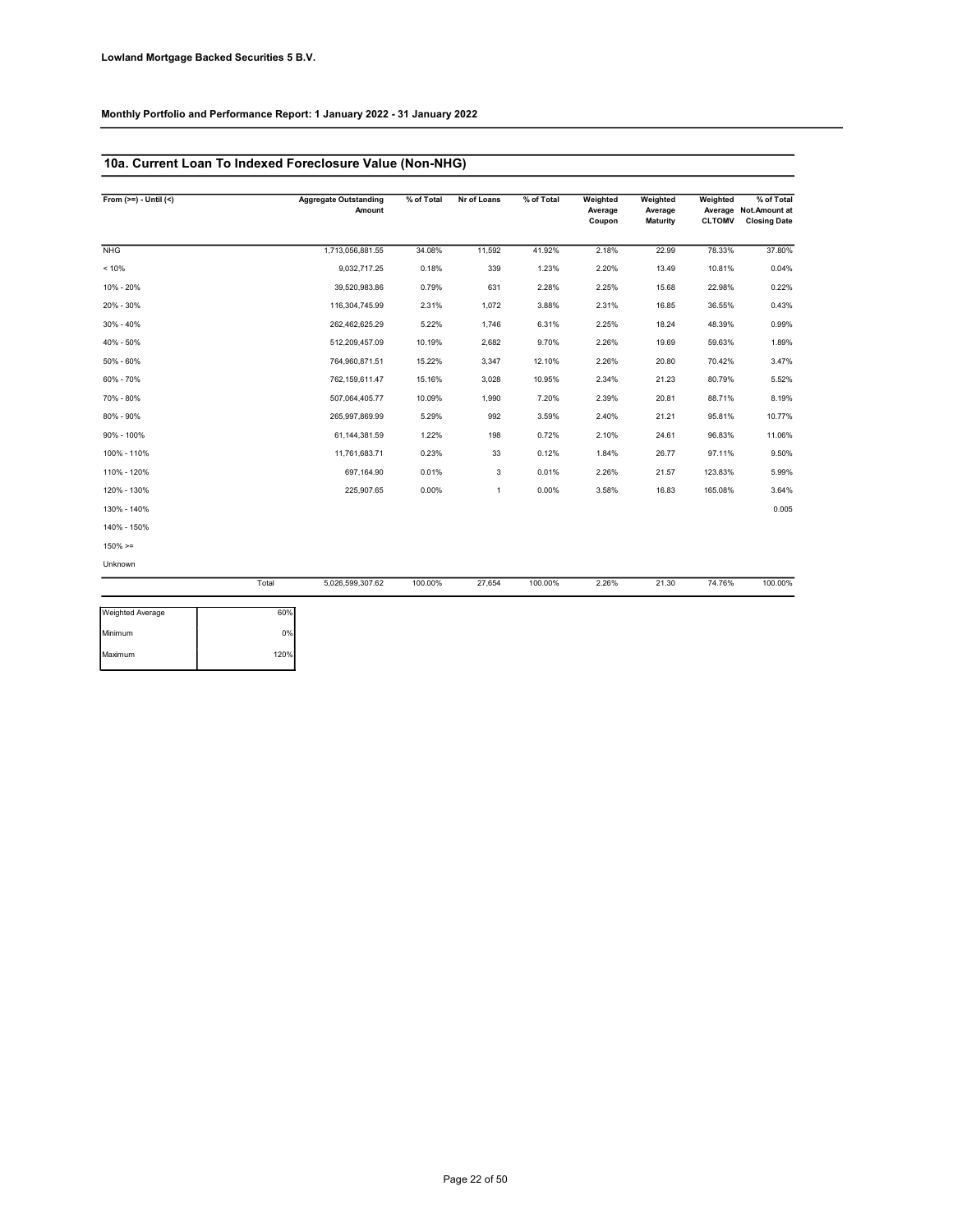### 10b. Current Loan To Indexed Foreclosure Value (NHG)

| From $(>=) -$ Until $($ |       | <b>Aggregate Outstanding</b><br>Amount | % of Total | Nr of Loans | % of Total | Weighted<br>Average<br>Coupon | Weighted<br>Average<br>Maturity | Weighted<br><b>CLTOMV</b> | % of Total<br>Average Not.Amount at<br><b>Closing Date</b> |
|-------------------------|-------|----------------------------------------|------------|-------------|------------|-------------------------------|---------------------------------|---------------------------|------------------------------------------------------------|
| Non-NHG                 |       | 3,313,542,426.07                       | 65.92%     | 16,062      | 58.08%     | 2.31%                         | 20.43                           | 72.91%                    | 62.20%                                                     |
| < 10%                   |       | 2,659,355.64                           | 0.05%      | 119         | 0.43%      | 2.47%                         | 14.38                           | 9.78%                     | 0.01%                                                      |
| 10% - 20%               |       | 10,865,887.71                          | 0.22%      | 212         | 0.77%      | 2.58%                         | 16.31                           | 22.67%                    | 0.05%                                                      |
| 20% - 30%               |       | 35,365,667.13                          | 0.70%      | 431         | 1.56%      | 2.46%                         | 17.71                           | 35.83%                    | 0.12%                                                      |
| $30\% - 40\%$           |       | 79,571,543.95                          | 1.58%      | 752         | 2.72%      | 2.48%                         | 19.78                           | 50.00%                    | 0.28%                                                      |
| 40% - 50%               |       | 234,295,383.63                         | 4.66%      | 1,854       | 6.70%      | 2.55%                         | 21.12                           | 64.81%                    | 0.49%                                                      |
| 50% - 60%               |       | 510,391,571.07                         | 10.15%     | 3,534       | 12.78%     | 2.39%                         | 22.56                           | 77.83%                    | 0.95%                                                      |
| 60% - 70%               |       | 427,803,181.48                         | 8.51%      | 2,653       | 9.59%      | 2.12%                         | 23.23                           | 84.36%                    | 1.84%                                                      |
| 70% - 80%               |       | 207,953,669.49                         | 4.14%      | 1,127       | 4.08%      | 1.95%                         | 24.08                           | 88.19%                    | 4.72%                                                      |
| 80% - 90%               |       | 124,614,051.16                         | 2.48%      | 585         | 2.12%      | 1.57%                         | 26.28                           | 93.51%                    | 8.24%                                                      |
| 90% - 100%              |       | 64,868,266.62                          | 1.29%      | 268         | 0.97%      | 1.28%                         | 28.69                           | 96.09%                    | 11.34%                                                     |
| 100% - 110%             |       | 13,465,380.06                          | 0.27%      | 52          | 0.19%      | 1.15%                         | 29.47                           | 98.65%                    | 7.64%                                                      |
| 110% - 120%             |       | 1,202,923.61                           | 0.02%      | 5           | 0.02%      | 1.28%                         | 29.72                           | 98.93%                    | 1.64%                                                      |
| 120% - 130%             |       |                                        |            |             |            |                               |                                 |                           | 0.44%                                                      |
| 130% - 140%             |       |                                        |            |             |            |                               |                                 |                           | 0.0003                                                     |
| 140% - 150%             |       |                                        |            |             |            |                               |                                 |                           |                                                            |
| $150\% > =$             |       |                                        |            |             |            |                               |                                 |                           |                                                            |
| <b>Unknown</b>          |       |                                        |            |             |            |                               |                                 |                           |                                                            |
|                         | Total | 5,026,599,307.62                       | 100.00%    | 27,654      | 100.00%    | 2.26%                         | 21.30                           | 74.76%                    | 100.00%                                                    |

| 60%  |
|------|
| 0%   |
| 120% |
|      |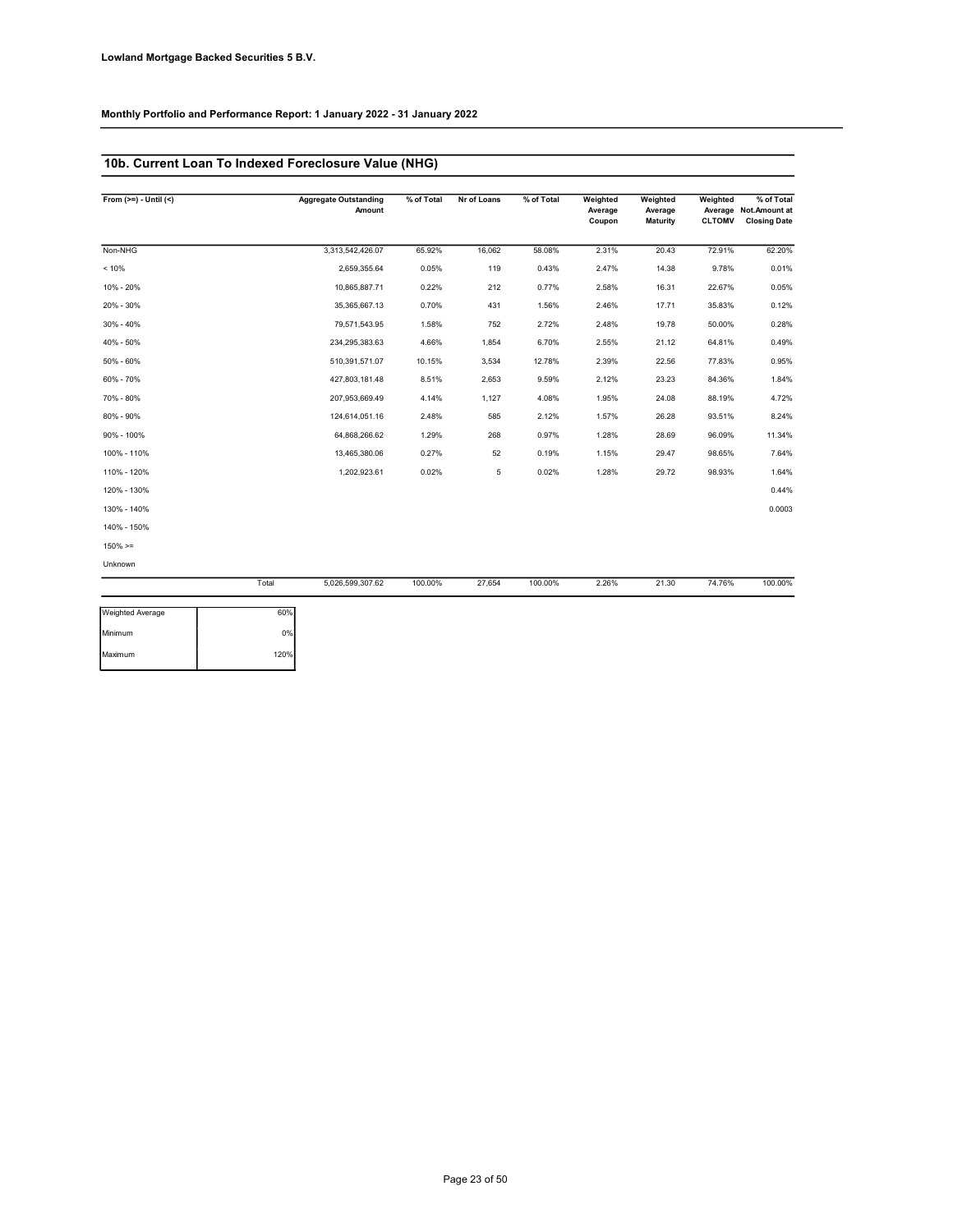### 11a. Original Loan To Original Market Value (Non-NHG)

| From $(>=) - Uniti(<)$ |       | <b>Aggregate Outstanding</b><br>Amount | % of Total | Nr of Loans | % of Total | Weighted<br>Average<br>Coupon | Weighted<br>Average<br>Maturity | Weighted<br><b>CLTOMV</b> | % of Total<br>Average Not.Amount at<br><b>Closing Date</b> |
|------------------------|-------|----------------------------------------|------------|-------------|------------|-------------------------------|---------------------------------|---------------------------|------------------------------------------------------------|
| <b>NHG</b>             |       | 1,713,056,881.55                       | 34.08%     | 11,592      | 41.92%     | 2.18%                         | 22.99                           | 78.33%                    | 37.80%                                                     |
| < 10%                  |       | 1,288,371.73                           | 0.03%      | 25          | 0.09%      | 2.09%                         | 22.41                           | 34.11%                    | 0.01%                                                      |
| 10% - 20%              |       | 5,494,822.27                           | 0.11%      | 138         | 0.50%      | 2.22%                         | 16.33                           | 14.40%                    | 0.09%                                                      |
| 20% - 30%              |       | 19,164,182.31                          | 0.38%      | 298         | 1.08%      | 2.17%                         | 17.08                           | 22.50%                    | 0.28%                                                      |
| 30% - 40%              |       | 54,847,686.11                          | 1.09%      | 536         | 1.94%      | 2.08%                         | 19.70                           | 32.20%                    | 0.66%                                                      |
| 40% - 50%              |       | 133,414,674.94                         | 2.65%      | 951         | 3.44%      | 2.08%                         | 19.89                           | 41.91%                    | 1.38%                                                      |
| $50\% - 60\%$          |       | 273,571,072.83                         | 5.44%      | 1,568       | 5.67%      | 2.08%                         | 20.95                           | 50.66%                    | 3.05%                                                      |
| 60% - 70%              |       | 537,866,151.90                         | 10.70%     | 2,765       | 10.00%     | 2.18%                         | 19.95                           | 59.54%                    | 7.22%                                                      |
| 70% - 80%              |       | 514.961.416.86                         | 10.24%     | 2,189       | 7.92%      | 2.12%                         | 22.18                           | 68.68%                    | 4.96%                                                      |
| 80% - 90%              |       | 722,860,908.88                         | 14.38%     | 2,928       | 10.59%     | 2.23%                         | 21.71                           | 76.59%                    | 13.17%                                                     |
| 90% - 100%             |       | 447,934,724.71                         | 8.91%      | 1,828       | 6.61%      | 2.37%                         | 21.38                           | 86.60%                    | 9.36%                                                      |
| 100% - 110%            |       | 549,517,699.35                         | 10.93%     | 2,568       | 9.29%      | 2.79%                         | 17.42                           | 96.38%                    | 20.20%                                                     |
| 110% - 120%            |       | 46,480,222.01                          | 0.92%      | 236         | 0.85%      | 3.00%                         | 14.48                           | 102.36%                   | 1.84%                                                      |
| 120% - 130%            |       | 2,856,113.32                           | 0.06%      | 16          | 0.06%      | 2.10%                         | 20.73                           | 77.54%                    |                                                            |
| 130% - 140%            |       | 1.924.065.10                           | 0.04%      | 10          | 0.04%      | 2.62%                         | 18.32                           | 88.43%                    |                                                            |
| 140% - 150%            |       | 730,590.10                             | 0.01%      | 3           | 0.01%      | 2.06%                         | 23.11                           | 99.18%                    |                                                            |
| $150\% > =$            |       | 629,723.65                             | 0.01%      | 3           | 0.01%      | 2.94%                         | 18.29                           | 137.63%                   |                                                            |
| Unknown                |       |                                        |            |             |            |                               |                                 |                           |                                                            |
|                        | Total | 5,026,599,307.62                       | 100.00%    | 27.654      | 100.00%    | 2.26%                         | 21.30                           | 74.76%                    | 100.00%                                                    |

| 83%  |
|------|
| 0%   |
| 184% |
|      |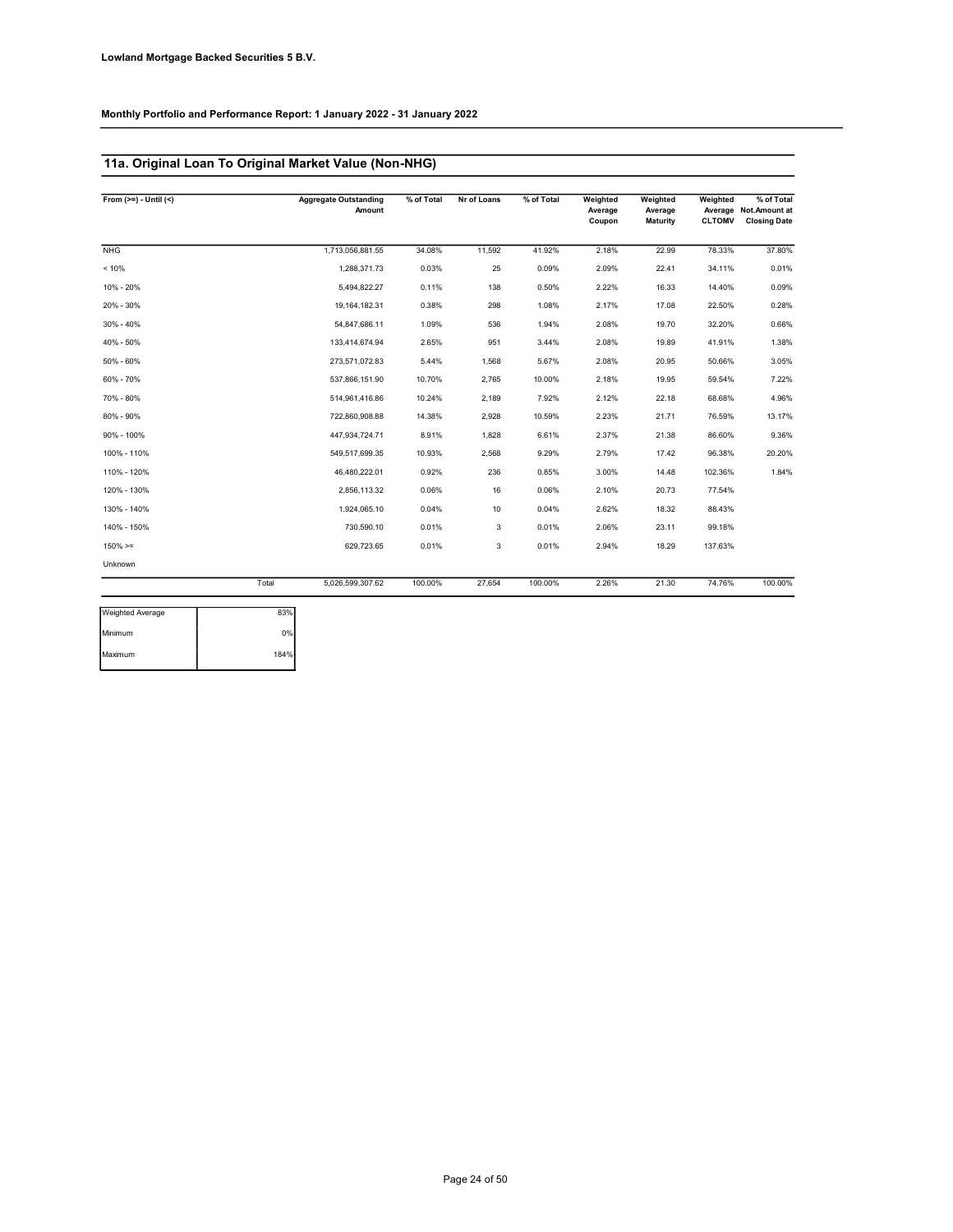### 11b. Original Loan To Original Market Value (NHG)

| From $(>=) -$ Until $($ |       | <b>Aggregate Outstanding</b><br>Amount | % of Total | Nr of Loans    | % of Total | Weighted<br>Average<br>Coupon | Weighted<br>Average<br><b>Maturity</b> | Weighted<br><b>CLTOMV</b> | % of Total<br>Average Not.Amount at<br><b>Closing Date</b> |
|-------------------------|-------|----------------------------------------|------------|----------------|------------|-------------------------------|----------------------------------------|---------------------------|------------------------------------------------------------|
| Non-NHG                 |       | 3,313,542,426.07                       | 65.92%     | 16,062         | 58.08%     | 2.31%                         | 20.43                                  | 72.91%                    | 62.20%                                                     |
| < 10%                   |       | 159.855.79                             | 0.00%      | 5              | 0.02%      | 2.61%                         | 19.45                                  | 8.72%                     | 0.00%                                                      |
| 10% - 20%               |       | 858,421.72                             | 0.02%      | 28             | 0.10%      | 2.12%                         | 15.95                                  | 12.88%                    | 0.01%                                                      |
| 20% - 30%               |       | 4,984,543.10                           | 0.10%      | 99             | 0.36%      | 2.51%                         | 17.11                                  | 20.52%                    | 0.08%                                                      |
| 30% - 40%               |       | 13,037,721.20                          | 0.26%      | 178            | 0.64%      | 2.20%                         | 18.95                                  | 30.57%                    | 0.18%                                                      |
| 40% - 50%               |       | 27,086,094.13                          | 0.54%      | 286            | 1.03%      | 2.28%                         | 19.90                                  | 39.10%                    | 0.35%                                                      |
| $50\% - 60\%$           |       | 51,002,282.59                          | 1.01%      | 437            | 1.58%      | 2.14%                         | 21.76                                  | 47.93%                    | 0.60%                                                      |
| 60% - 70%               |       | 90,402,877.88                          | 1.80%      | 695            | 2.51%      | 2.15%                         | 22.46                                  | 57.01%                    | 1.07%                                                      |
| 70% - 80%               |       | 173,852,670.28                         | 3.46%      | 1,243          | 4.49%      | 2.11%                         | 23.03                                  | 66.34%                    | 2.64%                                                      |
| 80% - 90%               |       | 333,428,279.99                         | 6.63%      | 2,296          | 8.30%      | 2.16%                         | 23.24                                  | 74.45%                    | 6.38%                                                      |
| 90% - 100%              |       | 508,282,805.89                         | 10.11%     | 3,152          | 11.40%     | 2.06%                         | 23.75                                  | 84.93%                    | 11.64%                                                     |
| 100% - 110%             |       | 504,941,079.79                         | 10.05%     | 3,141          | 11.36%     | 2.34%                         | 22.65                                  | 89.22%                    | 14.79%                                                     |
| 110% - 120%             |       | 3,243,604.18                           | 0.06%      | 20             | 0.07%      | 2.88%                         | 19.58                                  | 89.58%                    | 0.06%                                                      |
| 120% - 130%             |       | 461.252.66                             | 0.01%      | 3              | 0.01%      | 1.78%                         | 23.47                                  | 72.93%                    |                                                            |
| 130% - 140%             |       | 552,313.30                             | 0.01%      | $\overline{4}$ | 0.01%      | 2.31%                         | 25.55                                  | 78.28%                    |                                                            |
| 140% - 150%             |       | 513.188.52                             | 0.01%      | 3              | 0.01%      | 2.56%                         | 21.88                                  | 94.83%                    |                                                            |
| $150\%>=$               |       | 249,890.53                             | 0.00%      | $\overline{2}$ | 0.01%      | 1.62%                         | 20.80                                  | 90.47%                    |                                                            |
| Unknown                 |       |                                        |            |                |            |                               |                                        |                           |                                                            |
|                         | Total | 5,026,599,307.62                       | 100.00%    | 27,654         | 100.00%    | 2.26%                         | 21.30                                  | 74.76%                    | 100.00%                                                    |

| 83%  |
|------|
| 0%   |
| 184% |
|      |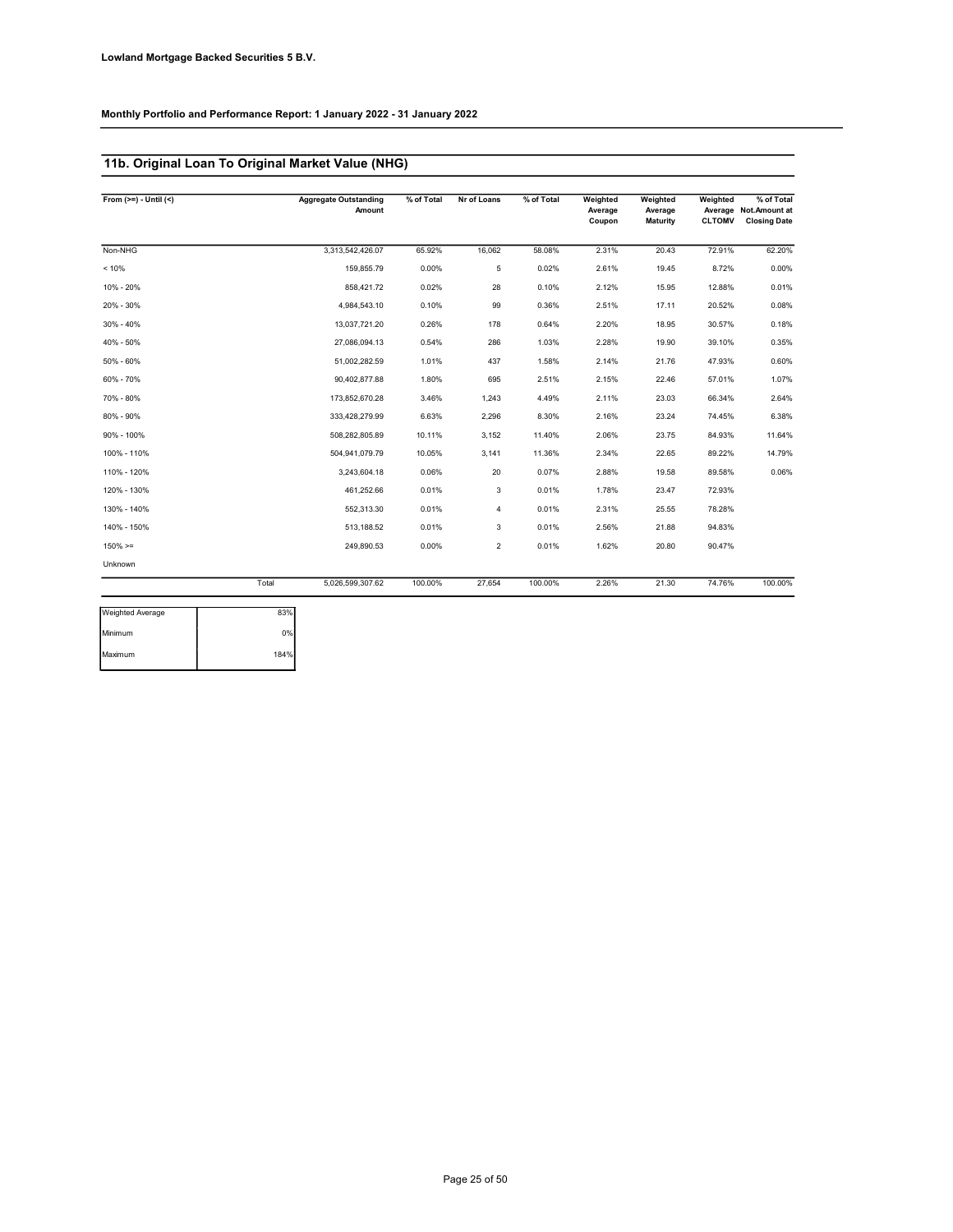### 12a. Current Loan To Original Market Value (Non-NHG)

| From $(>=) - Uniti(<)$ |       | <b>Aggregate Outstanding</b><br>Amount | % of Total | Nr of Loans    | % of Total | Weighted<br>Average<br>Coupon | Weighted<br>Average<br><b>Maturity</b> | Weighted<br><b>CLTOMV</b> | % of Total<br>Average Not.Amount at<br><b>Closing Date</b> |
|------------------------|-------|----------------------------------------|------------|----------------|------------|-------------------------------|----------------------------------------|---------------------------|------------------------------------------------------------|
| <b>NHG</b>             |       | 1,713,056,881.55                       | 34.08%     | 11.592         | 41.92%     | 2.18%                         | 22.99                                  | 78.33%                    | 37.80%                                                     |
| < 10%                  |       | 3,487,890.33                           | 0.07%      | 189            | 0.68%      | 2.15%                         | 14.41                                  | 7.04%                     | 0.03%                                                      |
| 10% - 20%              |       | 16,999,229.67                          | 0.34%      | 362            | 1.31%      | 2.24%                         | 15.07                                  | 15.55%                    | 0.21%                                                      |
| 20% - 30%              |       | 45,684,501.56                          | 0.91%      | 575            | 2.08%      | 2.19%                         | 17.28                                  | 25.88%                    | 0.46%                                                      |
| 30% - 40%              |       | 105.338.590.24                         | 2.10%      | 892            | 3.23%      | 2.19%                         | 18.50                                  | 35.78%                    | 1.05%                                                      |
| 40% - 50%              |       | 233.553.279.74                         | 4.65%      | 1.450          | 5.24%      | 2.14%                         | 20.10                                  | 45.72%                    | 2.06%                                                      |
| $50\% - 60\%$          |       | 428,472,508.06                         | 8.52%      | 2,166          | 7.83%      | 2.14%                         | 20.66                                  | 55.39%                    | 4.02%                                                      |
| 60% - 70%              |       | 606,688,954.07                         | 12.07%     | 2,829          | 10.23%     | 2.21%                         | 20.58                                  | 65.13%                    | 7.66%                                                      |
| 70% - 80%              |       | 662.732.232.35                         | 13.18%     | 2,648          | 9.58%      | 2.18%                         | 22.27                                  | 75.16%                    | 7.16%                                                      |
| 80% - 90%              |       | 533,578,039.33                         | 10.62%     | 2,119          | 7.66%      | 2.37%                         | 21.18                                  | 84.82%                    | 13.19%                                                     |
| 90% - 100%             |       | 408,138,475.86                         | 8.12%      | 1,567          | 5.67%      | 2.44%                         | 21.63                                  | 94.64%                    | 12.84%                                                     |
| 100% - 110%            |       | 243.086.968.57                         | 4.84%      | 1,142          | 4.13%      | 2.97%                         | 13.90                                  | 106.40%                   | 12.46%                                                     |
| 110% - 120%            |       | 25,181,911.98                          | 0.50%      | 120            | 0.43%      | 3.09%                         | 13.53                                  | 110.07%                   | 1.05%                                                      |
| 120% - 130%            |       | 122,520.66                             | 0.00%      | $\mathbf{1}$   | 0.00%      | 3.30%                         | 10.00                                  | 124.26%                   |                                                            |
| 130% - 140%            |       |                                        |            |                |            |                               |                                        |                           |                                                            |
| 140% - 150%            |       |                                        |            |                |            |                               |                                        |                           |                                                            |
| $150\% > =$            |       | 477,323.65                             | 0.01%      | $\overline{2}$ | 0.01%      | 3.48%                         | 15.68                                  | 166.15%                   |                                                            |
| Unknown                |       |                                        |            |                |            |                               |                                        |                           |                                                            |
|                        | Total | 5,026,599,307.62                       | 100.00%    | 27,654         | 100.00%    | 2.26%                         | 21.30                                  | 74.76%                    | 100.00%                                                    |

| Weighted Average | 75%  |
|------------------|------|
| Minimum          | 0%   |
| Maximum          | 167% |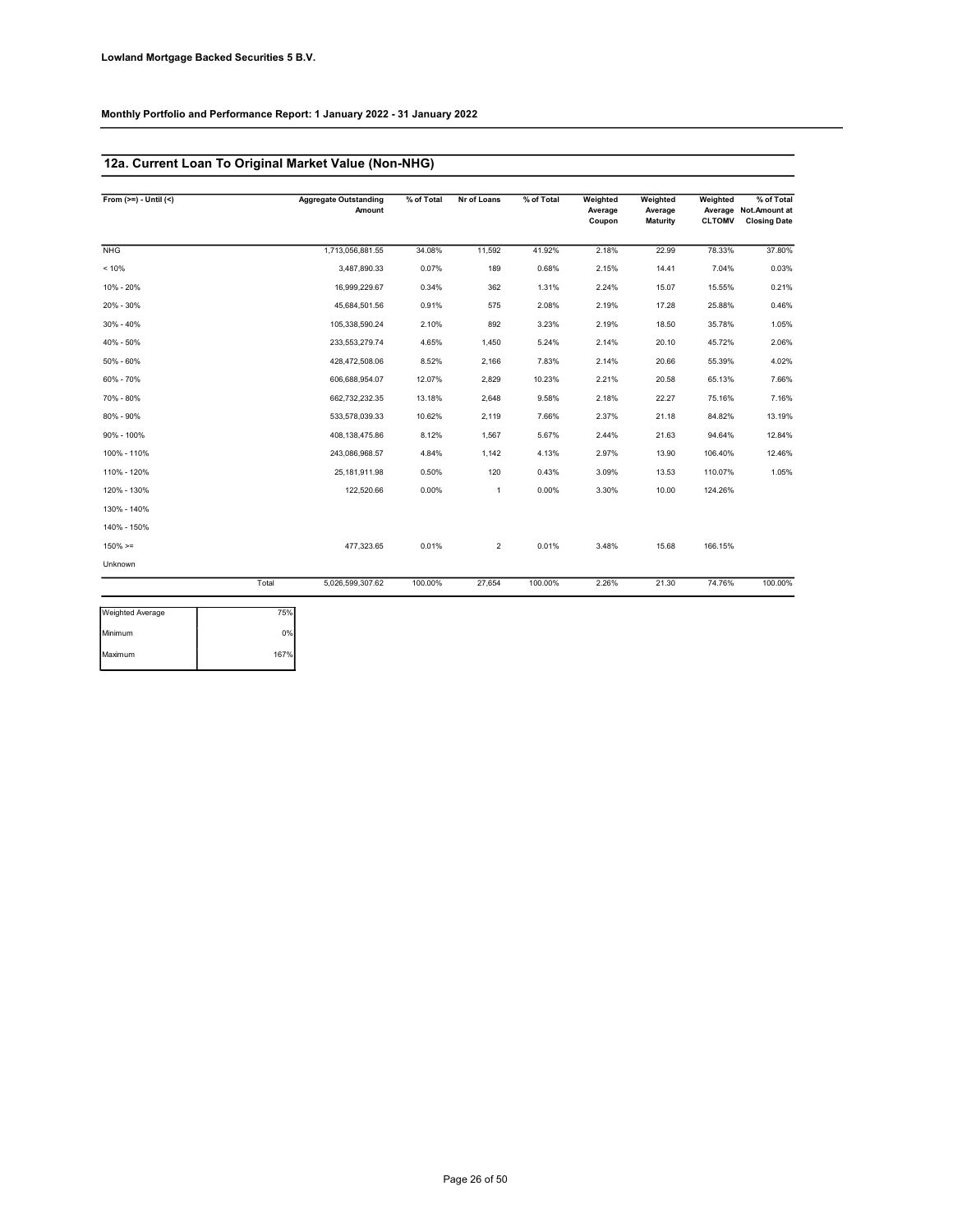### 12b. Current Loan To Original Market Value (NHG)

| From $(>=) -$ Until $($ |       | <b>Aggregate Outstanding</b><br>Amount | % of Total | Nr of Loans | % of Total | Weighted<br>Average<br>Coupon | Weighted<br>Average<br>Maturity | Weighted<br><b>CLTOMV</b> | % of Total<br>Average Not.Amount at<br><b>Closing Date</b> |
|-------------------------|-------|----------------------------------------|------------|-------------|------------|-------------------------------|---------------------------------|---------------------------|------------------------------------------------------------|
| Non-NHG                 |       | 3,313,542,426.07                       | 65.92%     | 16.062      | 58.08%     | 2.31%                         | 20.43                           | 72.91%                    | 62.20%                                                     |
| < 10%                   |       | 1,304,209.15                           | 0.03%      | 72          | 0.26%      | 2.60%                         | 13.79                           | 7.47%                     | 0.02%                                                      |
| 10% - 20%               |       | 4,831,646.41                           | 0.10%      | 129         | 0.47%      | 2.40%                         | 14.55                           | 15.57%                    | 0.06%                                                      |
| 20% - 30%               |       | 12,632,105.22                          | 0.25%      | 199         | 0.72%      | 2.52%                         | 17.57                           | 25.72%                    | 0.13%                                                      |
| 30% - 40%               |       | 30,573,123.20                          | 0.61%      | 359         | 1.30%      | 2.34%                         | 18.39                           | 35.35%                    | 0.34%                                                      |
| 40% - 50%               |       | 59,025,257.36                          | 1.17%      | 541         | 1.96%      | 2.34%                         | 20.09                           | 45.52%                    | 0.56%                                                      |
| $50\% - 60\%$           |       | 110,665,073.78                         | 2.20%      | 889         | 3.21%      | 2.37%                         | 21.22                           | 55.55%                    | 0.96%                                                      |
| 60% - 70%               |       | 201,826,125.04                         | 4.02%      | 1,501       | 5.43%      | 2.31%                         | 21.83                           | 65.65%                    | 1.93%                                                      |
| 70% - 80%               |       | 342,035,284.37                         | 6.80%      | 2,323       | 8.40%      | 2.22%                         | 22.90                           | 75.25%                    | 4.82%                                                      |
| 80% - 90%               |       | 579,172,045.39                         | 11.52%     | 3,703       | 13.39%     | 2.24%                         | 23.56                           | 85.55%                    | 8.01%                                                      |
| 90% - 100%              |       | 336,020,569.45                         | 6.68%      | 1,694       | 6.13%      | 1.85%                         | 25.39                           | 94.19%                    | 19.03%                                                     |
| 100% - 110%             |       | 34,412,862.06                          | 0.68%      | 179         | 0.65%      | 2.30%                         | 16.29                           | 104.96%                   | 1.95%                                                      |
| 110% - 120%             |       | 558,580.12                             | 0.01%      | 3           | 0.01%      | 3.26%                         | 14.52                           | 110.31%                   | 0.01%                                                      |
| 120% - 130%             |       |                                        |            |             |            |                               |                                 |                           |                                                            |
| 130% - 140%             |       |                                        |            |             |            |                               |                                 |                           |                                                            |
| 140% - 150%             |       |                                        |            |             |            |                               |                                 |                           |                                                            |
| $150\% > =$             |       |                                        |            |             |            |                               |                                 |                           |                                                            |
| Unknown                 |       |                                        |            |             |            |                               |                                 |                           |                                                            |
|                         | Total | 5,026,599,307.62                       | 100.00%    | 27.654      | 100.00%    | 2.26%                         | 21.30                           | 74.76%                    | 100.00%                                                    |
| Weighted Average        | 75%   |                                        |            |             |            |                               |                                 |                           |                                                            |

| <b>Weighted Average</b> | 75%  |
|-------------------------|------|
| Minimum                 | 0%   |
| Maximum                 | 167% |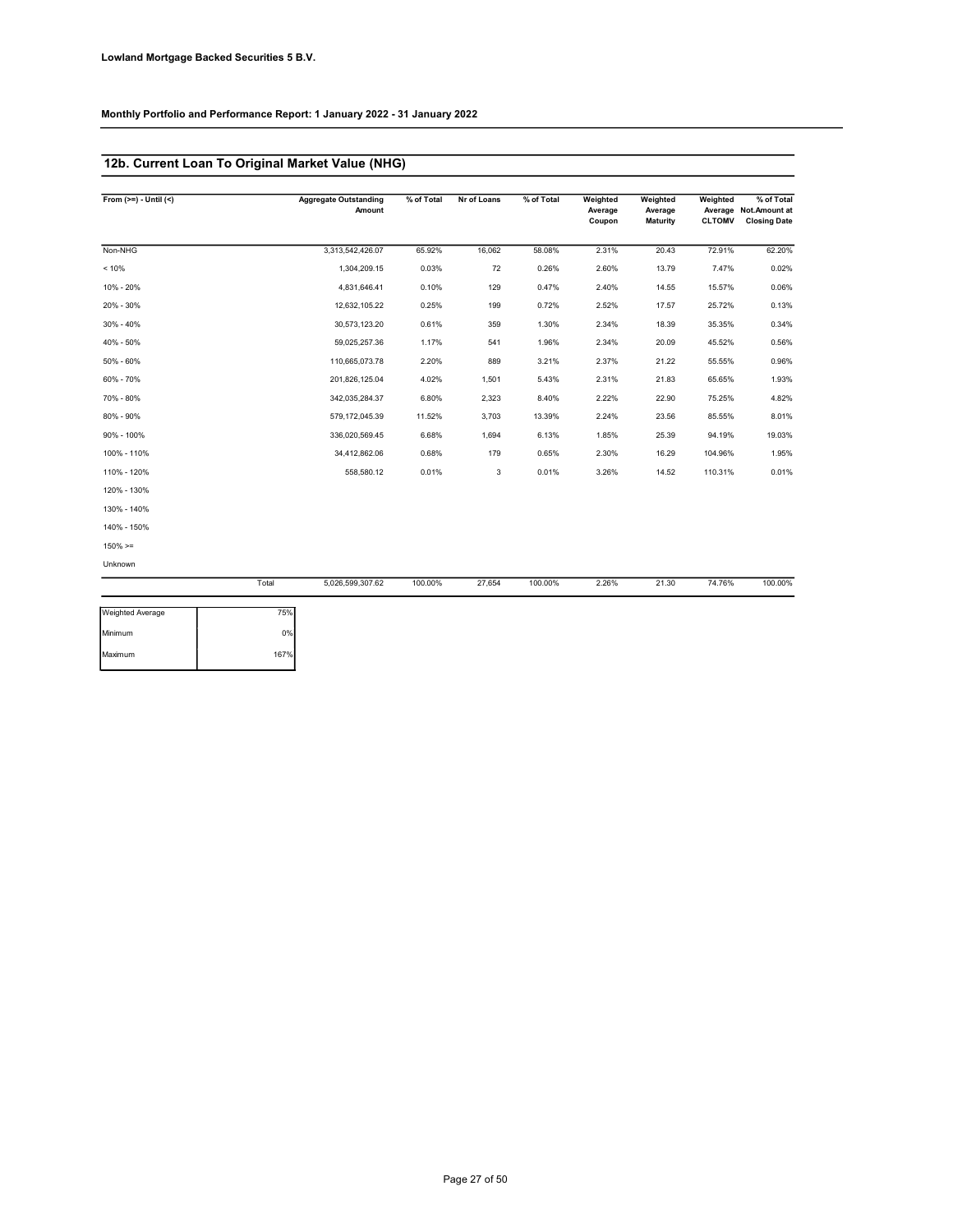### 13a. Current Loan To Indexed Market Value (Non-NHG)

| From $(>=) -$ Until $($ |       | <b>Aggregate Outstanding</b><br>Amount | % of Total | Nr of Loans | % of Total | Weighted<br>Average<br>Coupon | Weighted<br>Average<br><b>Maturity</b> | Weighted<br><b>CLTOMV</b> | % of Total<br>Average Not.Amount at<br><b>Closing Date</b> |
|-------------------------|-------|----------------------------------------|------------|-------------|------------|-------------------------------|----------------------------------------|---------------------------|------------------------------------------------------------|
| <b>NHG</b>              |       | 1,713,056,881.55                       | 34.08%     | 11,592      | 41.92%     | 2.18%                         | 22.99                                  | 78.33%                    | 37.80%                                                     |
| < 10%                   |       | 12,661,029.78                          | 0.25%      | 421         | 1.52%      | 2.22%                         | 13.77                                  | 12.30%                    | 0.05%                                                      |
| 10% - 20%               |       | 55,263,485.95                          | 1.10%      | 770         | 2.78%      | 2.27%                         | 15.86                                  | 26.19%                    | 0.29%                                                      |
| 20% - 30%               |       | 181,779,459.16                         | 3.62%      | 1,473       | 5.33%      | 2.27%                         | 17.55                                  | 40.64%                    | 0.69%                                                      |
| $30\% - 40\%$           |       | 423,323,711.96                         | 8.42%      | 2,480       | 8.97%      | 2.26%                         | 18.81                                  | 54.09%                    | 1.55%                                                      |
| 40% - 50%               |       | 790,337,343.94                         | 15.72%     | 3,672       | 13.28%     | 2.25%                         | 20.43                                  | 66.44%                    | 3.24%                                                      |
| 50% - 60%               |       | 878,450,213.77                         | 17.48%     | 3,549       | 12.83%     | 2.32%                         | 21.24                                  | 78.50%                    | 5.55%                                                      |
| 60% - 70%               |       | 618,103,879.67                         | 12.30%     | 2,418       | 8.74%      | 2.39%                         | 20.93                                  | 87.83%                    | 9.02%                                                      |
| 70% - 80%               |       | 297, 161, 658.01                       | 5.91%      | 1,100       | 3.98%      | 2.39%                         | 21.33                                  | 95.72%                    | 12.21%                                                     |
| 80% - 90%               |       | 50,097,273.98                          | 1.00%      | 158         | 0.57%      | 2.04%                         | 24.86                                  | 96.84%                    | 12.57%                                                     |
| 90% - 100%              |       | 5,529,546.20                           | 0.11%      | 18          | 0.07%      | 1.82%                         | 26.73                                  | 96.98%                    | 9.20%                                                      |
| 100% - 110%             |       | 834,823.65                             | 0.02%      | 3           | 0.01%      | 2.72%                         | 21.78                                  | 137.82%                   | 6.05%                                                      |
| 110% - 120%             |       |                                        |            |             |            |                               |                                        |                           | 1.78%                                                      |
| 120% - 130%             |       |                                        |            |             |            |                               |                                        |                           |                                                            |
| 130% - 140%             |       |                                        |            |             |            |                               |                                        |                           |                                                            |
| 140% - 150%             |       |                                        |            |             |            |                               |                                        |                           |                                                            |
| $150\% > =$             |       |                                        |            |             |            |                               |                                        |                           |                                                            |
| Unknown                 |       |                                        |            |             |            |                               |                                        |                           |                                                            |
|                         | Total | 5,026,599,307.62                       | 100.00%    | 27,654      | 100.00%    | 2.26%                         | 21.30                                  | 74.76%                    | 100.00%                                                    |
| <b>Weighted Average</b> | 52%   |                                        |            |             |            |                               |                                        |                           |                                                            |

| <b>Weighted Average</b> | 52%  |  |
|-------------------------|------|--|
| Minimum                 | 0%   |  |
| Maximum                 | 106% |  |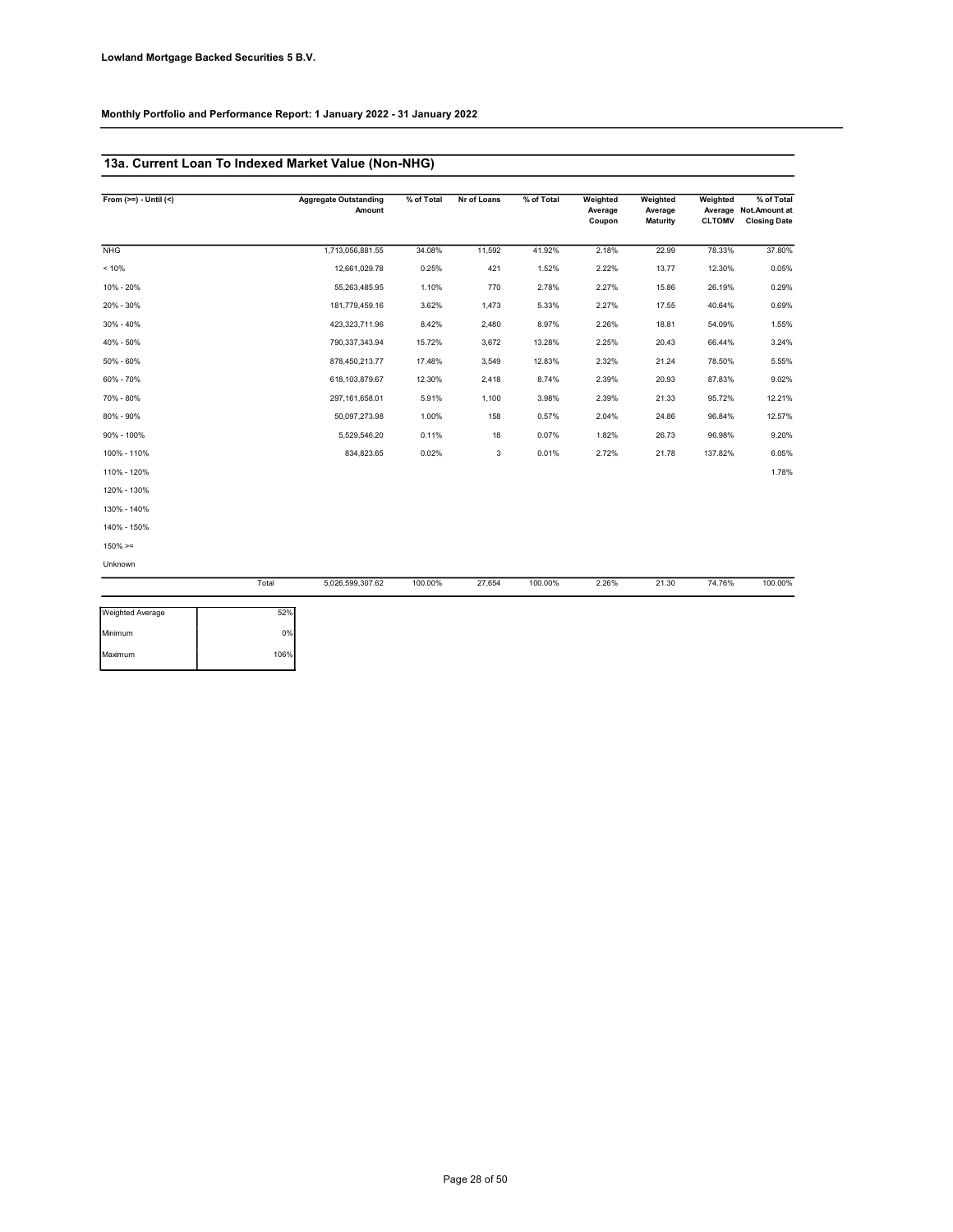### 13b. Current Loan To Indexed Market Value (NHG)

| From $(>=) -$ Until $($ |       | <b>Aggregate Outstanding</b><br>Amount | % of Total | Nr of Loans    | % of Total | Weighted<br>Average<br>Coupon | Weighted<br>Average<br><b>Maturity</b> | Weighted<br><b>CLTOMV</b> | % of Total<br>Average Not.Amount at<br><b>Closing Date</b> |
|-------------------------|-------|----------------------------------------|------------|----------------|------------|-------------------------------|----------------------------------------|---------------------------|------------------------------------------------------------|
| Non-NHG                 |       | 3,313,542,426.07                       | 65.92%     | 16,062         | 58.08%     | 2.31%                         | 20.43                                  | 72.91%                    | 62.20%                                                     |
| < 10%                   |       | 3,326,142.15                           | 0.07%      | 138            | 0.50%      | 2.47%                         | 14.11                                  | 10.84%                    | 0.02%                                                      |
| 10% - 20%               |       | 16,373,859.54                          | 0.33%      | 285            | 1.03%      | 2.55%                         | 16.41                                  | 26.07%                    | 0.07%                                                      |
| 20% - 30%               |       | 51,966,074.94                          | 1.03%      | 573            | 2.07%      | 2.47%                         | 18.41                                  | 40.37%                    | 0.16%                                                      |
| 30% - 40%               |       | 153,937,058.54                         | 3.06%      | 1,330          | 4.81%      | 2.57%                         | 20.49                                  | 57.85%                    | 0.45%                                                      |
| 40% - 50%               |       | 453,331,688.28                         | 9.02%      | 3,284          | 11.88%     | 2.45%                         | 22.05                                  | 73.30%                    | 0.84%                                                      |
| 50% - 60%               |       | 569,946,789.71                         | 11.34%     | 3,641          | 13.17%     | 2.19%                         | 23.15                                  | 82.95%                    | 1.76%                                                      |
| 60% - 70%               |       | 255,464,533.64                         | 5.08%      | 1,410          | 5.10%      | 1.98%                         | 23.84                                  | 87.99%                    | 4.88%                                                      |
| 70% - 80%               |       | 138,310,045.10                         | 2.75%      | 646            | 2.34%      | 1.56%                         | 26.41                                  | 93.52%                    | 9.56%                                                      |
| 80% - 90%               |       | 61,865,691.57                          | 1.23%      | 251            | 0.91%      | 1.25%                         | 28.81                                  | 96.31%                    | 12.92%                                                     |
| 90% - 100%              |       | 8,354,998.08                           | 0.17%      | 33             | 0.12%      | 1.20%                         | 29.49                                  | 98.57%                    | 5.87%                                                      |
| 100% - 110%             |       | 180,000.00                             | 0.00%      | $\overline{1}$ | 0.00%      | 1.33%                         | 29.92                                  | 100.00%                   | 1.16%                                                      |
| 110% - 120%             |       |                                        |            |                |            |                               |                                        |                           | 0.13%                                                      |
| 120% - 130%             |       |                                        |            |                |            |                               |                                        |                           |                                                            |
| 130% - 140%             |       |                                        |            |                |            |                               |                                        |                           |                                                            |
| 140% - 150%             |       |                                        |            |                |            |                               |                                        |                           |                                                            |
| $150\% > =$             |       |                                        |            |                |            |                               |                                        |                           |                                                            |
| Unknown                 |       |                                        |            |                |            |                               |                                        |                           |                                                            |
|                         | Total | 5,026,599,307.62                       | 100.00%    | 27,654         | 100.00%    | 2.26%                         | 21.30                                  | 74.76%                    | 100.00%                                                    |
| <b>Weighted Average</b> | 52%   |                                        |            |                |            |                               |                                        |                           |                                                            |

| 52%  |
|------|
| 0%   |
| 106% |
|      |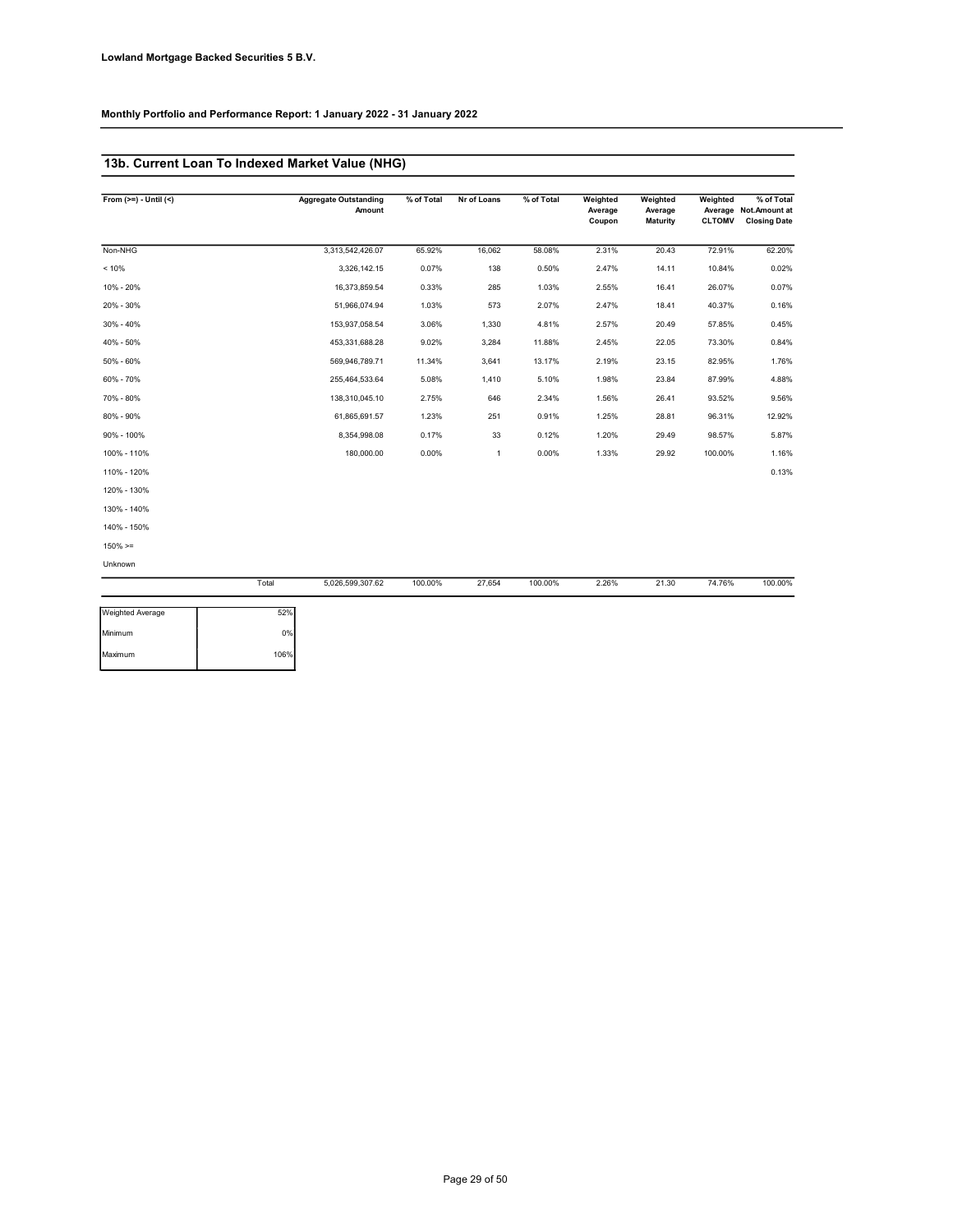# 14. Loanpart Coupon (interest rate bucket)

| From $(>=) -$ Until $($ |       | <b>Aggregate Outstanding</b><br>Amount | % of Total | Nr of<br>Loanparts | % of Total | Weighted<br>Average<br>Coupon | Weighted<br>Average<br><b>Maturity</b> | Weighted<br><b>CLTOMV</b> | % of Total<br>Average Not.Amount at<br><b>Closing Date</b> |
|-------------------------|-------|----------------------------------------|------------|--------------------|------------|-------------------------------|----------------------------------------|---------------------------|------------------------------------------------------------|
| $< 0.50\%$              |       | 4.542.99                               | 0.00%      | $\overline{1}$     | 0.00%      | 0.45%                         | 27.00                                  | 89.70%                    |                                                            |
| $0.50\% - 1.00\%$       |       | 37.093.066.27                          | 0.74%      | 531                | 0.94%      | 0.90%                         | 25.70                                  | 75.28%                    |                                                            |
| 1.00% - 1.50%           |       | 522,981,861.74                         | 10.40%     | 6,456              | 11.37%     | 1.30%                         | 23.23                                  | 71.23%                    | 0.14%                                                      |
| 1.50% - 2.00%           |       | 1,777,126,361.72                       | 35.35%     | 20,296             | 35.74%     | 1.76%                         | 23.50                                  | 72.75%                    | 20.72%                                                     |
| 2.00% - 2.50%           |       | 1,064,878,516.11                       | 21.18%     | 11,141             | 19.62%     | 2.21%                         | 20.92                                  | 75.82%                    | 19.19%                                                     |
| 2.50% - 3.00%           |       | 806,043,209.36                         | 16.04%     | 9.007              | 15.86%     | 2.74%                         | 19.24                                  | 75.65%                    | 23.15%                                                     |
| $3.00\% - 3.50\%$       |       | 440,763,957.43                         | 8.77%      | 4,800              | 8.45%      | 3.18%                         | 17.92                                  | 80.37%                    | 15.18%                                                     |
| $3.50\% - 4.00\%$       |       | 216,876,894.18                         | 4.31%      | 2,407              | 4.24%      | 3.72%                         | 18.14                                  | 80.59%                    | 9.62%                                                      |
| 4.00% - 4.50%           |       | 69,662,837.83                          | 1.39%      | 818                | 1.44%      | 4.15%                         | 17.63                                  | 77.54%                    | 4.07%                                                      |
| 4.50% - 5.00%           |       | 41.754.029.45                          | 0.83%      | 564                | 0.99%      | 4.72%                         | 15.83                                  | 73.57%                    | 3.42%                                                      |
| $5.00\% - 5.50\%$       |       | 25.865.036.47                          | 0.51%      | 406                | 0.71%      | 5.19%                         | 14.98                                  | 69.19%                    | 2.74%                                                      |
| 5.50% - 6.00%           |       | 15,326,051.46                          | 0.30%      | 240                | 0.42%      | 5.69%                         | 14.06                                  | 66.48%                    | 1.25%                                                      |
| $6.00\% - 6.50\%$       |       | 6,829,587.28                           | 0.14%      | 97                 | 0.17%      | 6.16%                         | 14.11                                  | 65.05%                    | 0.43%                                                      |
| $6.50\% - 7.00\%$       |       | 1,100,026.85                           | 0.02%      | 15                 | 0.03%      | 6.66%                         | 16.09                                  | 70.06%                    | 0.08%                                                      |
| $7.00\%$ >=             |       | 293,328.48                             | 0.01%      | 5                  | 0.01%      | 7.07%                         | 11.43                                  | 63.81%                    | 0.01%                                                      |
| Unknown                 |       |                                        |            |                    |            |                               |                                        |                           |                                                            |
|                         | Total | 5,026,599,307.62                       | 100.00%    | 56,784             | 100.00%    | 2.26%                         | 21.30                                  | 74.76%                    | 100.00%                                                    |

| 2.26% |
|-------|
| 0.45% |
| 7.15% |
|       |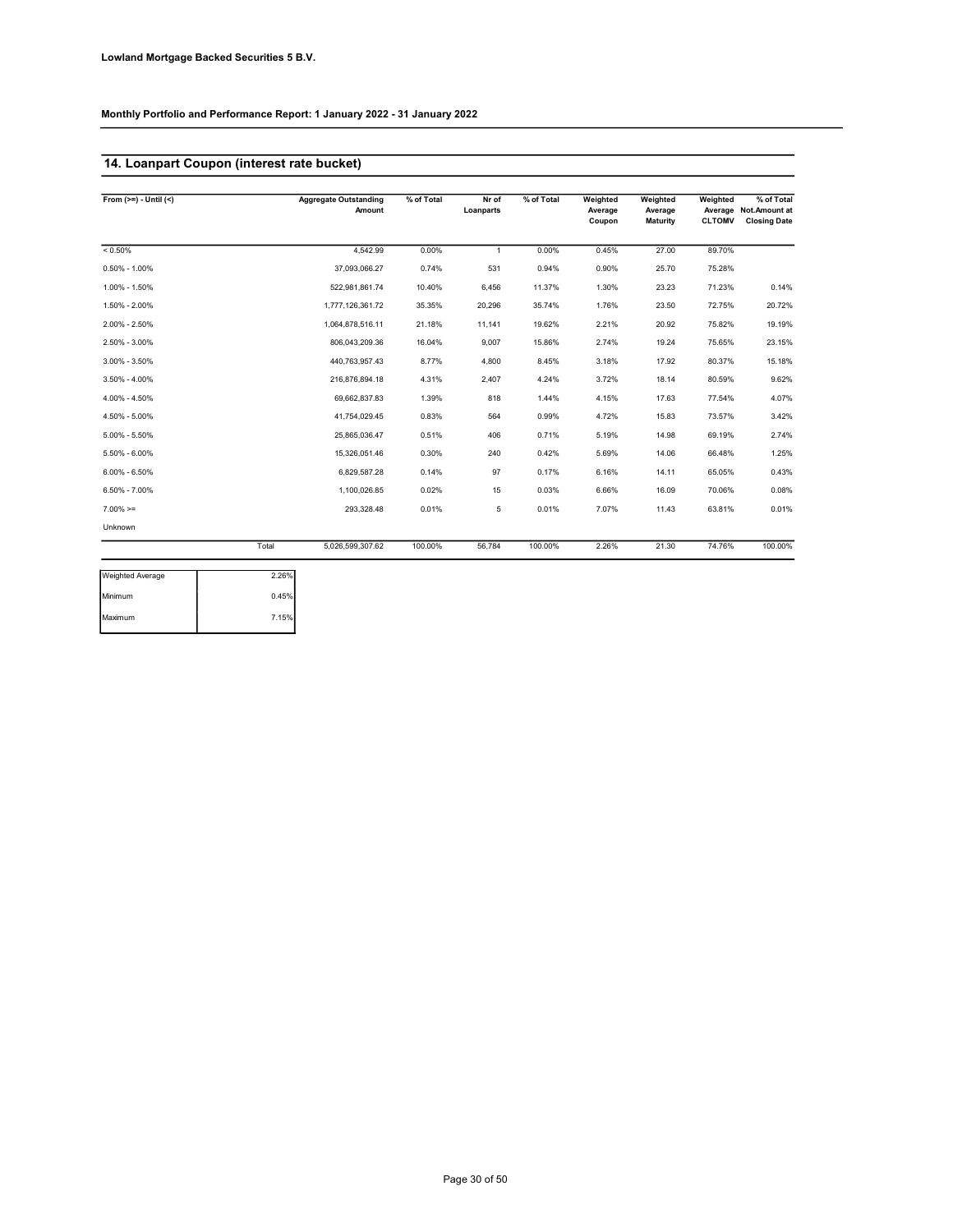### 15. Remaining Interest Rate Fixed Period

| From $(>=) -$ Until $($     | <b>Aggregate Outstanding</b><br>Amount | % of Total | Nr of<br>Loanparts | % of Total | Weighted<br>Average<br>Coupon | Weighted<br>Average<br><b>Maturity</b> | Weighted<br>Average<br><b>CLTOMV</b> | % of Total<br>Not.Amount at<br><b>Closing Date</b> |
|-----------------------------|----------------------------------------|------------|--------------------|------------|-------------------------------|----------------------------------------|--------------------------------------|----------------------------------------------------|
| $<$ 12 month(s)             | 243,322,782.38                         | 4.84%      | 3,126              | 5.51%      | 2.11%                         | 15.06                                  | 77.64%                               | 8.62%                                              |
| 12 month(s) - 24 month(s)   | 57,020,910.58                          | 1.13%      | 857                | 1.51%      | 3.28%                         | 16.31                                  | 75.29%                               | 3.75%                                              |
| $24$ month(s) - 36 month(s) | 189,528,043.02                         | 3.77%      | 2,423              | 4.27%      | 3.35%                         | 19.31                                  | 73.50%                               | 3.27%                                              |
| 36 month(s) - 48 month(s)   | 421,437,608.81                         | 8.38%      | 4,889              | 8.61%      | 2.89%                         | 17.00                                  | 75.31%                               | 2.08%                                              |
| $48$ month(s) - 60 month(s) | 645,721,776.65                         | 12.85%     | 7,224              | 12.72%     | 2.40%                         | 18.30                                  | 76.05%                               | 1.23%                                              |
| $60$ month(s) - 72 month(s) | 833,236,830.76                         | 16.58%     | 9,214              | 16.23%     | 2.10%                         | 21.77                                  | 74.38%                               | 2.05%                                              |
| $72$ month(s) - 84 month(s) | 642,052,936.60                         | 12.77%     | 6,866              | 12.09%     | 2.06%                         | 23.43                                  | 74.46%                               | 6.91%                                              |
| 84 month(s) - 96 month(s)   | 181,223,745.43                         | 3.61%      | 2,258              | 3.98%      | 2.16%                         | 20.05                                  | 73.34%                               | 16.37%                                             |
| 96 month(s) - 108 month(s)  | 376,735,694.29                         | 7.49%      | 3,968              | 6.99%      | 1.71%                         | 23.43                                  | 76.16%                               | 22.78%                                             |
| 108 month(s) - 120 month(s) | 204,344,735.02                         | 4.07%      | 2,304              | 4.06%      | 1.72%                         | 21.61                                  | 72.43%                               | 18.21%                                             |
| 120 month(s) - 132 month(s) | 64,394,613.85                          | 1.28%      | 755                | 1.33%      | 2.51%                         | 19.65                                  | 73.55%                               | 0.22%                                              |
| 132 month(s) - 144 month(s) | 59,104,287.61                          | 1.18%      | 678                | 1.19%      | 2.28%                         | 20.35                                  | 71.04%                               | 0.32%                                              |
| 144 month(s) - 156 month(s) | 26,076,936.45                          | 0.52%      | 320                | 0.56%      | 3.30%                         | 19.87                                  | 71.80%                               | 1.18%                                              |
| 156 month(s) - 168 month(s) | 81,037,087.21                          | 1.61%      | 898                | 1.58%      | 2.77%                         | 20.74                                  | 73.92%                               | 1.42%                                              |
| 168 month(s) - 180 month(s) | 191,670,932.35                         | 3.81%      | 2,078              | 3.66%      | 2.77%                         | 21.58                                  | 70.55%                               | 0.72%                                              |
| 180 month(s) - 192 month(s) | 157,392,103.89                         | 3.13%      | 1,747              | 3.08%      | 2.81%                         | 23.76                                  | 71.85%                               | 0.04%                                              |
| 192 month(s) - 204 month(s) | 66,575,049.29                          | 1.32%      | 777                | 1.37%      | 2.86%                         | 23.28                                  | 70.83%                               | 0.41%                                              |
| 204 month(s) - 216 month(s) | 58,069,870.59                          | 1.16%      | 696                | 1.23%      | 2.52%                         | 24.21                                  | 75.62%                               | 2.30%                                              |
| 216 month(s) - 228 month(s) | 285,440,916.19                         | 5.68%      | 2,989              | 5.26%      | 1.85%                         | 27.00                                  | 78.00%                               | 5.11%                                              |
| 228 month(s) - 240 month(s) | 240,241,513.76                         | 4.78%      | 2,657              | 4.68%      | 1.53%                         | 27.21                                  | 75.49%                               | 2.98%                                              |
| 240 month(s) - 252 month(s) | 1,970,932.89                           | 0.04%      | 60                 | 0.11%      | 1.59%                         | 29.92                                  | 58.83%                               | 0.01%                                              |
| 252 month(s) - 264 month(s) |                                        |            |                    |            |                               |                                        |                                      |                                                    |
| 264 month(s) - 276 month(s) |                                        |            |                    |            |                               |                                        |                                      | 0.01%                                              |
| 276 month(s) - 288 month(s) |                                        |            |                    |            |                               |                                        |                                      | 0.02%                                              |
| 288 month(s) - 300 month(s) |                                        |            |                    |            |                               |                                        |                                      |                                                    |
| 300 month(s) - 312 month(s) |                                        |            |                    |            |                               |                                        |                                      |                                                    |
| 312 month(s) - 324 month(s) |                                        |            |                    |            |                               |                                        |                                      |                                                    |
| 324 month(s) - 336 month(s) |                                        |            |                    |            |                               |                                        |                                      |                                                    |
| 336 month(s) - 348 month(s) |                                        |            |                    |            |                               |                                        |                                      |                                                    |
| 348 month(s) - 360 month(s) |                                        |            |                    |            |                               |                                        |                                      |                                                    |
| $360$ month(s) >=           |                                        |            |                    |            |                               |                                        |                                      |                                                    |
| Unknown                     |                                        |            |                    |            |                               |                                        |                                      |                                                    |
|                             | Total<br>5,026,599,307.62              | 100.00%    | 56,784             | 100.00%    | 2.26%                         | 21.30                                  | 74.76%                               | 100.00%                                            |
| Weighted Average            | 96.33 month(s)                         |            |                    |            |                               |                                        |                                      |                                                    |

| <b>Weighted Average</b> | $96.33$ month(s) |
|-------------------------|------------------|
| Minimum                 | month(s)         |
| Maximum                 | $240$ month(s)   |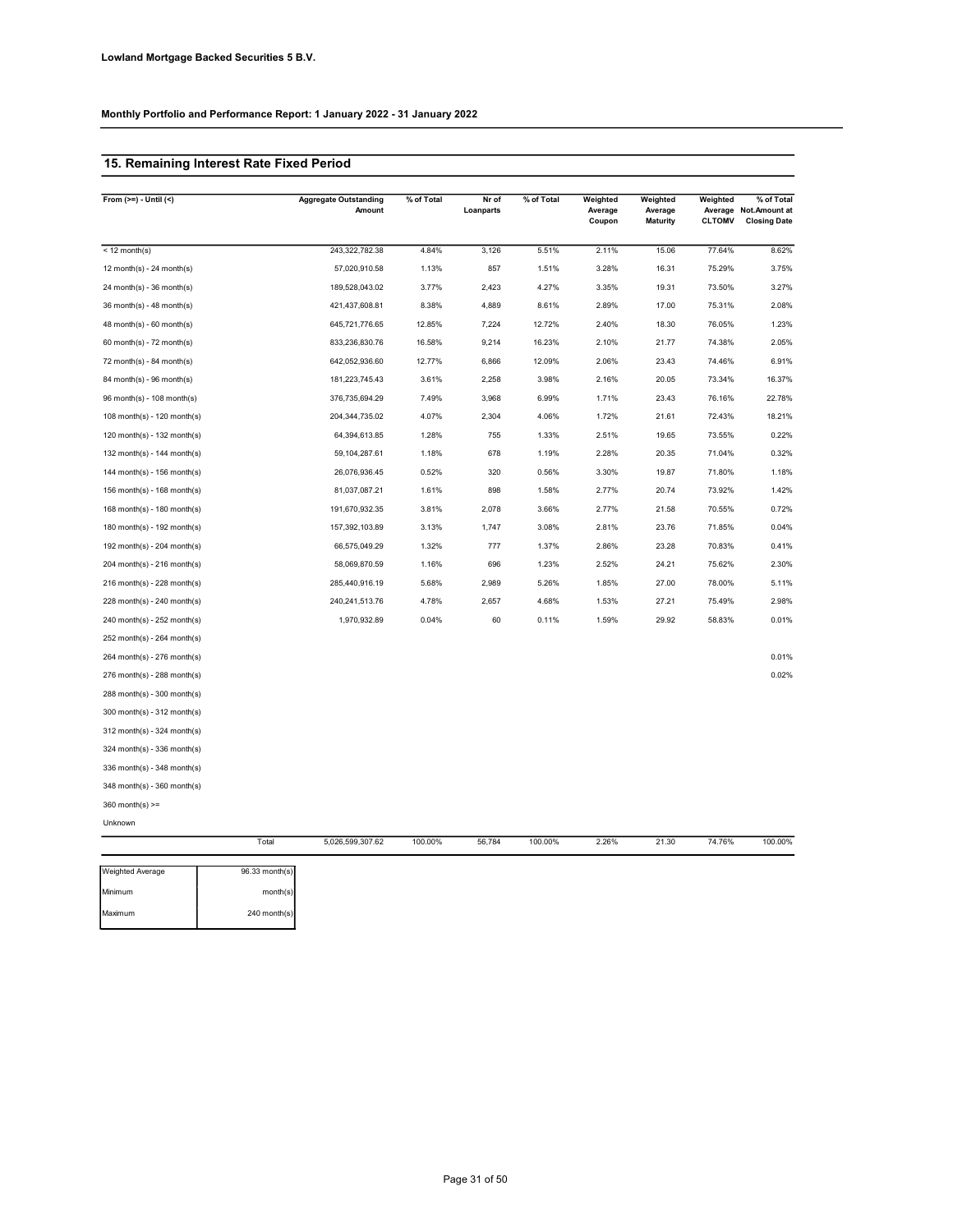# 16. Interest Payment Type

| <b>Description</b>              |       | <b>Aggregate Outstanding</b><br>Amount | % of Total | Nr of<br>Loanparts | % of Total | Weighted<br>Average<br>Coupon | Weighted<br>Average<br><b>Maturity</b> | Weighted<br><b>CLTOMV</b> | % of Total<br>Average Not.Amount at<br><b>Closing Date</b> |
|---------------------------------|-------|----------------------------------------|------------|--------------------|------------|-------------------------------|----------------------------------------|---------------------------|------------------------------------------------------------|
| Fixed Interest Rate Mortgage    |       | 4.895.763.516.44                       | 97.40%     | 55.180             | 97.18%     | 2.28%                         | 21.50                                  | 74.66%                    | 95.48%                                                     |
| Floating Interest Rate Mortgage |       | 130.835.791.18                         | 2.60%      | 1,604              | 2.82%      | 1.79%                         | 14.01                                  | 78.53%                    | 4.52%                                                      |
| <b>Unknown</b>                  |       |                                        |            |                    |            |                               |                                        |                           |                                                            |
|                                 | Total | 5.026.599.307.62                       | 100.00%    | 56.784             | 100.00%    | 2.26%                         | 21.30                                  | 74.76%                    | 100.00%                                                    |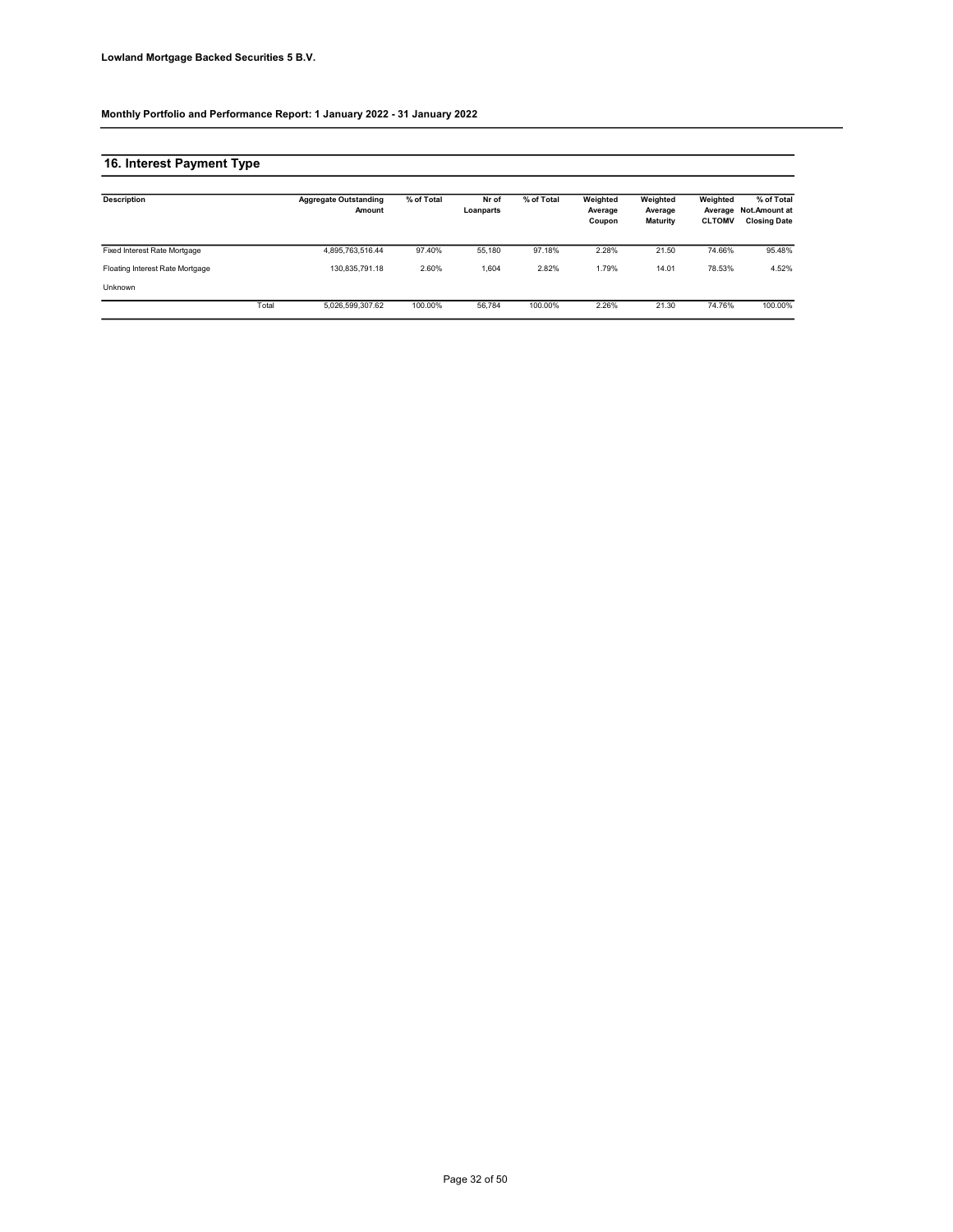### 17. Property Description

| <b>Description</b> |       | <b>Aggregate Outstanding</b><br>Amount | % of Total | Nr of<br><b>Borrowers</b> | % of Total | Weighted<br>Average<br>Coupon | Weighted<br>Average<br><b>Maturity</b> | Weighted<br><b>CLTOMV</b> | % of Total<br>Average Not.Amount at<br><b>Closing Date</b> |
|--------------------|-------|----------------------------------------|------------|---------------------------|------------|-------------------------------|----------------------------------------|---------------------------|------------------------------------------------------------|
| House              |       | 4,380,585,746.71                       | 87.15%     | 23.295                    | 84.24%     | 2.29%                         | 21.14                                  | 74.67%                    | 86.31%                                                     |
| Apartment          |       | 633.249.583.71                         | 12.60%     | 4.242                     | 15.34%     | 2.07%                         | 22.44                                  | 75.71%                    | 13.46%                                                     |
| Other              |       | 12.763.977.20                          | 0.25%      | 117                       | 0.42%      | 2.43%                         | 22.48                                  | 58.75%                    | 0.24%                                                      |
|                    | Total | 5,026,599,307.62                       | 100.00%    | 27.654                    | 100.00%    | 2.26%                         | 21.30                                  | 74.76%                    | 100.00%                                                    |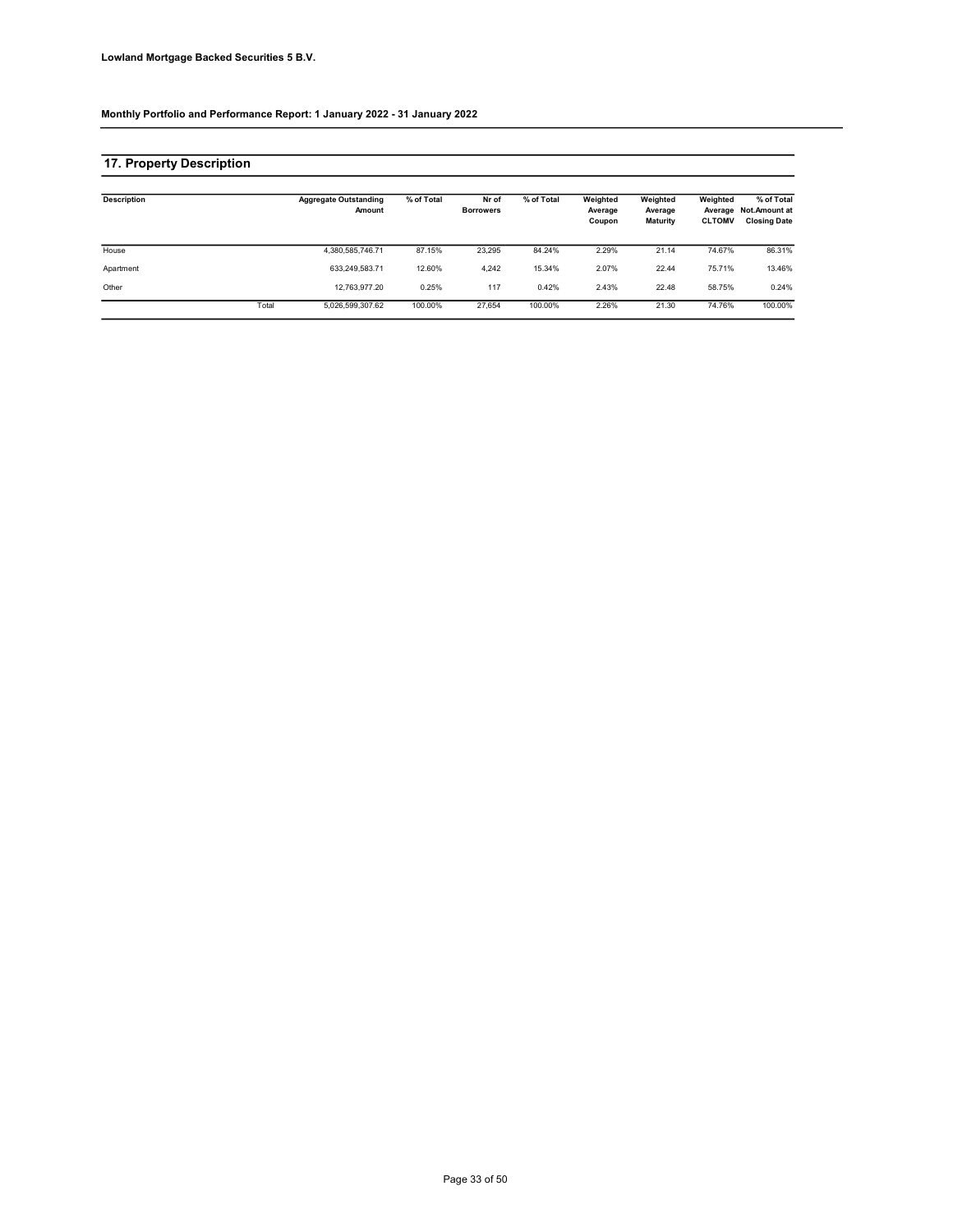# 18. Geographical Distribution (by province)

| Province              | <b>Aggregate Outstanding</b><br>Amount | % of Total | Nr of Loans | % of Total | Weighted<br>Average<br>Coupon | Weighted<br>Average<br><b>Maturity</b> | Weighted<br><b>CLTOMV</b> | % of Total<br>Average Not.Amount at<br><b>Closing Date</b> |
|-----------------------|----------------------------------------|------------|-------------|------------|-------------------------------|----------------------------------------|---------------------------|------------------------------------------------------------|
| Drenthe               | 148.708.416.90                         | 2.96%      | 915         | 3.31%      | 2.29%                         | 21.00                                  | 77.14%                    | 3.16%                                                      |
|                       |                                        |            |             |            |                               |                                        |                           |                                                            |
| Flevoland             | 194.078.886.98                         | 3.86%      | 1.105       | 4.00%      | 2.28%                         | 19.79                                  | 81.43%                    | 3.70%                                                      |
| Friesland             | 123,980,240.93                         | 2.47%      | 798         | 2.89%      | 2.22%                         | 21.19                                  | 75.52%                    | 2.66%                                                      |
| Gelderland            | 740.820.450.06                         | 14.74%     | 4.015       | 14.52%     | 2.32%                         | 21.15                                  | 74.30%                    | 14.88%                                                     |
| Groningen             | 138,446,480.50                         | 2.75%      | 1,002       | 3.62%      | 2.38%                         | 20.01                                  | 75.83%                    | 2.81%                                                      |
| Limburg               | 628,030,674.31                         | 12.49%     | 4,096       | 14.81%     | 2.44%                         | 19.72                                  | 75.01%                    | 12.88%                                                     |
| Noord-Brabant         | 777.502.887.29                         | 15.47%     | 3,966       | 14.34%     | 2.26%                         | 21.66                                  | 74.17%                    | 17.01%                                                     |
| Noord-Holland         | 694,377,390.42                         | 13.81%     | 3,234       | 11.69%     | 2.13%                         | 22.19                                  | 72.50%                    | 12.79%                                                     |
| Overijssel            | 371,810,206.15                         | 7.40%      | 2,155       | 7.79%      | 2.30%                         | 21.53                                  | 76.42%                    | 7.86%                                                      |
| Utrecht               | 367.302.149.73                         | 7.31%      | 1.765       | 6.38%      | 2.23%                         | 21.77                                  | 71.82%                    | 7.10%                                                      |
| Zeeland               | 76,824,967.95                          | 1.53%      | 503         | 1.82%      | 2.30%                         | 21.26                                  | 75.03%                    | 1.42%                                                      |
| Zuid-Holland          | 764.716.556.40                         | 15.21%     | 4.100       | 14.83%     | 2.16%                         | 21.96                                  | 75.75%                    | 13.73%                                                     |
| Unknown/Not specified |                                        |            |             |            |                               |                                        |                           |                                                            |
|                       | Total<br>5,026,599,307.62              | 100.00%    | 27,654      | 100.00%    | 2.26%                         | 21.30                                  | 74.76%                    | 100.00%                                                    |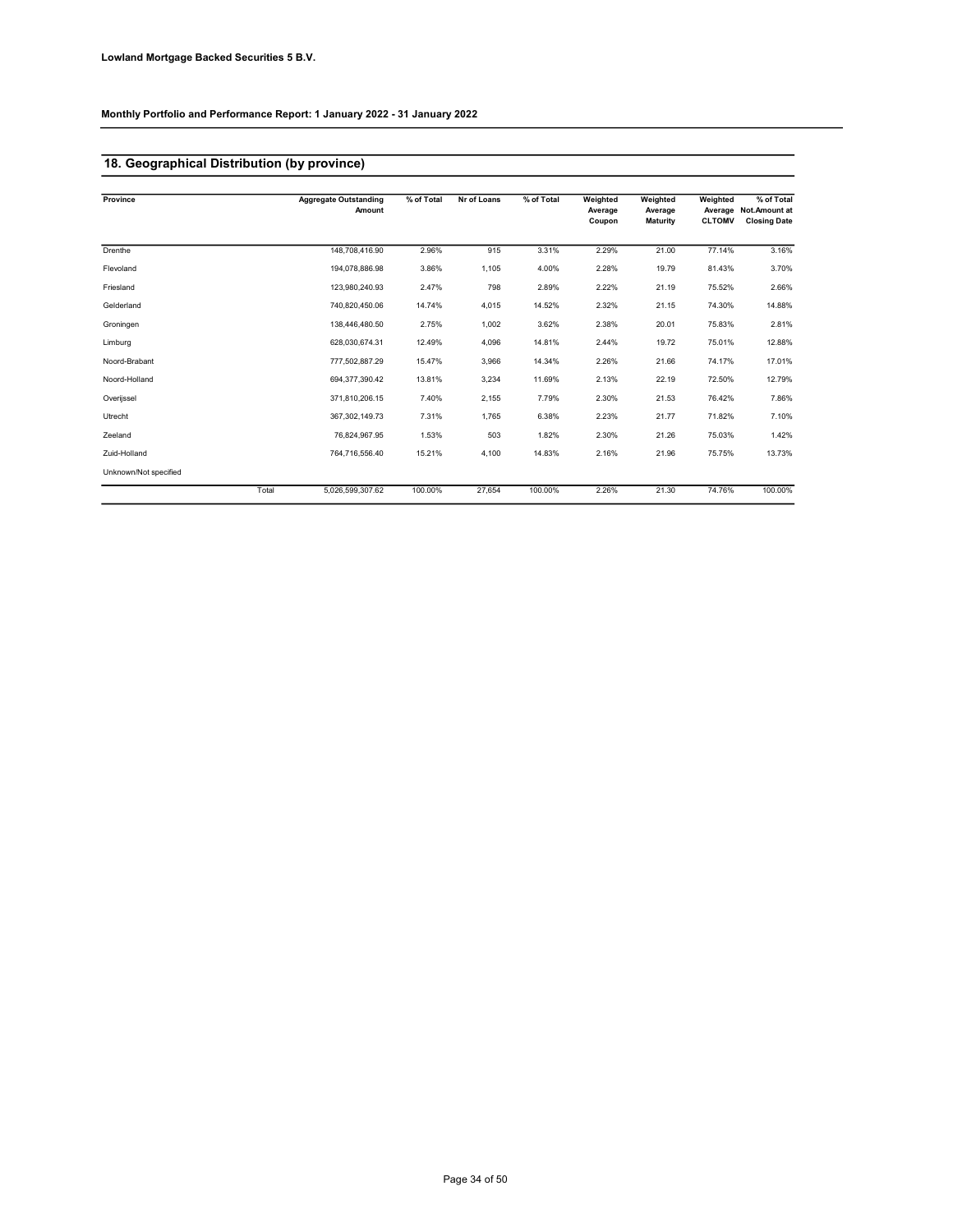# 19. Geographical Distribution (by economic region)

| <b>Economic Region</b>                     | <b>Aggregate Outstanding</b><br>Amount | % of Total | Nr of Loans | % of Total | Weighted<br>Average<br>Coupon | Weighted<br>Average<br><b>Maturity</b> | Weighted<br>Average<br><b>CLTOMV</b> | % of Total<br>Not.Amount at<br><b>Closing Date</b> |
|--------------------------------------------|----------------------------------------|------------|-------------|------------|-------------------------------|----------------------------------------|--------------------------------------|----------------------------------------------------|
| NL111 - Oost-Groningen                     | 48,332,650.72                          | 0.96%      | 361         | 1.31%      | 2.42%                         | 19.40                                  | 78.62%                               | 1.00%                                              |
| NL112 - Delfzijl en omgeving               | 10,994,724.30                          | 0.22%      | 92          | 0.33%      | 2.71%                         | 18.10                                  | 74.63%                               | 0.21%                                              |
| NL113- Overig Groningen                    | 79,119,105.48                          | 1.57%      | 549         | 1.99%      | 2.32%                         | 20.65                                  | 74.30%                               | 1.60%                                              |
| NL121- Noord-Friesland                     | 63,367,157.77                          | 1.26%      | 422         | 1.53%      | 2.24%                         | 21.30                                  | 78.25%                               | 1.22%                                              |
| NL122- Zuidwest-Friesland                  | 26,064,119.46                          | 0.52%      | 163         | 0.59%      | 2.14%                         | 21.81                                  | 71.90%                               | 0.56%                                              |
| NL123- Zuidoost-Friesland                  | 34,548,963.70                          | 0.69%      | 213         | 0.77%      | 2.23%                         | 20.51                                  | 73.24%                               | 0.87%                                              |
| NL131- Noord-Drenthe                       | 47,276,093.47                          | 0.94%      | 284         | 1.03%      | 2.33%                         | 20.95                                  | 76.61%                               | 0.94%                                              |
| NL132- Zuidoost-Drenthe                    | 63,237,330.69                          | 1.26%      | 398         | 1.44%      | 2.31%                         | 21.06                                  | 78.33%                               | 1.49%                                              |
| NL133- Zuidwest-Drenthe                    | 38,194,992.74                          | 0.76%      | 233         | 0.84%      | 2.22%                         | 20.97                                  | 75.85%                               | 0.73%                                              |
| NL211- Noord-Overijssel                    | 128,062,346.19                         | 2.55%      | 726         | 2.63%      | 2.35%                         | 20.95                                  | 75.83%                               | 2.72%                                              |
| NL212- Zuidwest-Overijssel                 | 48,760,314.30                          | 0.97%      | 279         | 1.01%      | 2.16%                         | 21.40                                  | 78.01%                               | 0.99%                                              |
| NL213- Twente                              | 194,987,545.66                         | 3.88%      | 1,150       | 4.16%      | 2.30%                         | 21.95                                  | 76.41%                               | 4.15%                                              |
| NL221- Veluwe                              | 224,027,172.07                         | 4.46%      | 1,138       | 4.12%      | 2.25%                         | 21.14                                  | 72.65%                               | 4.07%                                              |
| NL224- Zuidwest-Gelderland                 | 88,954,017.63                          | 1.77%      | 448         | 1.62%      | 2.32%                         | 22.52                                  | 73.59%                               | 1.82%                                              |
| NL225- Achterhoek                          | 156,529,476.89                         | 3.11%      | 922         | 3.33%      | 2.41%                         | 21.21                                  | 74.68%                               | 3.49%                                              |
| NL226- Arnhem/Nijmegen                     | 271,730,988.83                         | 5.41%      | 1,508       | 5.45%      | 2.33%                         | 20.66                                  | 75.61%                               | 5.52%                                              |
| NL230- Flevoland                           | 194,078,886.98                         | 3.86%      | 1,105       | 4.00%      | 2.28%                         | 19.79                                  | 81.43%                               | 3.70%                                              |
| NL310- Utrecht                             | 366,628,444.30                         | 7.29%      | 1,763       | 6.38%      | 2.23%                         | 21.78                                  | 71.88%                               | 7.08%                                              |
| NL321- Kop van Noord-Holland               | 86,419,340.32                          | 1.72%      | 482         | 1.74%      | 2.23%                         | 22.83                                  | 76.47%                               | 1.72%                                              |
| NL322- Alkmaar en omgeving                 | 64,497,740.37                          | 1.28%      | 344         | 1.24%      | 2.11%                         | 22.72                                  | 73.96%                               | 1.24%                                              |
| NL323- IJmond                              | 40,404,347.27                          | 0.80%      | 199         | 0.72%      | 2.19%                         | 22.49                                  | 72.06%                               | 0.75%                                              |
| NL324- Agglomeratie Haarlem                | 67,825,621.92                          | 1.35%      | 270         | 0.98%      | 2.06%                         | 22.90                                  | 70.55%                               | 1.13%                                              |
| NL325- Zaanstreek                          | 39,272,840.03                          | 0.78%      | 203         | 0.73%      | 2.13%                         | 22.14                                  | 76.78%                               | 0.60%                                              |
| NL326- Groot-Amsterdam                     | 317,763,765.44                         | 6.32%      | 1,389       | 5.02%      | 2.11%                         | 21.89                                  | 71.42%                               | 5.94%                                              |
| NL327- Het Gooi en Vechtstreek             | 78,446,235.14                          | 1.56%      | 348         | 1.26%      | 2.17%                         | 21.51                                  | 70.92%                               | 1.41%                                              |
| NL331- Agglomeratie Leiden en Bollenstreek | 108,237,513.89                         | 2.15%      | 507         | 1.83%      | 2.11%                         | 23.29                                  | 71.90%                               | 1.71%                                              |
| NL332- Agglomeratie 's-Gravenhage          | 169,412,006.29                         | 3.37%      | 896         | 3.24%      | 2.14%                         | 21.32                                  | 75.29%                               | 3.20%                                              |
| NL333- Delft en Westland                   | 35,978,258.45                          | 0.72%      | 195         | 0.71%      | 2.20%                         | 22.47                                  | 69.99%                               | 0.70%                                              |
| NL334- Oost-Zuid-Holland                   | 69,369,468.13                          | 1.38%      | 372         | 1.35%      | 2.18%                         | 22.43                                  | 76.61%                               | 1.20%                                              |
| NL335- Groot-Rijnmond                      | 284,618,135.70                         | 5.66%      | 1,555       | 5.62%      | 2.17%                         | 21.86                                  | 77.46%                               | 4.99%                                              |
| NL336- Zuidoost-Zuid-Holland               | 97,101,173.94                          | 1.93%      | 575         | 2.08%      | 2.20%                         | 21.39                                  | 77.33%                               | 1.91%                                              |
| NL341- Zeeuwsch-Vlaanderen                 | 22,733,166.15                          | 0.45%      | 170         | 0.61%      | 2.37%                         | 20.48                                  | 74.19%                               | 0.44%                                              |
| NL342- Overig Zeeland                      | 54,091,801.80                          | 1.08%      | 333         | 1.20%      | 2.27%                         | 21.59                                  | 75.39%                               | 0.98%                                              |
| NL411- West-Noord-Brabant                  | 160,095,398.31                         | 3.18%      | 875         | 3.16%      | 2.22%                         | 22.17                                  | 75.94%                               | 3.17%                                              |
| NL412- Midden-Noord-Brabant                | 140,117,396.16                         | 2.79%      | 716         | 2.59%      | 2.29%                         | 21.55                                  | 76.15%                               | 3.98%                                              |
| NL413- Noordoost-Noord-Brabant             | 236,914,346.94                         | 4.71%      | 1,183       | 4.28%      | 2.28%                         | 21.73                                  | 73.20%                               | 4.74%                                              |
| NL414- Zuidoost-Noord-Brabant              | 240,375,745.88                         | 4.78%      | 1,192       | 4.31%      | 2.26%                         | 21.31                                  | 72.79%                               | 5.11%                                              |
| NL421- Noord-Limburg                       | 161,254,307.10                         | 3.21%      | 929         | 3.36%      | 2.33%                         | 21.14                                  | 75.69%                               | 3.21%                                              |
| NL422- Midden-Limburg                      | 149,388,030.10                         | 2.97%      | 959         | 3.47%      | 2.45%                         | 19.85                                  | 73.92%                               | 3.11%                                              |
| NL423- Zuid-Limburg                        | 317,388,337.11                         | 6.31%      | 2,208       | 7.98%      | 2.49%                         | 18.94                                  | 75.18%                               | 6.57%                                              |
| Unknown/Not specified                      |                                        |            |             |            |                               |                                        |                                      |                                                    |
|                                            | Total<br>5,026,599,307.62              | 100.00%    | 27,654      | 100.00%    | 2.26%                         | 21.30                                  | 74.76%                               | 100.00%                                            |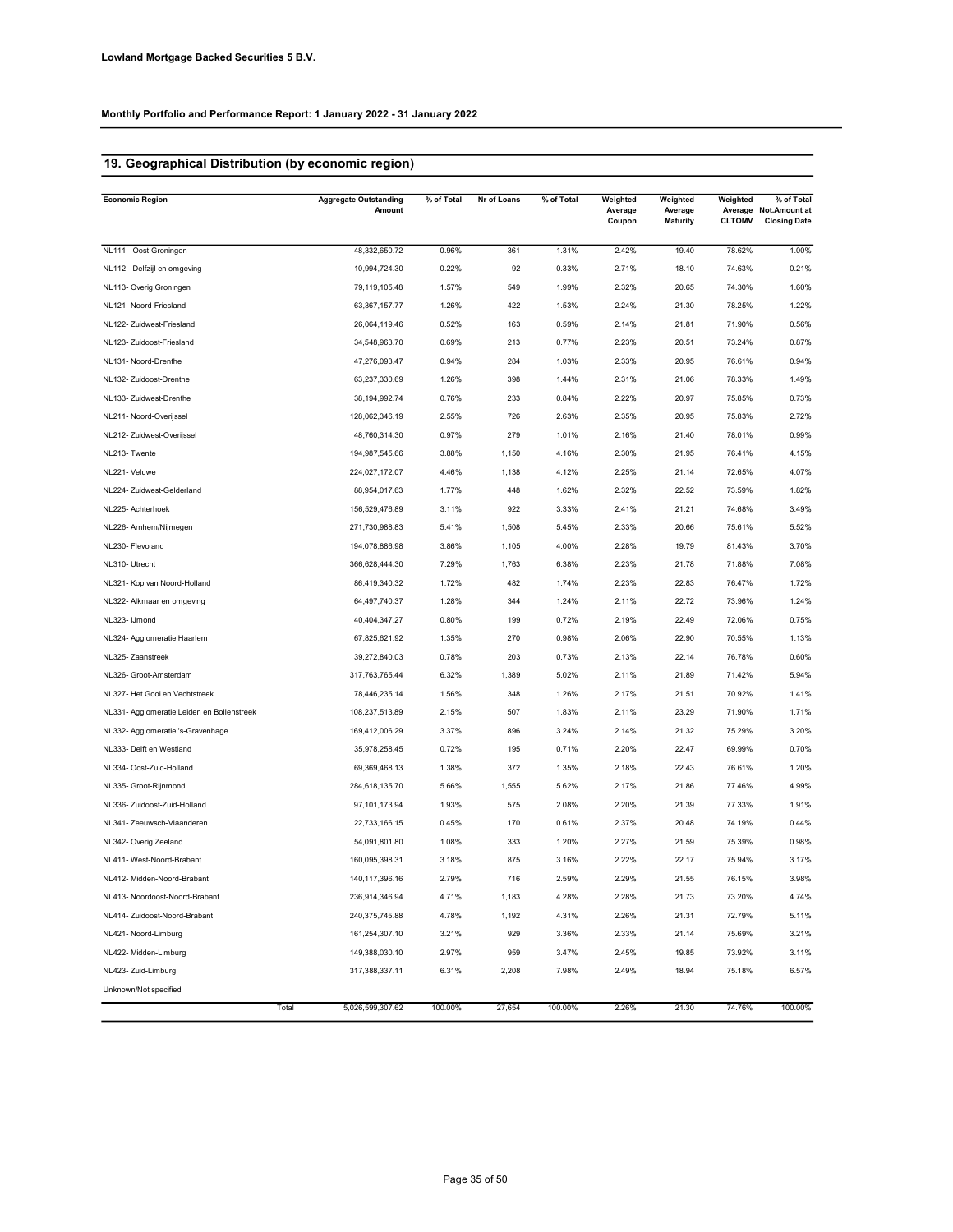### 20. Construction Deposits (% of net princ. amount)

| From $(>=) - Uniti(<)$  |       | <b>Aggregate Outstanding</b><br>Amount | % of Total | Nr of<br><b>Borrowers</b> | % of Total | Weighted<br>Average<br>Coupon | Weighted<br>Average<br><b>Maturity</b> | Weighted<br><b>CLTOMV</b> | % of Total<br>Average Not.Amount at<br><b>Closing Date</b> |
|-------------------------|-------|----------------------------------------|------------|---------------------------|------------|-------------------------------|----------------------------------------|---------------------------|------------------------------------------------------------|
| $0\%$                   |       | 4,918,929,745.26                       | 97.86%     | 27,251                    | 98.54%     | 2.28%                         | 21.19                                  | 74.75%                    | 93.56%                                                     |
| $0\% - 10\%$            |       | 78,097,729.76                          | 1.55%      | 297                       | 1.07%      | 1.78%                         | 26.28                                  | 76.80%                    | 6.16%                                                      |
| 10% - 20%               |       | 18,645,038.85                          | 0.37%      | 73                        | 0.26%      | 1.70%                         | 26.71                                  | 71.96%                    | 0.24%                                                      |
| 20% - 30%               |       | 5,193,428.06                           | 0.10%      | 18                        | 0.07%      | 1.78%                         | 26.84                                  | 64.80%                    | 0.03%                                                      |
| 30% - 40%               |       | 3,250,734.09                           | 0.06%      | 8                         | 0.03%      | 1.68%                         | 27.08                                  | 76.17%                    | 0.00%                                                      |
| 40% - 50%               |       | 2,309,678.00                           | 0.05%      | 6                         | 0.02%      | 1.55%                         | 28.09                                  | 73.76%                    |                                                            |
| 50% - 60%               |       | 172,953.60                             | 0.00%      | $\mathbf{1}$              | 0.00%      | 1.77%                         | 28.50                                  | 29.82%                    |                                                            |
| 60% - 70%               |       |                                        |            |                           |            |                               |                                        |                           | 0.00%                                                      |
| 70% - 80%               |       |                                        |            |                           |            |                               |                                        |                           |                                                            |
| 80% - 90%               |       |                                        |            |                           |            |                               |                                        |                           |                                                            |
| 90% - 100%              |       |                                        |            |                           |            |                               |                                        |                           |                                                            |
| $100\% >$               |       |                                        |            |                           |            |                               |                                        |                           |                                                            |
|                         | Total | 5,026,599,307.62                       | 100.00%    | 27,654                    | 100.00%    | 2.26%                         | 21.30                                  | 74.76%                    | 100.00%                                                    |
| <b>Weighted Average</b> | 0%    |                                        |            |                           |            |                               |                                        |                           |                                                            |
| Minimum                 | 0%    |                                        |            |                           |            |                               |                                        |                           |                                                            |
| Maximum                 | 51%   |                                        |            |                           |            |                               |                                        |                           |                                                            |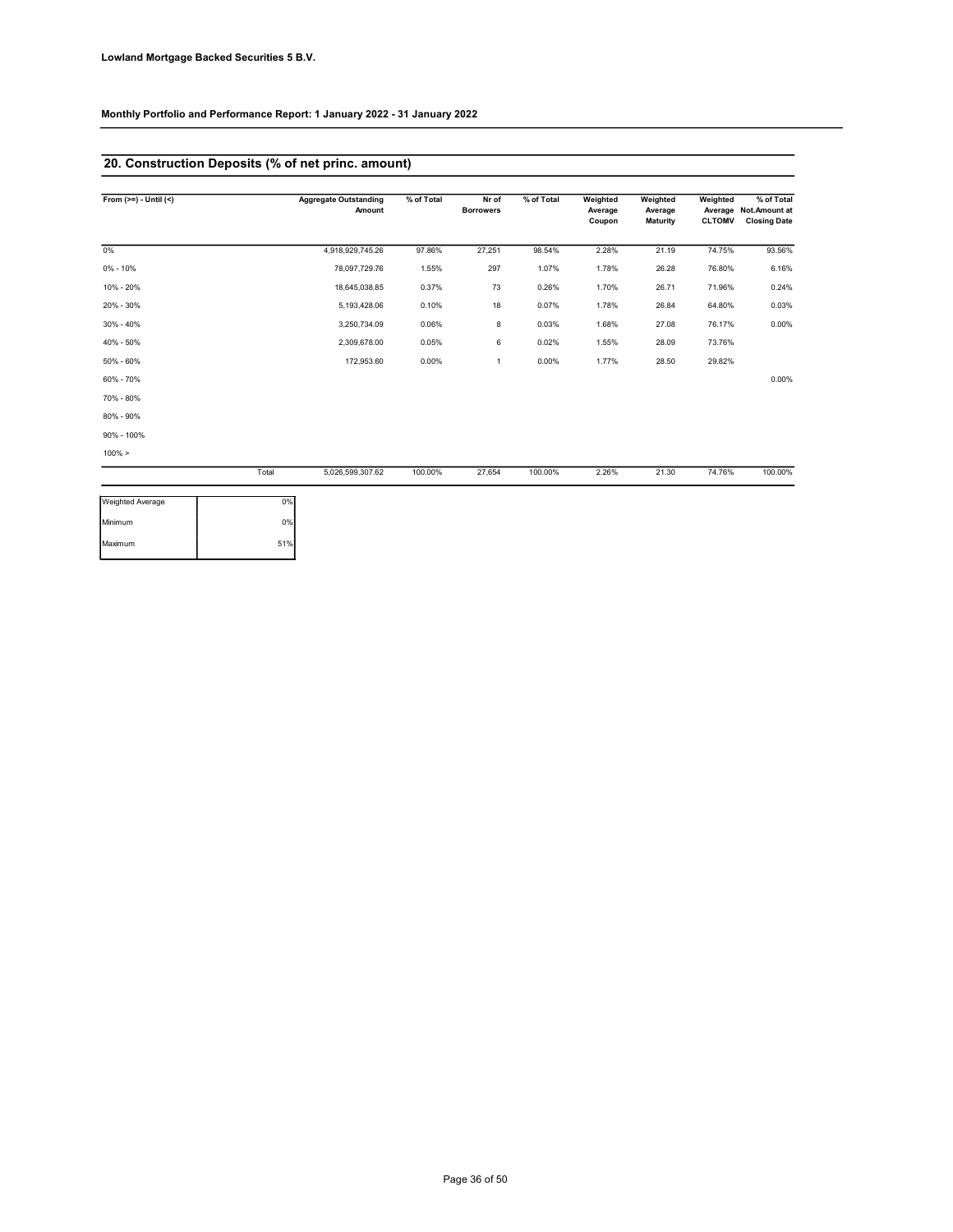| 21. Occupancy      |       |                                        |            |                           |            |                               |                                        |                           |                                                            |
|--------------------|-------|----------------------------------------|------------|---------------------------|------------|-------------------------------|----------------------------------------|---------------------------|------------------------------------------------------------|
| <b>Description</b> |       | <b>Aggregate Outstanding</b><br>Amount | % of Total | Nr of<br><b>Borrowers</b> | % of Total | Weighted<br>Average<br>Coupon | Weighted<br>Average<br><b>Maturity</b> | Weighted<br><b>CLTOMV</b> | % of Total<br>Average Not.Amount at<br><b>Closing Date</b> |
| Owner Occupied     |       | 5,026,599,307.62                       | 100.00%    | 27,654                    | 100.00%    | 2.26%                         | 21.30                                  | 74.76%                    | 100.00%                                                    |
| Buy-to-let         |       |                                        |            |                           |            |                               |                                        |                           |                                                            |
| Unknown            |       |                                        |            |                           |            |                               |                                        |                           |                                                            |
|                    | Total | 5,026,599,307.62                       | 100.00%    | 27,654                    | 100.00%    | 2.26%                         | 21.30                                  | 74.76%                    | 100.00%                                                    |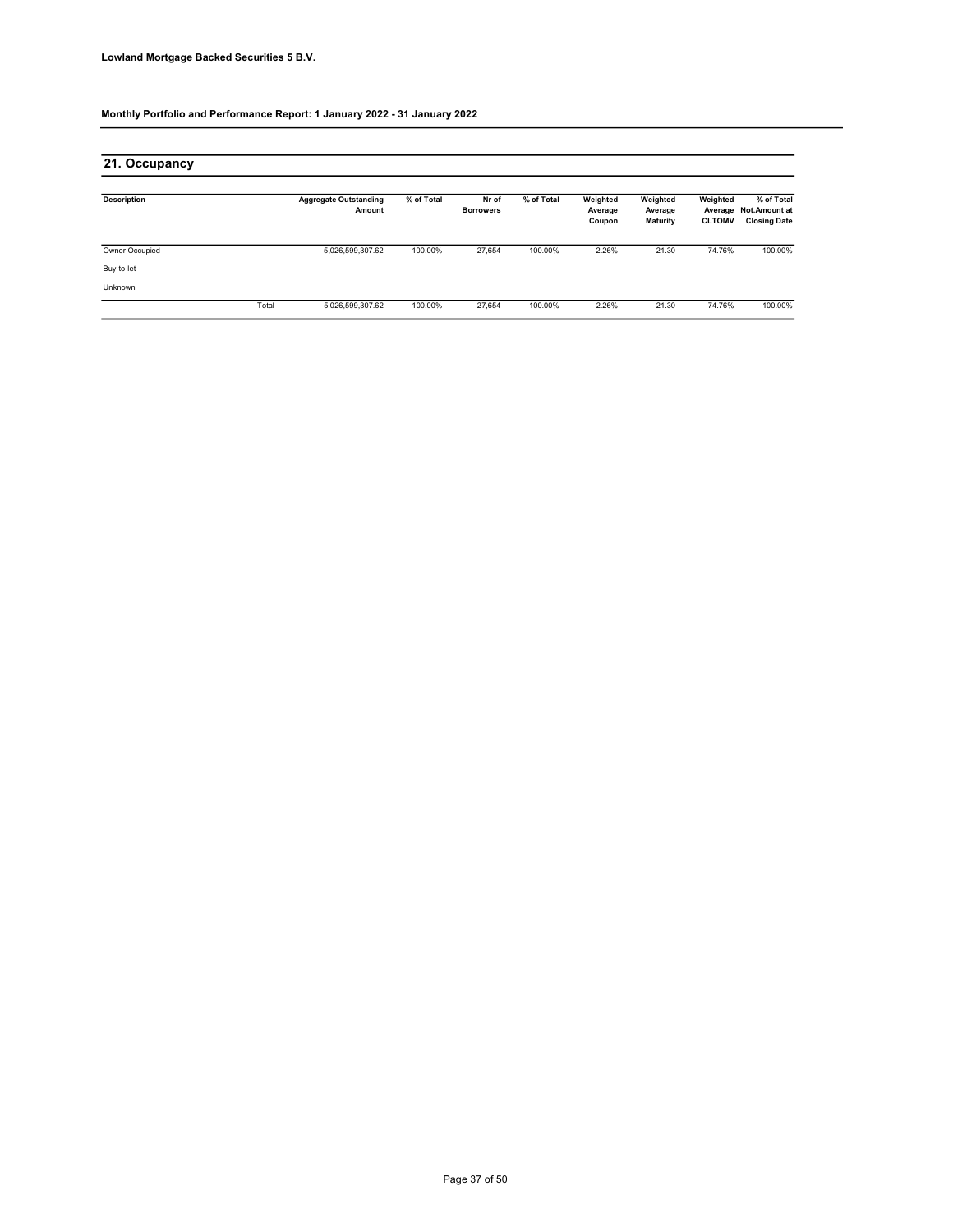### 22. Employment Status Borrower

| <b>Description</b> |       | <b>Aggregate Outstanding</b><br>Amount | % of Total | Nr of<br><b>Borrowers</b> | % of Total | Weighted<br>Average<br>Coupon | Weighted<br>Average<br><b>Maturity</b> | Weighted<br>Average<br><b>CLTOMV</b> | % of Total<br><b>Not.Amount at</b><br><b>Closing Date</b> |
|--------------------|-------|----------------------------------------|------------|---------------------------|------------|-------------------------------|----------------------------------------|--------------------------------------|-----------------------------------------------------------|
| Employed           |       | 4,824,293,883.86                       | 95.98%     | 26,498                    | 95.82%     | 2.27%                         | 21.34                                  | 75.19%                               | 94.66%                                                    |
| Self Employed      |       | 81.700.589.63                          | 1.63%      | 307                       | 1.11%      | 2.11%                         | 23.36                                  | 66.18%                               | 1.81%                                                     |
| Other              |       | 69.944.964.60                          | 1.39%      | 532                       | 1.92%      | 2.29%                         | 20.31                                  | 61.13%                               | 3.54%                                                     |
| Unknown            |       | 50.659.869.53                          | 1.01%      | 317                       | 1.15%      | 2.36%                         | 15.68                                  | 66.58%                               |                                                           |
| Null values        |       |                                        |            |                           |            |                               |                                        |                                      |                                                           |
|                    | Total | 5.026.599.307.62                       | 100.00%    | 27.654                    | 100.00%    | 2.26%                         | 21.30                                  | 74.76%                               | 100.00%                                                   |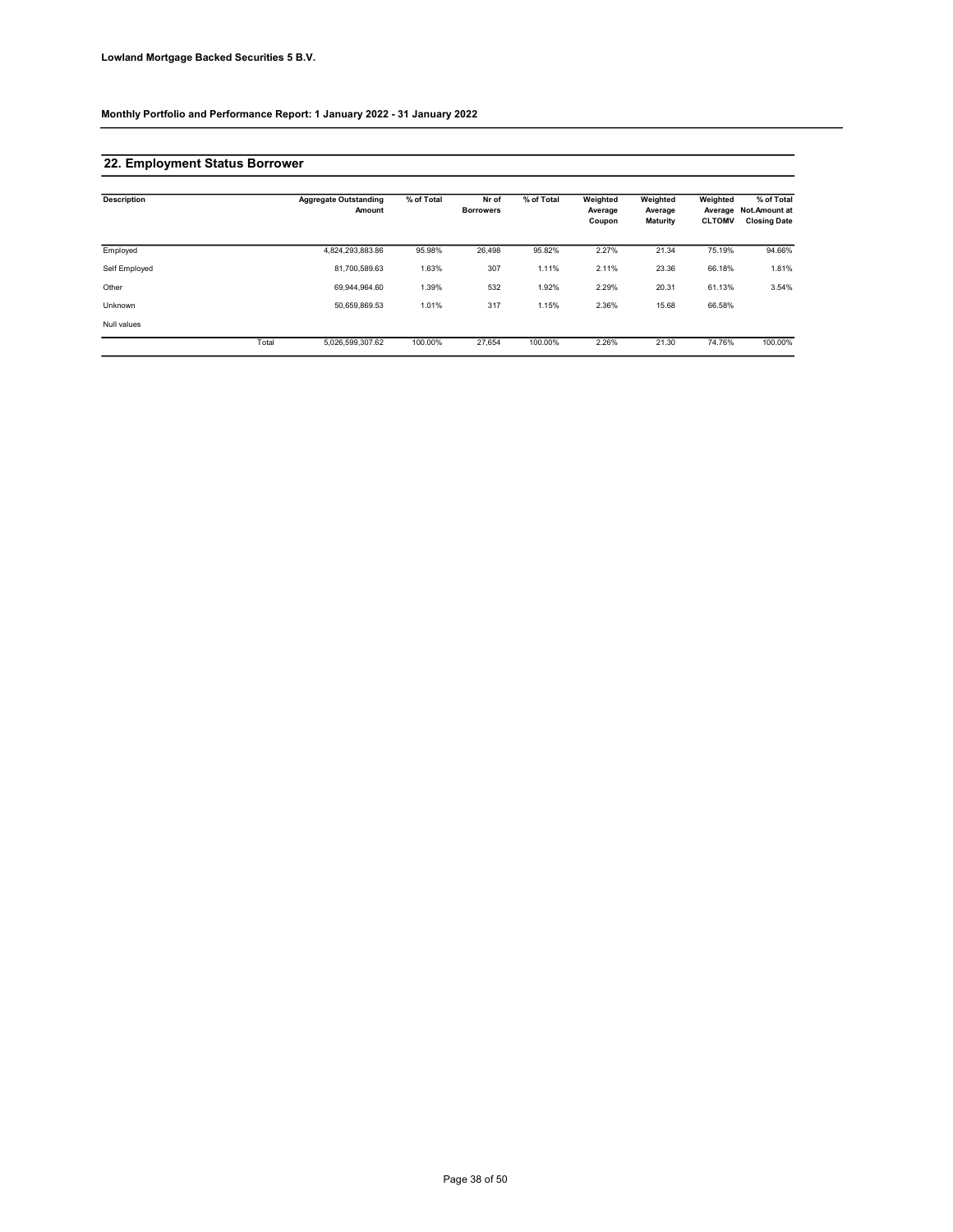### 23. Loan To Income

| From $(>=) -$ Until $($ |       | <b>Aggregate Outstanding</b><br>Amount | % of Total | Nr of<br><b>Borrowers</b> | % of Total | Weighted<br>Average<br>Coupon | Weighted<br>Average<br>Maturity | Weighted<br><b>CLTOMV</b> | % of Total<br>Average Not.Amount at<br><b>Closing Date</b> |
|-------------------------|-------|----------------------------------------|------------|---------------------------|------------|-------------------------------|---------------------------------|---------------------------|------------------------------------------------------------|
| Self Certified (main)   |       |                                        |            |                           |            |                               |                                 |                           |                                                            |
| ${}_{0.5}$              |       | 7.378.011.04                           | 0.15%      | 265                       | 0.96%      | 2.21%                         | 17.55                           | 33.37%                    | 0.05%                                                      |
| $0.5 - 1.0$             |       | 28,321,177.43                          | 0.56%      | 527                       | 1.91%      | 2.24%                         | 16.62                           | 29.20%                    | 0.33%                                                      |
| $1.0 - 1.5$             |       | 75,066,918.42                          | 1.49%      | 888                       | 3.21%      | 2.35%                         | 17.93                           | 41.48%                    | 0.87%                                                      |
| $1.5 - 2.0$             |       | 155,836,584.10                         | 3.10%      | 1,347                     | 4.87%      | 2.32%                         | 19.00                           | 52.70%                    | 1.91%                                                      |
| $2.0 - 2.5$             |       | 303.196.622.99                         | 6.03%      | 2,096                     | 7.58%      | 2.36%                         | 20.31                           | 62.67%                    | 3.95%                                                      |
| $2.5 - 3.0$             |       | 508,656,682.74                         | 10.12%     | 3.060                     | 11.07%     | 2.36%                         | 20.91                           | 68.99%                    | 7.53%                                                      |
| $3.0 - 3.5$             |       | 703.423.690.02                         | 13.99%     | 3.940                     | 14.25%     | 2.32%                         | 21.67                           | 73.83%                    | 11.77%                                                     |
| $3.5 - 4.0$             |       | 997,428,209.83                         | 19.84%     | 5.443                     | 19.68%     | 2.28%                         | 22.39                           | 77.21%                    | 16.48%                                                     |
| $4.0 - 4.5$             |       | 961,511,925.65                         | 19.13%     | 4,771                     | 17.25%     | 2.15%                         | 22.74                           | 79.30%                    | 24.03%                                                     |
| $4.5 - 5.0$             |       | 566,335,895.57                         | 11.27%     | 2,380                     | 8.61%      | 2.14%                         | 22.17                           | 81.16%                    | 15.60%                                                     |
| $5.0 - 5.5$             |       | 292,789,626.74                         | 5.82%      | 1,163                     | 4.21%      | 2.22%                         | 20.40                           | 79.78%                    | 6.95%                                                      |
| $5.5 - 6.0$             |       | 139,777,675.79                         | 2.78%      | 576                       | 2.08%      | 2.36%                         | 18.38                           | 81.61%                    | 3.65%                                                      |
| $6.0 - 6.5$             |       | 87,950,084.00                          | 1.75%      | 364                       | 1.32%      | 2.38%                         | 17.85                           | 79.60%                    | 2.33%                                                      |
| $6.5 - 7.0$             |       | 66,279,671.22                          | 1.32%      | 284                       | 1.03%      | 2.50%                         | 16.24                           | 84.42%                    | 1.92%                                                      |
| $7.0 =$                 |       | 132,428,289.15                         | 2.63%      | 548                       | 1.98%      | 2.29%                         | 16.68                           | 81.13%                    | 2.62%                                                      |
| Unknown                 |       | 218,242.93                             | 0.00%      | $\overline{2}$            | 0.01%      | 3.08%                         | 15.29                           | 94.56%                    |                                                            |
|                         | Total | 5,026,599,307.62                       | 100.00%    | 27,654                    | 100.00%    | 2.26%                         | 21.30                           | 74.76%                    | 100.00%                                                    |

| Weighted Average |      |
|------------------|------|
| Minimum          | 0.0  |
| Maximum          | 81.6 |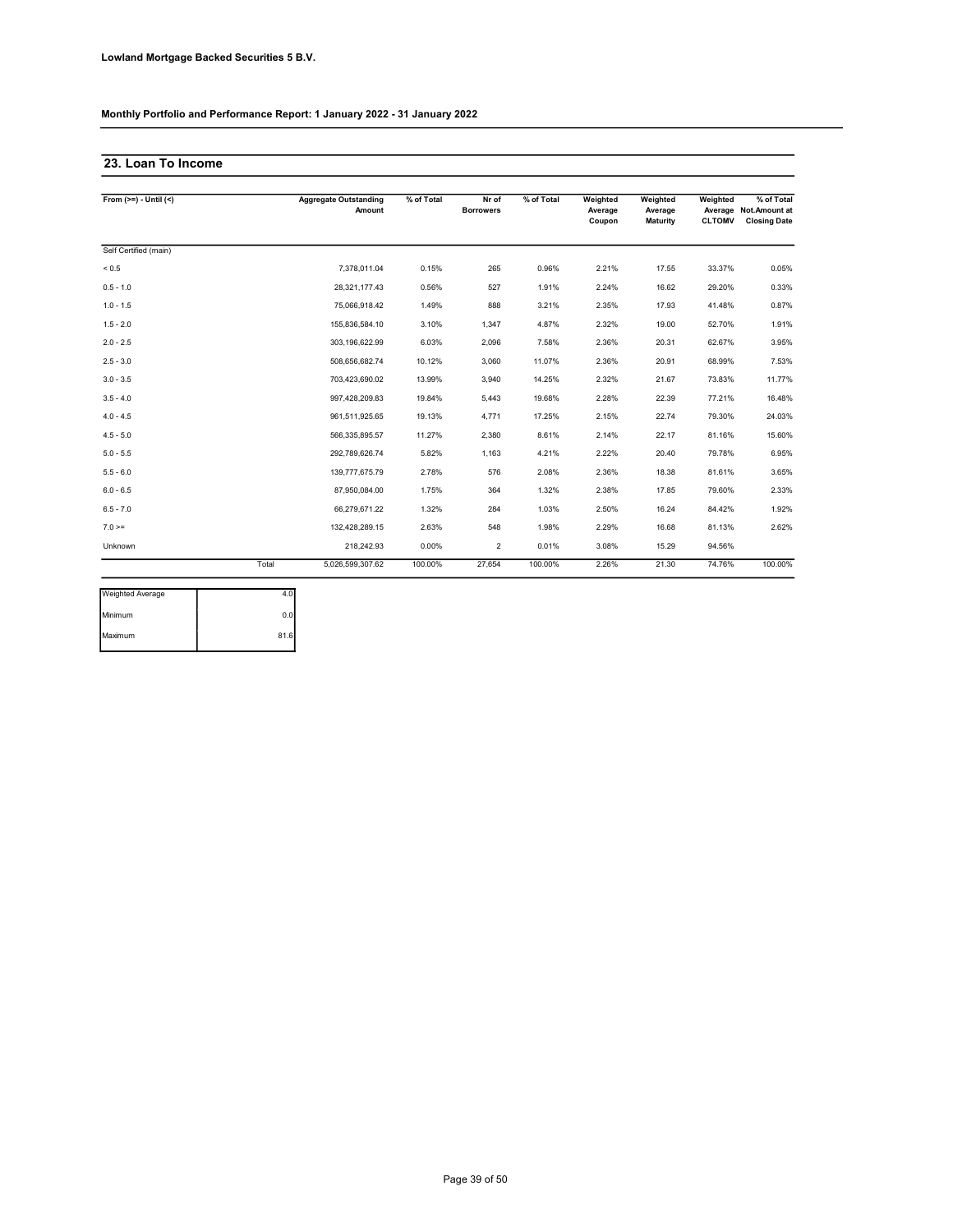### 24. Debt Service to Income

| From $(>=) -$ Until $($ |       | <b>Aggregate Outstanding</b><br>Amount | % of Total | Nr of<br><b>Borrowers</b> | % of Total | Weighted<br>Average<br>Coupon | Weighted<br>Average<br><b>Maturity</b> | Weighted<br><b>CLTOMV</b> | % of Total<br>Average Not.Amount at<br><b>Closing Date</b> |
|-------------------------|-------|----------------------------------------|------------|---------------------------|------------|-------------------------------|----------------------------------------|---------------------------|------------------------------------------------------------|
| $< 5\%$                 |       | 1,419,939,250.78                       | 28.25%     | 9.862                     | 35.67%     | 2.04%                         | 21.64                                  | 70.16%                    | 1.52%                                                      |
| $5% - 10%$              |       | 1.639.603.432.60                       | 32.62%     | 8,533                     | 30.86%     | 2.32%                         | 20.00                                  | 75.26%                    | 9.94%                                                      |
| 10% - 15%               |       | 879,936,933.63                         | 17.51%     | 4,545                     | 16.44%     | 2.43%                         | 20.20                                  | 76.54%                    | 23.89%                                                     |
| 15% - 20%               |       | 669,616,872.21                         | 13.32%     | 2,969                     | 10.74%     | 2.15%                         | 23.92                                  | 79.01%                    | 33.55%                                                     |
| 20% - 25%               |       | 332,868,387.90                         | 6.62%      | 1,366                     | 4.94%      | 2.48%                         | 23.90                                  | 78.35%                    | 22.28%                                                     |
| 25% - 30%               |       | 62,246,194.69                          | 1.24%      | 277                       | 1.00%      | 3.14%                         | 22.03                                  | 77.31%                    | 6.82%                                                      |
| 30% - 35%               |       | 9,596,056.31                           | 0.19%      | 44                        | 0.16%      | 2.84%                         | 20.73                                  | 73.57%                    | 1.46%                                                      |
| 35% - 40%               |       | 5,889,660.55                           | 0.12%      | 25                        | 0.09%      | 3.07%                         | 19.40                                  | 75.32%                    | 0.41%                                                      |
| 40% - 45%               |       | 1.894.172.04                           | 0.04%      | 11                        | 0.04%      | 2.98%                         | 20.38                                  | 71.36%                    | 0.08%                                                      |
| 45% - 50%               |       | 940,485.69                             | 0.02%      | 6                         | 0.02%      | 2.85%                         | 16.30                                  | 71.99%                    | 0.04%                                                      |
| 50% - 55%               |       | 125,000.00                             | 0.00%      | $\mathsf 0$               | 0.00%      | 4.85%                         | 18.50                                  | 83.61%                    | 0.00%                                                      |
| 55% - 60%               |       | 370,587.46                             | 0.01%      | 3                         | 0.01%      | 3.43%                         | 19.67                                  | 55.50%                    |                                                            |
| 60% - 65%               |       | 728,496.80                             | 0.01%      | 3                         | 0.01%      | 2.71%                         | 16.11                                  | 57.72%                    |                                                            |
| 65% - 70%               |       |                                        |            | $\mathsf 0$               |            |                               |                                        |                           |                                                            |
| $70\%>=$                |       | 2.625.534.03                           | 0.05%      | 8                         | 0.03%      | 2.45%                         | 19.99                                  | 66.26%                    | 0.01%                                                      |
| Unknown                 |       | 218.242.93                             | 0.00%      | $\overline{2}$            | 0.00%      | 3.08%                         | 15.29                                  | 94.56%                    |                                                            |
|                         | Total | 5,026,599,307.62                       | 100.00%    | 27,654                    | 100.00%    | 2.26%                         | 21.30                                  | 74.76%                    | 100.00%                                                    |

| Weighted Average | 10%  |
|------------------|------|
| Minimum          | 0%   |
| Maximum          | 152% |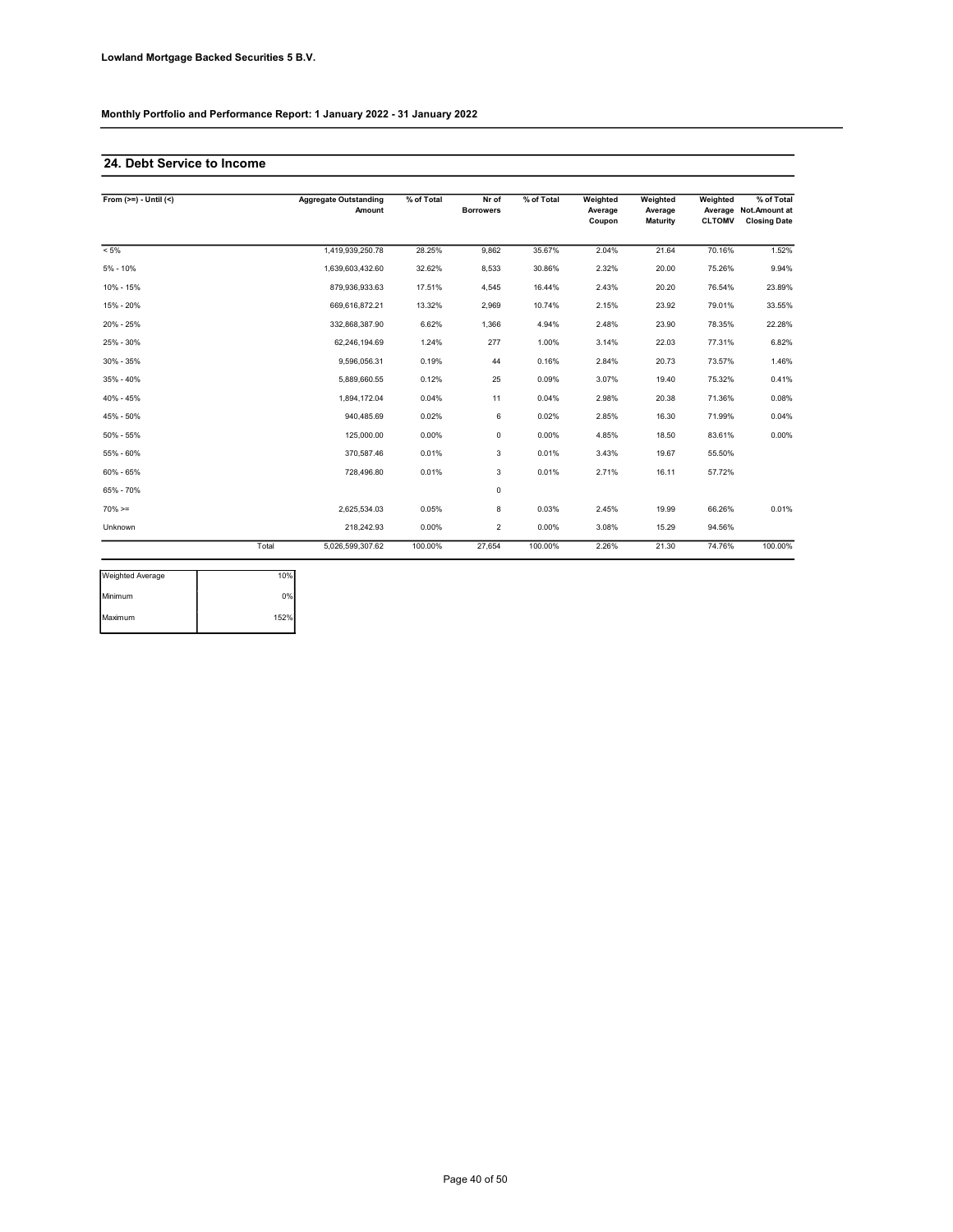### 25. Loanpart Payment Frequency

| <b>Description</b> |       | <b>Aggregate Outstanding</b><br>Amount | % of Total | Nr of Loans | % of Total | Weighted<br>Average<br>Coupon | Weighted<br>Average<br><b>Maturity</b> | Weighted<br><b>CLTOMV</b> | % of Total<br>Average Not.Amount at<br><b>Closing Date</b> |
|--------------------|-------|----------------------------------------|------------|-------------|------------|-------------------------------|----------------------------------------|---------------------------|------------------------------------------------------------|
| Monthly            |       | 5,026,599,307.62                       | 100.00%    | 27,654      | 100.00%    | 2.26%                         | 21.30                                  | 74.76%                    | 100.00%                                                    |
| Quarterly          |       |                                        |            |             |            |                               |                                        |                           |                                                            |
| Semi-annualy       |       |                                        |            |             |            |                               |                                        |                           |                                                            |
| Annualy            |       |                                        |            |             |            |                               |                                        |                           |                                                            |
| Unknown            |       |                                        |            |             |            |                               |                                        |                           |                                                            |
|                    | Total | 5,026,599,307.62                       | 100.00%    | 27,654      | 100.00%    | 2.26%                         | 21.30                                  | 74.76%                    | 100.00%                                                    |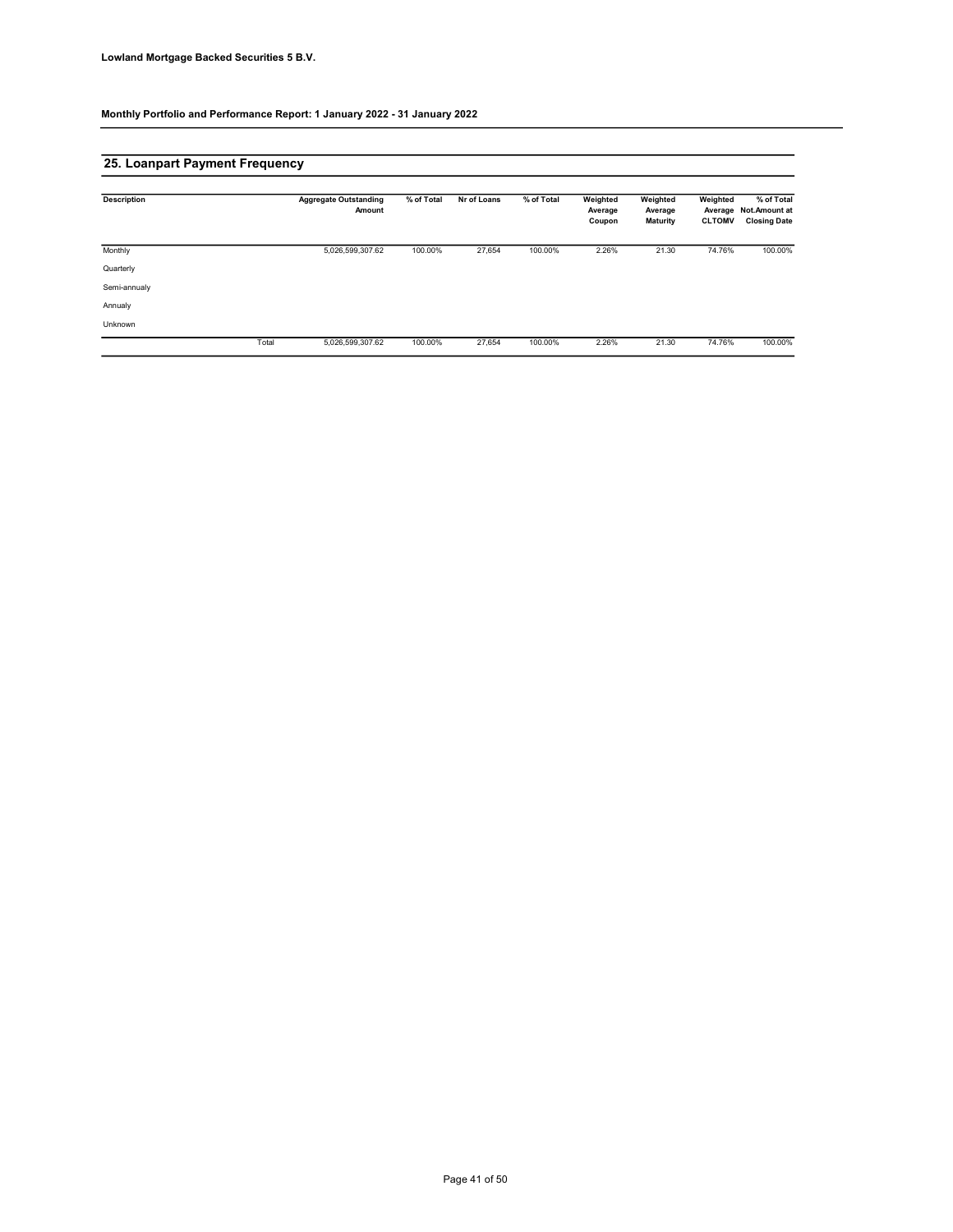# 26a. Guarantee Type - Loan

| <b>Description</b>   |       | <b>Aggregate Outstanding</b><br>Amount | % of Total | Nr of Loans | % of Total | Weighted<br>Average<br>Coupon | Weighted<br>Average<br><b>Maturity</b> | Weighted<br><b>CLTOMV</b> | % of Total<br>Average Not.Amount at<br><b>Closing Date</b> |
|----------------------|-------|----------------------------------------|------------|-------------|------------|-------------------------------|----------------------------------------|---------------------------|------------------------------------------------------------|
| <b>NHG Guarantee</b> |       | 1,713,056,881.55                       | 34.08%     | 11.592      | 41.92%     | 2.18%                         | 22.99                                  | 78.33%                    | 37.80%                                                     |
| Non-NHG Guarantee    |       | 3,313,542,426.07                       | 65.92%     | 16.062      | 58.08%     | 2.31%                         | 20.43                                  | 72.91%                    | 62.20%                                                     |
| Other                |       |                                        |            |             |            |                               |                                        |                           |                                                            |
|                      | Total | 5,026,599,307.62                       | 100.00%    | 27.654      | 100.00%    | 2.26%                         | 21.30                                  | 74.76%                    | 100.00%                                                    |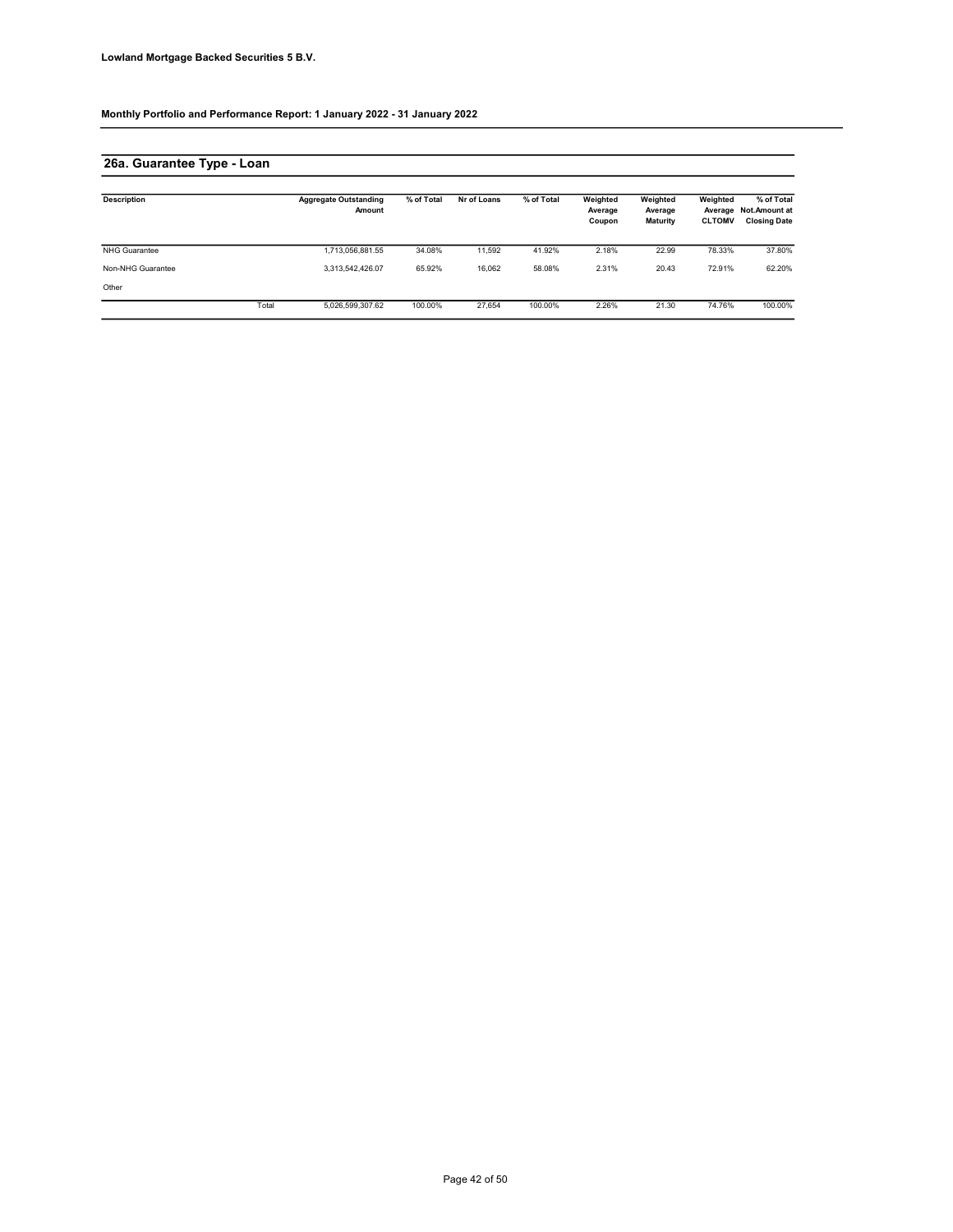# 26b. Guarantee Type - Loanpart

| <b>Description</b>   |       | <b>Aggregate Outstanding</b><br>Amount | % of Total | Nr of Loans | % of Total | Weighted<br>Average<br>Coupon | Weighted<br>Average<br><b>Maturity</b> | Weighted<br>Average<br><b>CLTOMV</b> | % of Total<br><b>Not.Amount at</b><br><b>Closing Date</b> |
|----------------------|-------|----------------------------------------|------------|-------------|------------|-------------------------------|----------------------------------------|--------------------------------------|-----------------------------------------------------------|
| <b>NHG Guarantee</b> |       | 1,812,393,632.40                       | 36.06%     | 24.525      | 43.19%     | 2.19%                         | 22.84                                  | 78.20%                               | 38.77%                                                    |
| Non-NHG Guarantee    |       | 3.214.205.675.22                       | 63.94%     | 32.259      | 56.81%     | 2.31%                         | 20.44                                  | 72.82%                               | 61.23%                                                    |
| Unknown              |       |                                        |            |             |            |                               |                                        |                                      |                                                           |
|                      | Total | 5,026,599,307.62                       | 100.00%    | 56.784      | 100.00%    | 2.26%                         | 21.30                                  | 74.76%                               | 100.00%                                                   |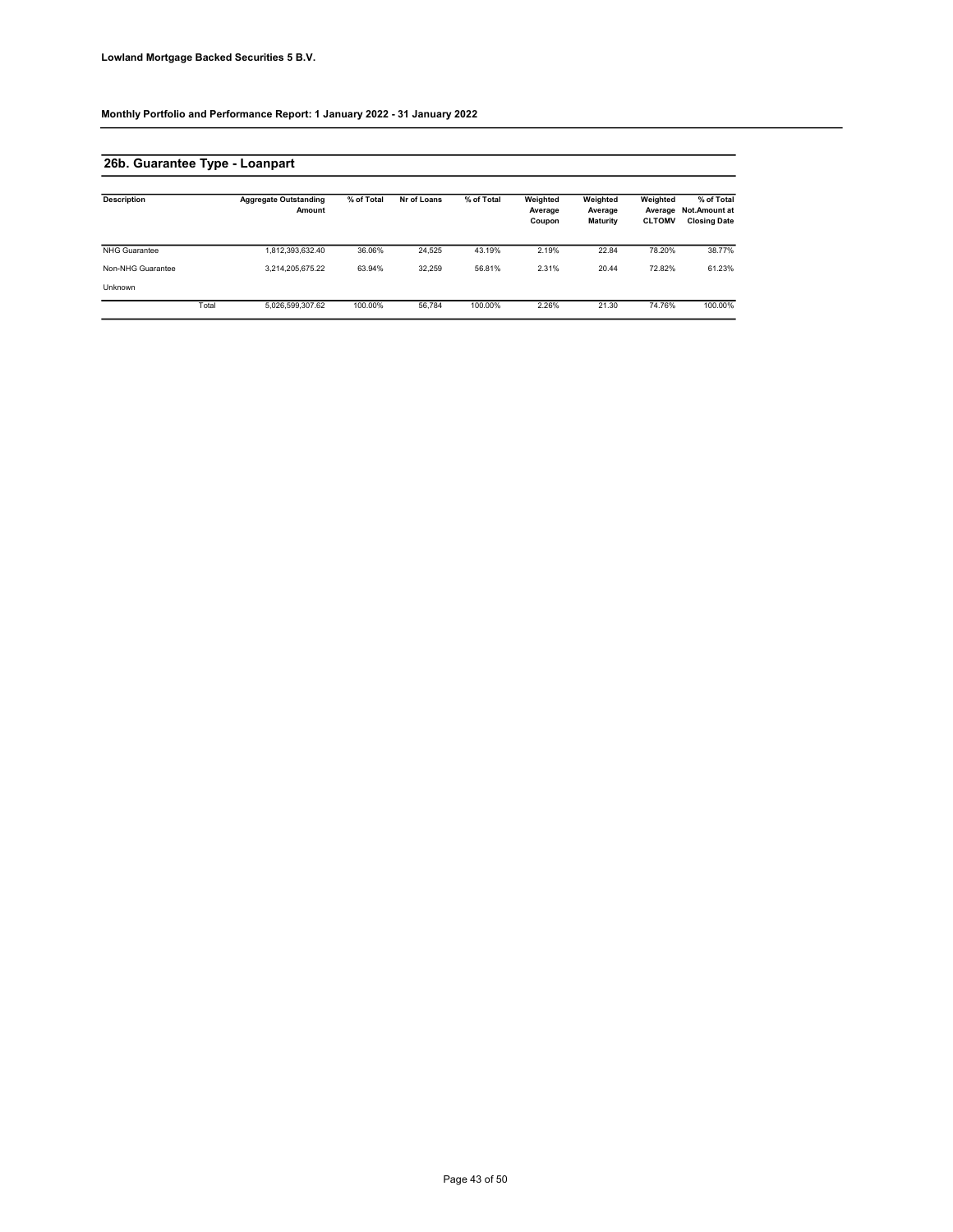| 27. Originator |       |                                        |            |             |            |                               |                                        |                           |                                                            |
|----------------|-------|----------------------------------------|------------|-------------|------------|-------------------------------|----------------------------------------|---------------------------|------------------------------------------------------------|
| Originator     |       | <b>Aggregate Outstanding</b><br>Amount | % of Total | Nr of Loans | % of Total | Weighted<br>Average<br>Coupon | Weighted<br>Average<br><b>Maturity</b> | Weighted<br><b>CLTOMV</b> | % of Total<br>Average Not.Amount at<br><b>Closing Date</b> |
| Reaal          |       |                                        |            |             |            |                               |                                        |                           |                                                            |
| de Volksbank   |       | 5,026,599,307.62                       | 100.00%    | 27.654      | 100.00%    | 2.26%                         | 21.30                                  | 74.76%                    | 100.00%                                                    |
|                | Total | 5,026,599,307.62                       | 100.00%    | 27.654      | 100.00%    | 2.26%                         | 21.30                                  | 74.76%                    | 100.00%                                                    |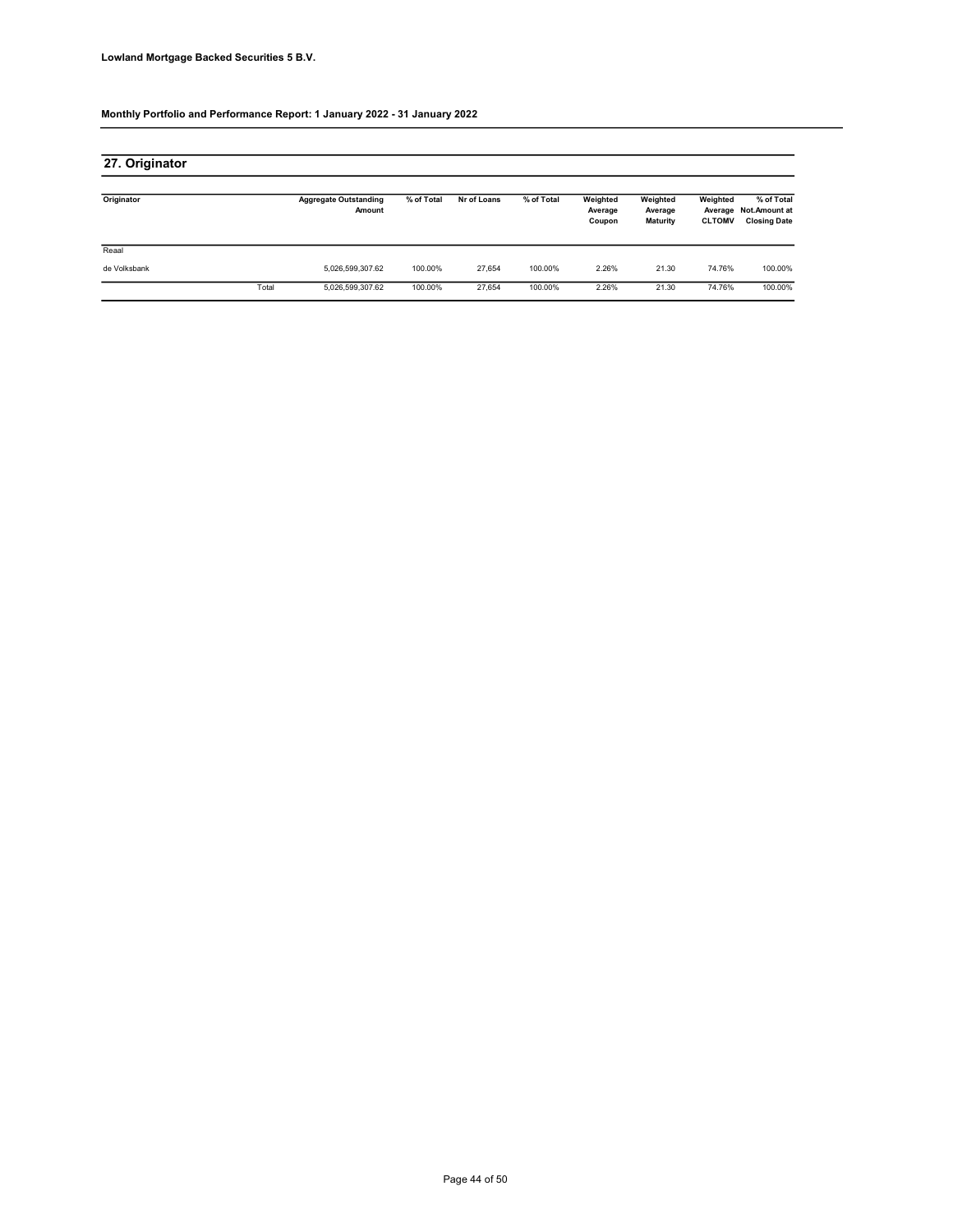| 28. Servicer |       |                                        |            |             |            |                               |                                        |                           |                                                            |
|--------------|-------|----------------------------------------|------------|-------------|------------|-------------------------------|----------------------------------------|---------------------------|------------------------------------------------------------|
| Servicer     |       | <b>Aggregate Outstanding</b><br>Amount | % of Total | Nr of Loans | % of Total | Weighted<br>Average<br>Coupon | Weighted<br>Average<br><b>Maturity</b> | Weighted<br><b>CLTOMV</b> | % of Total<br>Average Not.Amount at<br><b>Closing Date</b> |
| de Volksbank |       | 5,026,599,307.62                       | 100.00%    | 27.654      | 100.00%    | 2.26%                         | 21.30                                  | 74.76%                    | 100.00%                                                    |
|              | Total | 5,026,599,307.62                       | 100.00%    | 27.654      | 100.00%    | 2.26%                         | 21.30                                  | 74.76%                    | 100.00%                                                    |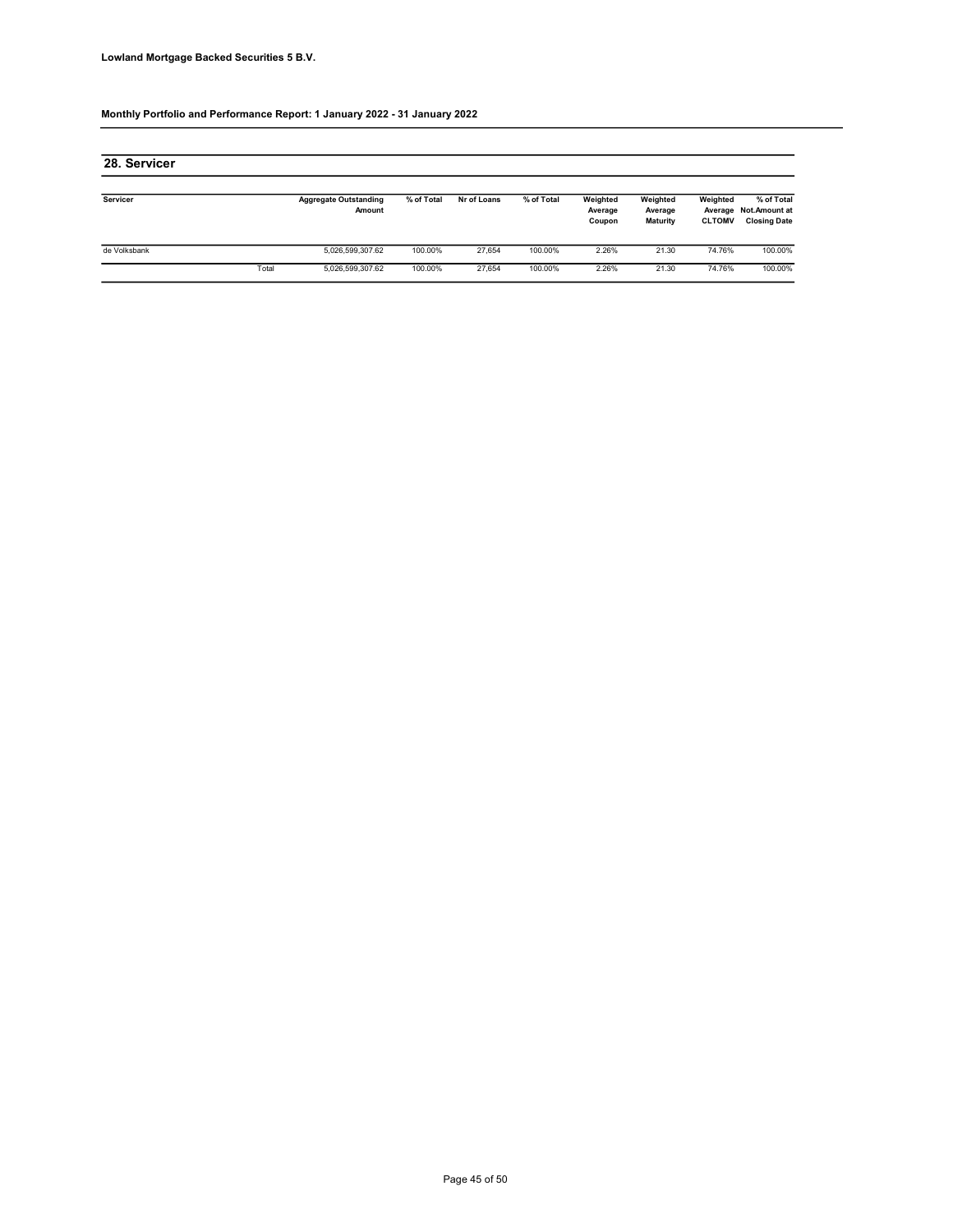### 29. Capital Insurance

| <b>Insurance Policy Provider</b> |       | <b>Aggregate Outstanding</b><br>Amount | % of Total | Nr of<br>Loanparts | % of Total | Weighted<br>Average<br>Coupon | Weighted<br>Average<br><b>Maturity</b> | Average<br><b>CLTOMV</b> | Weighted % of Total Not.<br>Amount at<br>Closing |
|----------------------------------|-------|----------------------------------------|------------|--------------------|------------|-------------------------------|----------------------------------------|--------------------------|--------------------------------------------------|
| Unknown                          |       | 4.934.328.933.67                       | 98.16%     | 54.778             | 96.47%     | 2.25%                         | 21.47                                  | 74.90%                   | 96.91%                                           |
| <b>SRLEV</b>                     |       | 92.270.373.95                          | .84%       | 2.006              | 3.53%      | 3.13%                         | 12.71                                  | 67.16%                   | 3.09%                                            |
|                                  | Total | 5.026.599.307.62                       | 100.00%    | 56.784             | 100.00%    | 2.26%                         | 21.30                                  | 74.76%                   | 100.00%                                          |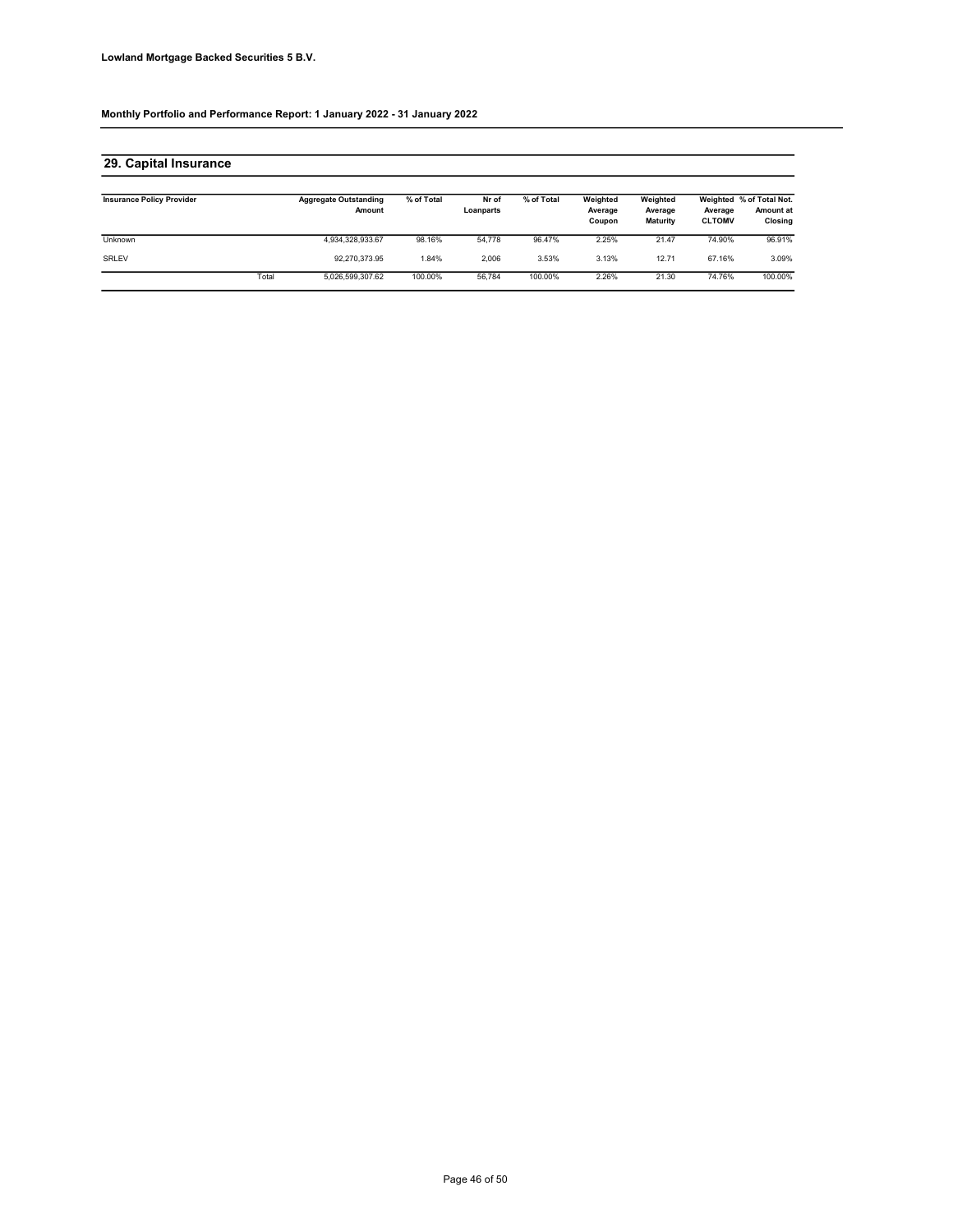**Glossary** 

| Term                                               | <b>Definition / Calculation</b>                                                                                                                                                                                                                                                                                             |
|----------------------------------------------------|-----------------------------------------------------------------------------------------------------------------------------------------------------------------------------------------------------------------------------------------------------------------------------------------------------------------------------|
| Arrears                                            | means an amount that is overdue exceeding EUR 11;                                                                                                                                                                                                                                                                           |
| Article 405 of the CRR                             | means Article 405 of Regulation (EU) No 575/2013 of the European Parliament and of the Council of 26 June 2013 on prudential requirements for<br>credit institutions and investment firms and amending Regulation (EU) No 648/2012;                                                                                         |
| Article 51 of the AIFMR                            | means Article 51 of the Commission Delegated Regulation No 231/2013 of 19 December 2012 supplementing Directive 2011/61/EU of the<br>European Parliament and of the Council with regard to exemptions, general operating conditions, depositaries, leverage, transparency and<br>supervision;                               |
| Back-Up Servicer                                   | N/A;                                                                                                                                                                                                                                                                                                                        |
| Cash Advance Facility                              | means the cash advance facility as referred to in Clause 3.1 of the Cash Advance Facility Agreement;                                                                                                                                                                                                                        |
| Cash Advance Facility Maximum Available Amount     | means an amount equal to the greater of (i) 1.6 per cent. of the Principal Amount Outstanding of the Class A Notes on such date and (ii) 0.6 per<br>cent of the Principal Amount Outstanding of the Class A Notes as at the Closing Date.                                                                                   |
| Cash Advance Facility Provider                     | means de Volkbank N.V.;                                                                                                                                                                                                                                                                                                     |
| Cash Advance Facility Stand-by Drawing Account     | means the Issuer Collection Account on which any Cash Advance Facility Stand-by Drawing will be deposited;                                                                                                                                                                                                                  |
| Constant Default Rate (CDR)                        | represents the percentage of outstanding principal balances in the pool that are in default in relation to the principal balance of the mortgage pool;                                                                                                                                                                      |
| Constant Prepayment Rate (CPR)                     | means prepayment as ratio of the principal mortgage balance outstanding at the beginning of the relevant period;                                                                                                                                                                                                            |
| <b>Construction Deposit</b>                        | means in relation to a Mortgage Loan, that part of the Mortgage Loan which the relevant Borrower requested to be disbursed into a blocked<br>account held in his name with the relevant Seller, the proceeds of which may be applied towards construction of, or improvements to, the relevant<br>Mortgaged Asset;          |
| <b>Construction Deposit Guarantee</b>              | N/A;                                                                                                                                                                                                                                                                                                                        |
| Coupon                                             | means the interest coupons appertaining to the Notes;                                                                                                                                                                                                                                                                       |
| Credit Enhancement                                 | the combined structural features that improve the credit worthiness of the respective notes.                                                                                                                                                                                                                                |
| <b>Credit Rating</b>                               | an assessment of the credit worthiness of the notes assigned by the Credit Rating Agencies;                                                                                                                                                                                                                                 |
| Curr. Loan to Original Foreclosure Value (CLTOFV)  | means the ratio calculated by dividing the current outstanding loan amount by the Orignal Foreclosure Value;                                                                                                                                                                                                                |
| Current Loan to Indexed Foreclosure Value (CLTIFV) | means the ratio calculated by dividing the current outstanding loan amount by the Indexed Foreclosure Value;                                                                                                                                                                                                                |
| Current Loan to Indexed Market Value (CLTIMV)      | means the ratio calculated by dividing the current outstanding loan amount by the Indexed Market Value;                                                                                                                                                                                                                     |
| Current Loan to Original Market Value (CLTOMV)     | means the ratio calculated by dividing the current outstanding loan amount by the Original Market Value;                                                                                                                                                                                                                    |
| Custodian                                          | means ING Bank N.V.                                                                                                                                                                                                                                                                                                         |
| Cut-Off Date                                       | means (i) with respect to the Mortgage Receivables purchased on the Closing Date, 30 April 2018 and (ii) with respect to Further Advance<br>Receivables purchased on a Notes Payment Date, the first day of the month of the relevant Notes Payment Date;                                                                   |
| Day Count Convention                               | means Actual/360 for the class A1 notes and 30/360 for the class A2 notes;                                                                                                                                                                                                                                                  |
| Debt Service to Income                             | means the ratio calculated by dividing the amount a borrower is required to pay (in interest and principal repayments) on an annual basis by the<br>borrower(s) disposable income;                                                                                                                                          |
| Deferred Purchase Price                            | means part of the purchase price for the Mortgage Receivables equal to the sum of all Deferred Purchase Price Instalments;                                                                                                                                                                                                  |
| Deferred Purchase Price Installment                | means, after application of the relevant available amounts in accordance with the relevant Priority of Payments, any amount remaining after all<br>items ranking higher than the item relating to the Deferred Purchase Price have been satisfied:                                                                          |
| Delinquency                                        | refer to Arrears;                                                                                                                                                                                                                                                                                                           |
| Economic Region (NUTS)                             | The Nomenclature of Territorial Units for Statistics (NUTS) was drawn up by Eurostat more than 30 years ago in order to provide a single uniform<br>breakdown of territorial units for the production of regional statistics for the European Union. The NUTS classification has been used in EU<br>legislation since 1988; |
| <b>Equivalent Securities</b>                       | securities equivalent to Purchased Securities under that Transaction. If and to the extent that such Purchased Securities have been redeemed, the                                                                                                                                                                           |
| <b>Excess Spread</b>                               | expression shall mean a sum of money equivalent to the proceeds of the redemption (other than Distributions);<br>N/A;                                                                                                                                                                                                       |
| Excess Spread Margin                               | N/A:                                                                                                                                                                                                                                                                                                                        |
| Final Maturity Date                                | means the Notes Payment Date falling in May 2055;                                                                                                                                                                                                                                                                           |
| First Optional Redemption Date                     | means the Notes Payment Date falling in May 2023;                                                                                                                                                                                                                                                                           |
| Foreclosed Mortgage Loan                           | means all mortgage rights and ancillary rights have been exercised;                                                                                                                                                                                                                                                         |
| Foreclosed NHG Loan                                | means all mortgage rights and ancillary rights have been exercised on mortgage loan that has the benefit of an NHG Guarantee;                                                                                                                                                                                               |
| Foreclosed Non NHG Loan                            | means all mortgage rights and ancillary rights have been exercised on mortgage loan that does not have the benefit of an NHG Guarantee;                                                                                                                                                                                     |
| Foreclosure                                        | means forced (partial) repayment of the mortgage loan;                                                                                                                                                                                                                                                                      |
| Foreclosure Value                                  | means the estimated value of the mortgaged property if the mortgaged property would be sold in a public auction;                                                                                                                                                                                                            |
| Further Advances / Modified Loans                  | "Further Advance" means a loan or a further advance to be made to a Borrower under a Mortgage Loan, which is secured by the same Mortgage;                                                                                                                                                                                  |
| Indexed Foreclosure Value                          | means the estimated value of the mortgaged property if the mortgaged property would be sold in a public auction multiplied with the indexation rate                                                                                                                                                                         |
| Indexed Market Value                               | per the valuation date;<br>means the value of the collateral multiplied with the indexation rate per the valuation date, multiplied with the market value factor;                                                                                                                                                           |
| Interest Rate Fixed Period                         | relates to the period for which mortgage loan interest has been fixed;                                                                                                                                                                                                                                                      |
| <b>Issuer Account Bank</b>                         | means Rabobank.                                                                                                                                                                                                                                                                                                             |
| <b>Issuer Transaction Account</b>                  | means the Issuer Collection Account.                                                                                                                                                                                                                                                                                        |
| Loan to Income (LTI)                               | means the ratio calculated by dividing the original loan amount by the income of the borrower at the moment of origination of the Mortgage Loan;                                                                                                                                                                            |
| Loanpart Payment Frequency                         | monthly;                                                                                                                                                                                                                                                                                                                    |
| Loanpart(s)                                        | means one or more of the loan parts (leningdelen) of which a Mortgage Loan consists;                                                                                                                                                                                                                                        |
|                                                    |                                                                                                                                                                                                                                                                                                                             |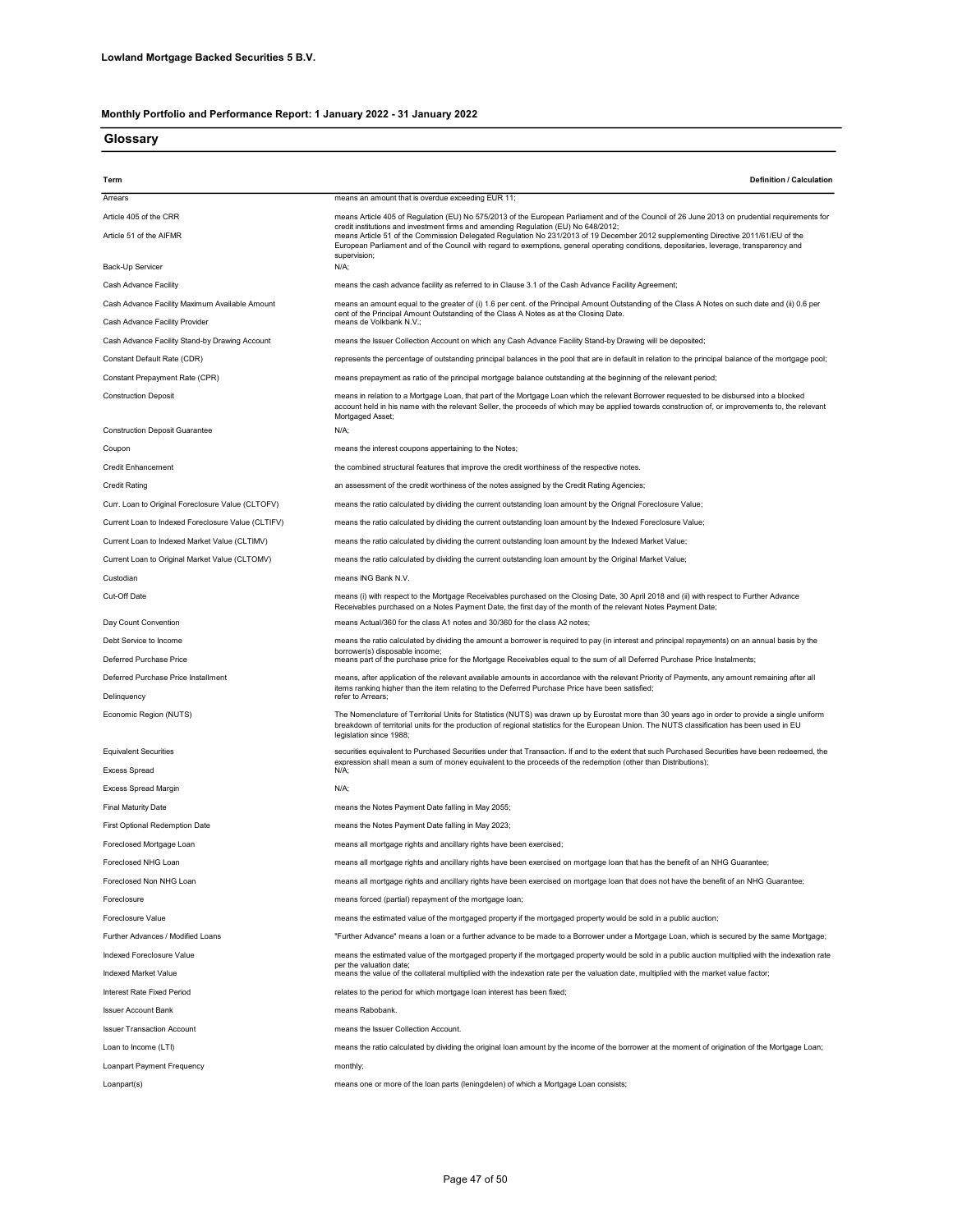| Loss                                              | refer to Realised Loss;                                                                                                                                                                                                                                                                                                                                                                                                                                                                                                                                                                                                                                                                                                                                                                                                                                                                                                                                                                                                                                                                                                                                                                                                                                                                                                                                                                                                                                                                                                                                                                                                                                                                                                                                                                                                                                                                                                                                                                                                                                                                                                                                                                                                                                                                                                                                                                                                                              |
|---------------------------------------------------|------------------------------------------------------------------------------------------------------------------------------------------------------------------------------------------------------------------------------------------------------------------------------------------------------------------------------------------------------------------------------------------------------------------------------------------------------------------------------------------------------------------------------------------------------------------------------------------------------------------------------------------------------------------------------------------------------------------------------------------------------------------------------------------------------------------------------------------------------------------------------------------------------------------------------------------------------------------------------------------------------------------------------------------------------------------------------------------------------------------------------------------------------------------------------------------------------------------------------------------------------------------------------------------------------------------------------------------------------------------------------------------------------------------------------------------------------------------------------------------------------------------------------------------------------------------------------------------------------------------------------------------------------------------------------------------------------------------------------------------------------------------------------------------------------------------------------------------------------------------------------------------------------------------------------------------------------------------------------------------------------------------------------------------------------------------------------------------------------------------------------------------------------------------------------------------------------------------------------------------------------------------------------------------------------------------------------------------------------------------------------------------------------------------------------------------------------|
| Loss Severity                                     | means loss as a percentage of the principal outstanding at foreclosure;                                                                                                                                                                                                                                                                                                                                                                                                                                                                                                                                                                                                                                                                                                                                                                                                                                                                                                                                                                                                                                                                                                                                                                                                                                                                                                                                                                                                                                                                                                                                                                                                                                                                                                                                                                                                                                                                                                                                                                                                                                                                                                                                                                                                                                                                                                                                                                              |
| Market Value                                      | means estimated value of the mortgaged property if the mortgaged property would be privately sold voluntarily;                                                                                                                                                                                                                                                                                                                                                                                                                                                                                                                                                                                                                                                                                                                                                                                                                                                                                                                                                                                                                                                                                                                                                                                                                                                                                                                                                                                                                                                                                                                                                                                                                                                                                                                                                                                                                                                                                                                                                                                                                                                                                                                                                                                                                                                                                                                                       |
| Mortgage Loan                                     | means the mortgage loans granted by the relevant Seller to the relevant borrowers which may consist of one or more Loan Parts as set forth in the<br>List of Mortgage Loans and, after any purchase and assignment of any New Mortgage Receivables or Further Advance Receivables has taken<br>place in accordance with the Mortgage Receivables Purchase Agreement, the relevant New Mortgage Loans and/or Further Advances, to the<br>extent not retransferred or otherwise disposed of by the Issuer;                                                                                                                                                                                                                                                                                                                                                                                                                                                                                                                                                                                                                                                                                                                                                                                                                                                                                                                                                                                                                                                                                                                                                                                                                                                                                                                                                                                                                                                                                                                                                                                                                                                                                                                                                                                                                                                                                                                                             |
| Mortgage Loan Portfolio                           | means the portfolio of Mortgage Loans;                                                                                                                                                                                                                                                                                                                                                                                                                                                                                                                                                                                                                                                                                                                                                                                                                                                                                                                                                                                                                                                                                                                                                                                                                                                                                                                                                                                                                                                                                                                                                                                                                                                                                                                                                                                                                                                                                                                                                                                                                                                                                                                                                                                                                                                                                                                                                                                                               |
| Mortgage Receivable(s)                            | means any and all rights of the relevant Seller (and after assignment of such rights to the Issuer, of the Issuer) against the Borrower under or in<br>connection with a Mortgage Loan, including any and all claims of the relevant Seller (or the Issuer after assignment) on the Borrower as a result of<br>the Mortgage Loan being terminated, dissolved or declared null and void;                                                                                                                                                                                                                                                                                                                                                                                                                                                                                                                                                                                                                                                                                                                                                                                                                                                                                                                                                                                                                                                                                                                                                                                                                                                                                                                                                                                                                                                                                                                                                                                                                                                                                                                                                                                                                                                                                                                                                                                                                                                              |
| <b>NHG Guarantee</b>                              | means a guarantee (borgtocht) under the NHG Conditions granted by Stichting WEW;                                                                                                                                                                                                                                                                                                                                                                                                                                                                                                                                                                                                                                                                                                                                                                                                                                                                                                                                                                                                                                                                                                                                                                                                                                                                                                                                                                                                                                                                                                                                                                                                                                                                                                                                                                                                                                                                                                                                                                                                                                                                                                                                                                                                                                                                                                                                                                     |
| NHG Loan                                          | means a Mortgage Loan that has the benefit of an NHG Guarantee;                                                                                                                                                                                                                                                                                                                                                                                                                                                                                                                                                                                                                                                                                                                                                                                                                                                                                                                                                                                                                                                                                                                                                                                                                                                                                                                                                                                                                                                                                                                                                                                                                                                                                                                                                                                                                                                                                                                                                                                                                                                                                                                                                                                                                                                                                                                                                                                      |
| Non NHG Loan                                      | means a Mortgage Loan that does not have the benefit of an NHG Guarantee;                                                                                                                                                                                                                                                                                                                                                                                                                                                                                                                                                                                                                                                                                                                                                                                                                                                                                                                                                                                                                                                                                                                                                                                                                                                                                                                                                                                                                                                                                                                                                                                                                                                                                                                                                                                                                                                                                                                                                                                                                                                                                                                                                                                                                                                                                                                                                                            |
| Notification Events                               | means any of the Assignment Notification Events and the Pledge Notification Events;                                                                                                                                                                                                                                                                                                                                                                                                                                                                                                                                                                                                                                                                                                                                                                                                                                                                                                                                                                                                                                                                                                                                                                                                                                                                                                                                                                                                                                                                                                                                                                                                                                                                                                                                                                                                                                                                                                                                                                                                                                                                                                                                                                                                                                                                                                                                                                  |
| Notification Trigger                              | A notification trigger is an event that when it occurs or a threshold that when it is breached, is considered to be an Assignment Notification Event;                                                                                                                                                                                                                                                                                                                                                                                                                                                                                                                                                                                                                                                                                                                                                                                                                                                                                                                                                                                                                                                                                                                                                                                                                                                                                                                                                                                                                                                                                                                                                                                                                                                                                                                                                                                                                                                                                                                                                                                                                                                                                                                                                                                                                                                                                                |
| Occupancy                                         | means the way the mortgaged property is used (eg. owner occupied);                                                                                                                                                                                                                                                                                                                                                                                                                                                                                                                                                                                                                                                                                                                                                                                                                                                                                                                                                                                                                                                                                                                                                                                                                                                                                                                                                                                                                                                                                                                                                                                                                                                                                                                                                                                                                                                                                                                                                                                                                                                                                                                                                                                                                                                                                                                                                                                   |
| Orig. Loan to Original Foreclosure Value (OLTOFV) | means the ratio calculated by dividing the original principal amount of a Mortgage Receivable at the moment of origination by the Original<br>Foreclosure Value:                                                                                                                                                                                                                                                                                                                                                                                                                                                                                                                                                                                                                                                                                                                                                                                                                                                                                                                                                                                                                                                                                                                                                                                                                                                                                                                                                                                                                                                                                                                                                                                                                                                                                                                                                                                                                                                                                                                                                                                                                                                                                                                                                                                                                                                                                     |
| Orig. Loan to Original Market Value (OLTOMV)      | means the ratio calculated by dividing the original loan amount by the Original Market Value;                                                                                                                                                                                                                                                                                                                                                                                                                                                                                                                                                                                                                                                                                                                                                                                                                                                                                                                                                                                                                                                                                                                                                                                                                                                                                                                                                                                                                                                                                                                                                                                                                                                                                                                                                                                                                                                                                                                                                                                                                                                                                                                                                                                                                                                                                                                                                        |
| Original Foreclosure Value                        | means the Foreclosure Value as assessed by the relevant Originator at the time of granting the Mortgage Loan;                                                                                                                                                                                                                                                                                                                                                                                                                                                                                                                                                                                                                                                                                                                                                                                                                                                                                                                                                                                                                                                                                                                                                                                                                                                                                                                                                                                                                                                                                                                                                                                                                                                                                                                                                                                                                                                                                                                                                                                                                                                                                                                                                                                                                                                                                                                                        |
| Original Market Value                             | means the value of the mortgaged property if the mortgaged property would be privately sold voluntarily, estimated during the assessment of the<br>application:                                                                                                                                                                                                                                                                                                                                                                                                                                                                                                                                                                                                                                                                                                                                                                                                                                                                                                                                                                                                                                                                                                                                                                                                                                                                                                                                                                                                                                                                                                                                                                                                                                                                                                                                                                                                                                                                                                                                                                                                                                                                                                                                                                                                                                                                                      |
| Originator                                        | means each of de Volksbank N.V.                                                                                                                                                                                                                                                                                                                                                                                                                                                                                                                                                                                                                                                                                                                                                                                                                                                                                                                                                                                                                                                                                                                                                                                                                                                                                                                                                                                                                                                                                                                                                                                                                                                                                                                                                                                                                                                                                                                                                                                                                                                                                                                                                                                                                                                                                                                                                                                                                      |
| Outstanding Principal Amount                      | means, at any moment in time, (i) the outstanding principal amount of a Mortgage Receivable at such time and (ii), after a Realised Loss of type (a)<br>and (b) of the definition in respect of such Mortgage Receivable has been debited to the Principal Deficiency Ledger, zero;                                                                                                                                                                                                                                                                                                                                                                                                                                                                                                                                                                                                                                                                                                                                                                                                                                                                                                                                                                                                                                                                                                                                                                                                                                                                                                                                                                                                                                                                                                                                                                                                                                                                                                                                                                                                                                                                                                                                                                                                                                                                                                                                                                  |
| Payment Ratio                                     | The actual principal and interest payments received as ratio of the scheduled principal and interest payments during the relevant period;                                                                                                                                                                                                                                                                                                                                                                                                                                                                                                                                                                                                                                                                                                                                                                                                                                                                                                                                                                                                                                                                                                                                                                                                                                                                                                                                                                                                                                                                                                                                                                                                                                                                                                                                                                                                                                                                                                                                                                                                                                                                                                                                                                                                                                                                                                            |
| Penalties                                         | means amounts to be paid by the borrower with regard to amounts in arrears and or (partial) prepayment of the mortgage loan according to the                                                                                                                                                                                                                                                                                                                                                                                                                                                                                                                                                                                                                                                                                                                                                                                                                                                                                                                                                                                                                                                                                                                                                                                                                                                                                                                                                                                                                                                                                                                                                                                                                                                                                                                                                                                                                                                                                                                                                                                                                                                                                                                                                                                                                                                                                                         |
| Performing Loans                                  | relevant mortgage contract and applicable general conditions;<br>means Mortgage Loans that are not in Arrears or Delinquent;                                                                                                                                                                                                                                                                                                                                                                                                                                                                                                                                                                                                                                                                                                                                                                                                                                                                                                                                                                                                                                                                                                                                                                                                                                                                                                                                                                                                                                                                                                                                                                                                                                                                                                                                                                                                                                                                                                                                                                                                                                                                                                                                                                                                                                                                                                                         |
| Post-Foreclosure Proceeds                         | means all amounts with regard to the relevant mortgage loan received after foreclosure of that mortgage loan;                                                                                                                                                                                                                                                                                                                                                                                                                                                                                                                                                                                                                                                                                                                                                                                                                                                                                                                                                                                                                                                                                                                                                                                                                                                                                                                                                                                                                                                                                                                                                                                                                                                                                                                                                                                                                                                                                                                                                                                                                                                                                                                                                                                                                                                                                                                                        |
| Prepayments                                       | means non scheduled principal paid by the borrower prior to the expected maturity date;                                                                                                                                                                                                                                                                                                                                                                                                                                                                                                                                                                                                                                                                                                                                                                                                                                                                                                                                                                                                                                                                                                                                                                                                                                                                                                                                                                                                                                                                                                                                                                                                                                                                                                                                                                                                                                                                                                                                                                                                                                                                                                                                                                                                                                                                                                                                                              |
| Principal Deficiency Ledger                       | means the principal deficiency ledger relating to the relevant Classes of Notes and comprising sub-ledgers for each such Class of Notes;                                                                                                                                                                                                                                                                                                                                                                                                                                                                                                                                                                                                                                                                                                                                                                                                                                                                                                                                                                                                                                                                                                                                                                                                                                                                                                                                                                                                                                                                                                                                                                                                                                                                                                                                                                                                                                                                                                                                                                                                                                                                                                                                                                                                                                                                                                             |
| Principal Payment Date                            | means the current monthly payment date on which principal is paid out on the relevant notes;                                                                                                                                                                                                                                                                                                                                                                                                                                                                                                                                                                                                                                                                                                                                                                                                                                                                                                                                                                                                                                                                                                                                                                                                                                                                                                                                                                                                                                                                                                                                                                                                                                                                                                                                                                                                                                                                                                                                                                                                                                                                                                                                                                                                                                                                                                                                                         |
| Principal Payment Rate (PPR)                      | means scheduled repayment as ratio of scheduled repayments to the principal mortgage balance outstanding at the beginning of the relevant                                                                                                                                                                                                                                                                                                                                                                                                                                                                                                                                                                                                                                                                                                                                                                                                                                                                                                                                                                                                                                                                                                                                                                                                                                                                                                                                                                                                                                                                                                                                                                                                                                                                                                                                                                                                                                                                                                                                                                                                                                                                                                                                                                                                                                                                                                            |
| Prospectus                                        | period:<br>means the prospectus dated 18 May 2018 relating to the issue of the Notes;                                                                                                                                                                                                                                                                                                                                                                                                                                                                                                                                                                                                                                                                                                                                                                                                                                                                                                                                                                                                                                                                                                                                                                                                                                                                                                                                                                                                                                                                                                                                                                                                                                                                                                                                                                                                                                                                                                                                                                                                                                                                                                                                                                                                                                                                                                                                                                |
| Realised Losses                                   | "means, on any relevant Notes Calculation Date, the sum of<br>(a) with respect to the Mortgage Receivables in respect of which the relevant Seller, the relevant Servicer on behalf of the Issuer, the Issuer or the<br>Security Trustee has completed the foreclosure, such that there is no more collateral securing the Mortgage Receivable, in the immediately<br>preceding Notes Calculation Period, the amount by which (i) the aggregate Outstanding Principal Amount of all Mortgage Receivables less, with<br>respect to the Savings Mortgage Receivables and Bank Savings Mortgage Receivables, the Participations, exceeds (ii) the amount of the Net<br>Foreclosure Proceeds applied to reduce the Outstanding Principal Amount of the Mortgage Receivables less, with respect to Savings Mortgage<br>Receivables and Bank Savings Mortgage Receivables, the Participations; and<br>(b) with respect to the Mortgage Receivables sold by the Issuer in the immediately preceding Notes Calculation Period, the amount by which (i) the<br>aggregate Outstanding Principal Amount of such Mortgage Receivables, less, with respect to Savings Mortgage Receivables and Bank Savings<br>Mortgage Receivables, the Participations, exceeds (ii) the purchase price of the Mortgage Receivables sold to the extent relating to principal, less,<br>with respect to the Savings Mortgage Receivables and Bank Savings Mortgage Receivables, the Participations; and<br>(c) with respect to the Mortgage Receivables in respect of which the Borrower has (x) successfully asserted set-off or defence to payments or (y)<br>repaid or prepaid any amount in the immediately preceding Notes Calculation Period, the amount by which (i) the aggregate Outstanding Principal<br>Amount of such Mortgage Receivables less, with respect to Savings Mortgage Receivables and Bank Savings Mortgage Receivables, the<br>Participations, prior to such set-off or defence or repayment or prepayment exceeds (ii) the aggregate Outstanding Principal Amount of such<br>Mortgage Receivables, less, with respect to Savings Mortgage Receivables and Bank Savings Mortgage Receivables, the Participations after such<br>set-off or defence or repayment or prepayment having been made, unless, and to the extent, such amount is received from the relevant Seller or<br>otherwise in accordance with any item of the Available Principal Funds; |
| Recoveries                                        | refer to Post-Foreclosure-Proceeds;                                                                                                                                                                                                                                                                                                                                                                                                                                                                                                                                                                                                                                                                                                                                                                                                                                                                                                                                                                                                                                                                                                                                                                                                                                                                                                                                                                                                                                                                                                                                                                                                                                                                                                                                                                                                                                                                                                                                                                                                                                                                                                                                                                                                                                                                                                                                                                                                                  |
| Redemption Priority of Payments                   | means the priority of payments set out as such Clause 5.4 of the Trust Deed;                                                                                                                                                                                                                                                                                                                                                                                                                                                                                                                                                                                                                                                                                                                                                                                                                                                                                                                                                                                                                                                                                                                                                                                                                                                                                                                                                                                                                                                                                                                                                                                                                                                                                                                                                                                                                                                                                                                                                                                                                                                                                                                                                                                                                                                                                                                                                                         |
| Remaining Tenor                                   | the length of time until the final maturity date of the mortgage loan expressed in years;                                                                                                                                                                                                                                                                                                                                                                                                                                                                                                                                                                                                                                                                                                                                                                                                                                                                                                                                                                                                                                                                                                                                                                                                                                                                                                                                                                                                                                                                                                                                                                                                                                                                                                                                                                                                                                                                                                                                                                                                                                                                                                                                                                                                                                                                                                                                                            |
| Replacements                                      | $N/A$ ;                                                                                                                                                                                                                                                                                                                                                                                                                                                                                                                                                                                                                                                                                                                                                                                                                                                                                                                                                                                                                                                                                                                                                                                                                                                                                                                                                                                                                                                                                                                                                                                                                                                                                                                                                                                                                                                                                                                                                                                                                                                                                                                                                                                                                                                                                                                                                                                                                                              |
| Replenishments                                    | means any Portfolio Mortgage Loan which is sold and assigned by the Seller to the                                                                                                                                                                                                                                                                                                                                                                                                                                                                                                                                                                                                                                                                                                                                                                                                                                                                                                                                                                                                                                                                                                                                                                                                                                                                                                                                                                                                                                                                                                                                                                                                                                                                                                                                                                                                                                                                                                                                                                                                                                                                                                                                                                                                                                                                                                                                                                    |
| Repossesions                                      | Issuer pursuant to clause 6 and 11 of the Mortgage Receivables Purchase Agreement;<br>refer to foreclosure;                                                                                                                                                                                                                                                                                                                                                                                                                                                                                                                                                                                                                                                                                                                                                                                                                                                                                                                                                                                                                                                                                                                                                                                                                                                                                                                                                                                                                                                                                                                                                                                                                                                                                                                                                                                                                                                                                                                                                                                                                                                                                                                                                                                                                                                                                                                                          |
| Reserve Account                                   | N/A;                                                                                                                                                                                                                                                                                                                                                                                                                                                                                                                                                                                                                                                                                                                                                                                                                                                                                                                                                                                                                                                                                                                                                                                                                                                                                                                                                                                                                                                                                                                                                                                                                                                                                                                                                                                                                                                                                                                                                                                                                                                                                                                                                                                                                                                                                                                                                                                                                                                 |
| Reserve Account Target Level                      | N/A;                                                                                                                                                                                                                                                                                                                                                                                                                                                                                                                                                                                                                                                                                                                                                                                                                                                                                                                                                                                                                                                                                                                                                                                                                                                                                                                                                                                                                                                                                                                                                                                                                                                                                                                                                                                                                                                                                                                                                                                                                                                                                                                                                                                                                                                                                                                                                                                                                                                 |
| Revenue Priority of Payments                      | means the priority of payments set out as such in section 5.2 (Priorities of Payments) of this Prospectus;                                                                                                                                                                                                                                                                                                                                                                                                                                                                                                                                                                                                                                                                                                                                                                                                                                                                                                                                                                                                                                                                                                                                                                                                                                                                                                                                                                                                                                                                                                                                                                                                                                                                                                                                                                                                                                                                                                                                                                                                                                                                                                                                                                                                                                                                                                                                           |
| Saving Deposits                                   | means savings in a bank account, pledged to the mortgage lender, which are meant to repay the loan at maturity;                                                                                                                                                                                                                                                                                                                                                                                                                                                                                                                                                                                                                                                                                                                                                                                                                                                                                                                                                                                                                                                                                                                                                                                                                                                                                                                                                                                                                                                                                                                                                                                                                                                                                                                                                                                                                                                                                                                                                                                                                                                                                                                                                                                                                                                                                                                                      |
| Seasoning                                         | means the difference between the loan start date and the current reporting period;                                                                                                                                                                                                                                                                                                                                                                                                                                                                                                                                                                                                                                                                                                                                                                                                                                                                                                                                                                                                                                                                                                                                                                                                                                                                                                                                                                                                                                                                                                                                                                                                                                                                                                                                                                                                                                                                                                                                                                                                                                                                                                                                                                                                                                                                                                                                                                   |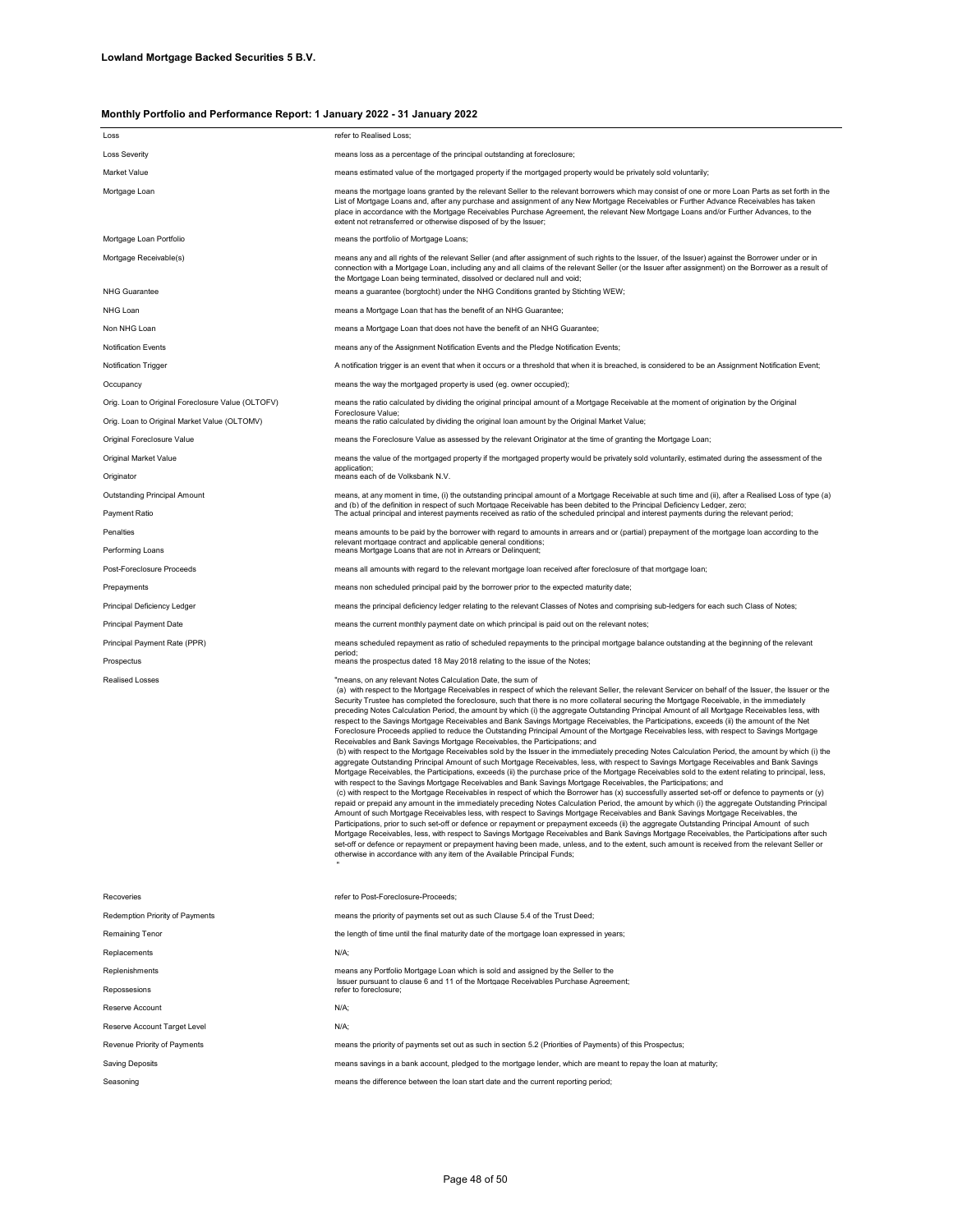| Seller                            | means each of de Volksbank N.V.;                                                                                                                                                              |
|-----------------------------------|-----------------------------------------------------------------------------------------------------------------------------------------------------------------------------------------------|
| Servicer                          | means each of de Volksbank N.V.;                                                                                                                                                              |
| Signing Date                      | means 18 May 2018 or such later date as may be agreed between the Issuer, the Seller and the Manager;                                                                                         |
| Special Servicer                  | $N/A$ ;                                                                                                                                                                                       |
| Subordinated Loan                 | $N/A$ ;                                                                                                                                                                                       |
| Swap Counterparty                 | $N/A$ ;                                                                                                                                                                                       |
| Swap Counterparty Default Payment | $N/A$ ;                                                                                                                                                                                       |
| Swap Notional Amount              | $N/A$ ;                                                                                                                                                                                       |
| <b>Trust Deed</b>                 | means the trust deed entered into by, amongst others, the Issuer and the Security Trustee dated the Closing Date;                                                                             |
| Weighted Average Life             | means the expected average total number of years needed for the issuer to repay all principal, whereby the time between origination and each                                                  |
| Weighted Average Maturity         | repayment is weighted by the repayment amount:<br>means the expected average number of years between the reporting date and the maturity of each loan, whereby the time between the reporting |
| WEW                               | date and the maturity of each loan is weighted by the size of the loan:<br>Stichting Waarborgfonds Eigen Woning;                                                                              |
| <b>WEW Claims</b>                 | means losses which are claimed with the WEW based on the NHG conditions:                                                                                                                      |